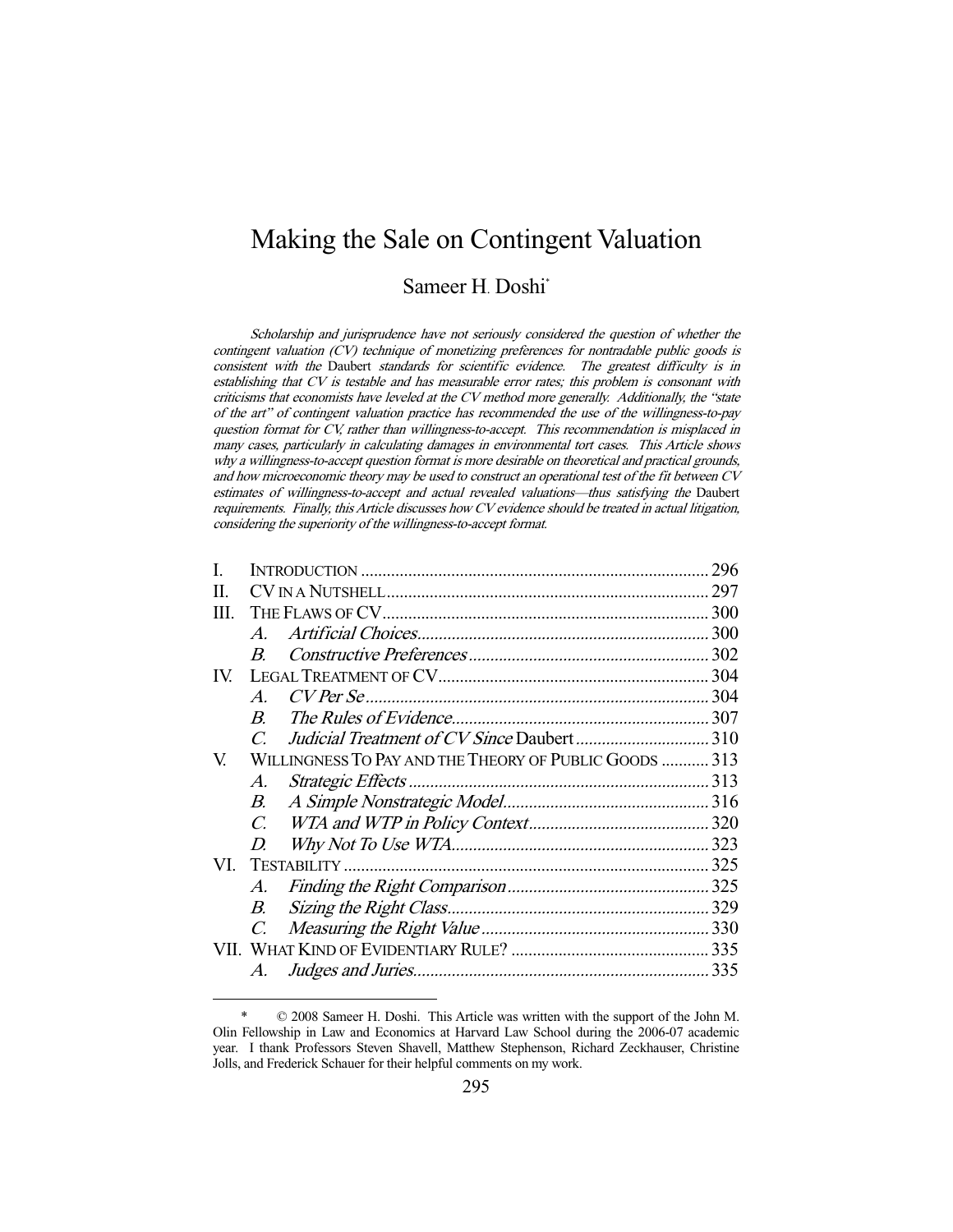## I. INTRODUCTION

-

How much would you pay to keep your drinking water free of sewage? That may seem like an odd question, because chances are that your tap water is already, at the least, sludge-free. Unless you have lived in poorer parts of the world, it is difficult to imagine a scenario in which you feared for your safety before stepping underneath the shower. It might make more sense to imagine how much bribe money you would require to allow a small risk of fecal matter now and then in your lemonade. For my mother, though, enjoying a sewage-free faucet is not enough; she insists on installing a fancy reverse-osmosis filter before she would consider preparing her afternoon tea from the tap. For someone with my mother's preferences, it makes sense to ask her how much she would pay for such a gadget (and indeed, we can just inspect her credit card bill to find out). Also, now that she has enjoyed the filter for a while to wash fruits with some serenity, she could probably place a reasonable dollar estimate on her selling price for the filter. The average individual, not quite so fastidious, may have never seen this device, though, and will be unable to value its selling price properly.

These questions are not idle games, but very important empirical tools for calculating damages and making regulations in the environmental space. Contingent valuation—essentially, asking people to report their own valuations in imagined scenarios—is one of the few empirical methods used in economics for making a quantitative estimate of individuals' benefit from nontraded goods or services. Because explicit market prices are not available for clean air, safe schools, or the existence of rare plant species, analysts can use econometric methods to infer valuation from market data,<sup>1</sup> or else survey people and ask them how much they value these items. The latter technique, contingent valuation (CV), has been criticized for various infirmities that make it allegedly unreliable as an estimator. Because of these flaws, we should carefully consider whether CV belongs in the legal process of factfinding, and if so, what kind of CV questions would be the most appropriate. Federal courts and federal agencies have allowed the use of

 <sup>1.</sup> Indirect market-based estimation techniques include the travel cost method, which uses natural variation in the time and cost of visiting an environmental amenity for different population segments in order to estimate a demand curve; and the hedonic pricing method, which uses multiple regression techniques to find environmental quality premia, or risk premia, in property values or labor wages.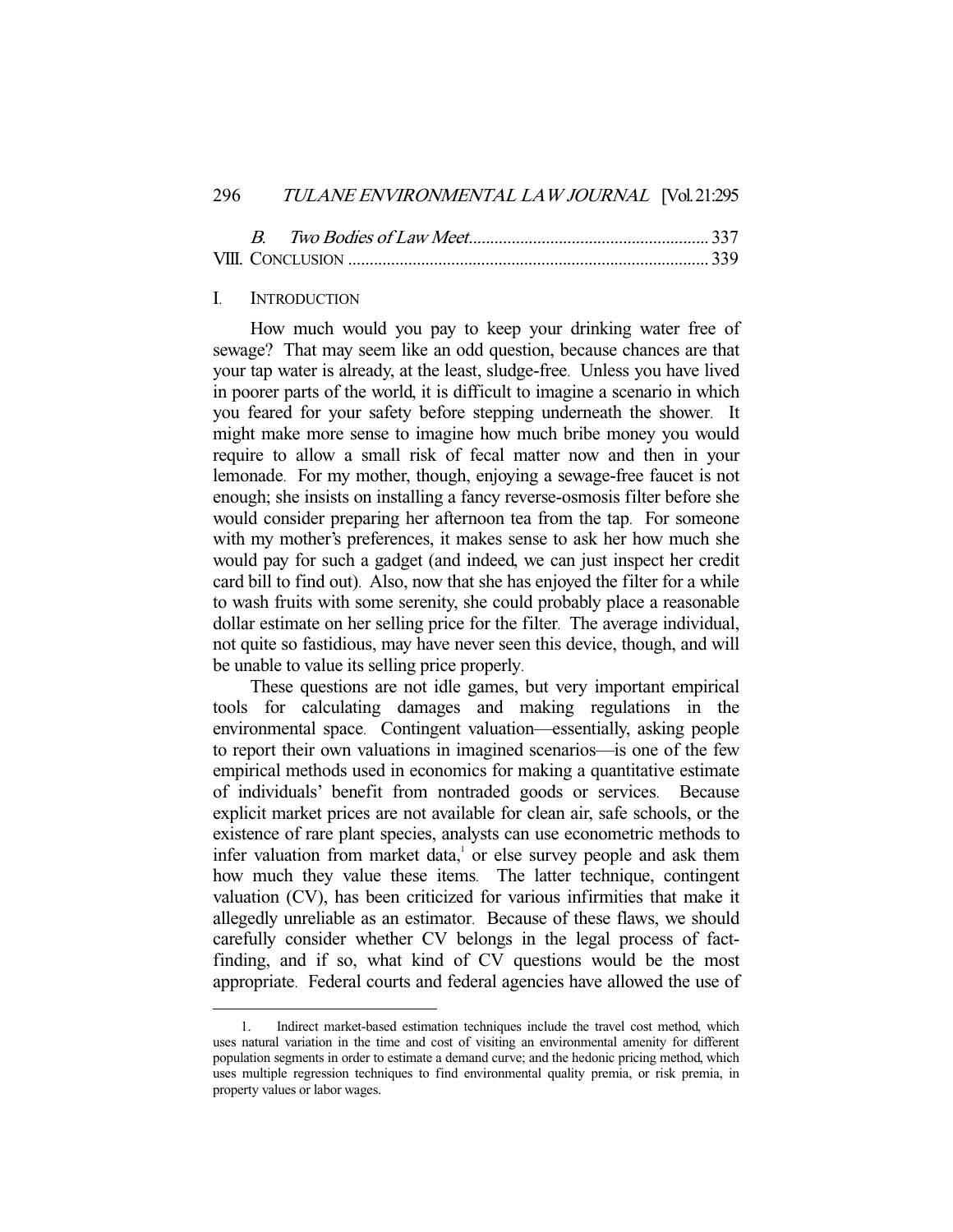CV in calculating natural resource damages, but no commentator has directly considered the question of whether CV evidence is admissible under the prevailing legal doctrines for scientific expert testimony.

In this Article, I discuss the concerns raised by economists about the CV technique, show how CV fits into the neoclassical theory of public goods, and propose a new framework for reconciling CV with the doctrinal requirements for scientific evidence. Specifically, I argue that a willingness-to-accept question format in CV studies, rather than the popularly used willingness-to-pay format, is the correct way to elicit economic valuations of nontradable, public environmental goods. I analyze the testability of the technique and "knowability" of its error rate. Finally, I consider the optimal evidentiary treatment of CV studies, given the contested discourse over the validity of the method.

## II. CV IN A NUTSHELL

-

Let us first glance quickly at the method of contingent valuation in order to understand why it poses such difficulty for a judicial gatekeeper considering CV evidence as expert testimony. Neoclassical economics has generally looked at a decision-maker's revealed behavior in order to infer a preference relation over choice objects and to assign a money valuation to those objects. However, for situations where goods are nontradable, as with public goods like environmental quality that cannot be directly purchased, market prices are unavailable and thus revealedpreference techniques for inferring valuations are extremely difficult. By contrast, stated-preference techniques ask respondents to state their numerical valuation for a particular object verbally. "Contingent valuation," one type of stated-preference valuation method, is so called because it asks respondents to imagine a hypothetical or contingent scenario in which they might personally be required to finance the provision of a public good, or in which they might be required to trade away their right to that public good.

A typical CV survey samples random respondents by phone, by postal mail, over the internet,<sup>2</sup> or in person. The survey presents a good or amenity (sometimes a private or excludable good, but usually with a "public" character like environmental quality) to the respondent and asks the respondent how much he would be willing to pay to acquire the good, or to secure a policy of protecting the good. The basic question can ask

Internet surveys are far cheaper than the other methods, but they are prone to nonrandom selection bias, and do not allow the questioner to probe the respondent's thinking, as in the interactive survey formats.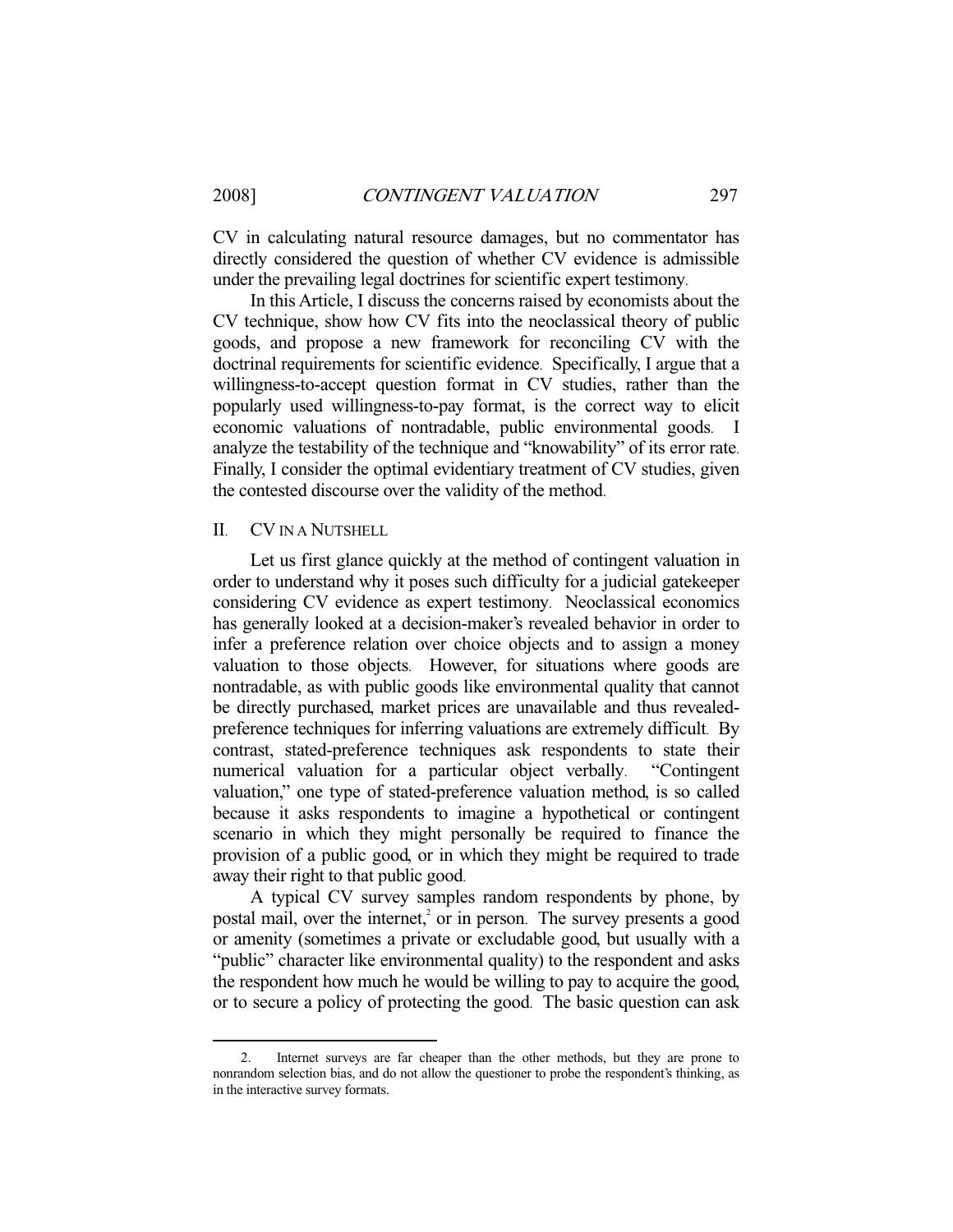for an open-ended valuation, or else it can ask the subject to vote yea or nay on a explicit, specific price (the latter is termed the "dichotomous choice" method). With the dichotomous-choice method, the price posed to respondents varies randomly, and the frequency of a "yes" answer at different prices can be used to construct a demand curve, or an expected willingness-to-pay (WTP) value. Another way to implement dichotomous choice is by the "iterative bidding" method, which starts by posing a particular price and asking the respondent to say whether she would buy at that price. If the respondent votes yes (no), the questioner then poses a higher (lower) price and asks if the respondent would be willing to pay that. These questions continue, according to an incremental schedule, until the respondent votes no (yes), thus establishing the ceiling of the respondent's willingness to pay. The same techniques can be implemented with a different question frame: rather than asking how much a respondent would pay for environmental quality (willingness to pay), the questioner can ask how much a respondent would accept to cede a claim on, or allow destruction of, environmental quality (willingness to accept, or WTA). I will explore this dichotomy infra.

CV can focus on a respondent's "use value" of an environmental object: that is, the value that a user of a lake places on the ability to fish, or the value that a hiker places on a clean mountainside. CV questions can also seek to estimate "nonuse values" that do not involve any physical connection of the citizen to the environmental object. These values include option value (a positive value placed on the right of possible use of some environmental object in the future), altruistic value (satisfaction that a citizen gets from the knowledge of others using the environmental amenity), existence value (a citizen's satisfaction due to the very existence, or nondestruction, of the environmental object), and bequest value (a good feeling from the thought of future generations being able to enjoy the environmental amenity).<sup>3</sup> Other indirect methods for measuring valuation of nontradable goods like environmental quality rely on revealed preference, i.e., observations of market behavior, but almost by definition these methods can capture only use value, not nonuse value. Individuals hardly show their regard for nonuse value of environmental amenities by any real-world behavior, save perhaps for contributions to conservation organizations. 4 Donations to the Sierra

<sup>3.</sup> See ROBERT C. MITCHELL & RICHARD T. CARSON, USING SURVEYS TO VALUE PUBLIC GOODS: THE CONTINGENT VALUATION METHOD 61-65 (1989).

 <sup>4.</sup> Donations to environmental and wildlife organizations comprised \$3.53 billion (nominal dollars) in 1994, meaning that (using GDP as a measure of aggregate income) individuals on average gave only about four cents of every \$100 earned to environmental causes.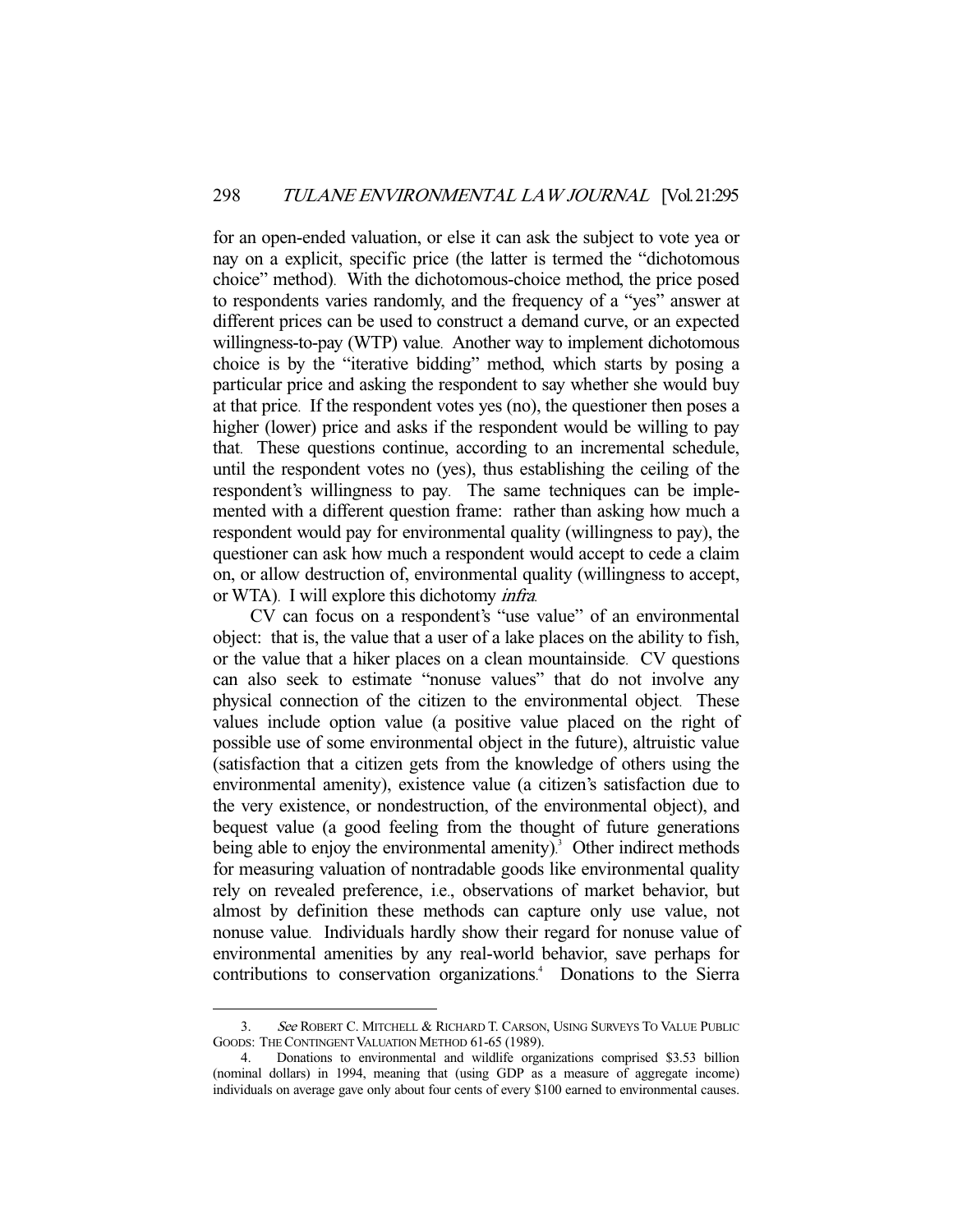-

Club and the like are a very imperfect vehicle for an individual to buy environmental quality: the probability that the organization will try to preserve a particular environmental amenity is less than certain and difficult for the individual to estimate, and the probability that the organization's advocacy will be pivotal in preserving the particular amenity is similarly complicated.

In general, and even when capturing use values, the CV method may be preferable to revealed-preference methods for a variety of reasons. One advantage of contingent valuation over other indirect techniques is that it can draw a representative sample of the population's preferences, whereas any indirect market-based technique for eliciting environmental quality valuation may place institutional barriers to the participation of low-income people. Also, CV allows respondents to express their intensity of preferences for environmental goods, which is better than a ballot referendum can do.<sup>5</sup> However, the income effect inherent in willingness-to-pay estimates (whether based on revealed or stated preference) may be seen as unfair by giving richer people a greater weight in the social benefit calculation.<sup>6</sup>

On its face, the CV technique offers an effective means of placing quantitative value on environmental quality, addressing several problems of the modern administrative state: How should agencies calculate the benefits of particular policies or projects in undertaking Kaldor-Hicksstyle efficiency calculations? How should courts set damages in environmental tort cases, for deterrence or compensatory purposes? CV

Jerrell Richer, Green Giving: An Analysis of Contributions to Major U.S. Environmental Groups, RESOURCES FOR THE FUTURE DISCUSSION PAPER 1 (1995), available at http://www.rff.org/ documents/RFF-DP-95-39.pdf. There is no a priori way to estimate how much contribution seems "enough," but a value of this magnitude can serve as a lower bound for aggregate valuation of environmental nonuse values. Aggregate valuations implied by contingent valuation far exceed the \$3.53 billion mark; for example, one CV survey of non-Alaskans found that they would be willing to pay \$31 per household to avert a similar disaster (to the Exxon Valdez oil spill) in the future, which makes \$2.8 billion when summed over all U.S. households. See Robert R.M. Verchick, Feathers or Gold? A Civic Economics for Environmental Law, 25 HARV. ENVTL. L. REV. 95, 104 (2001). It is important to note that the calculated \$2.8 billion relates to just one oil spill, not to the dozens of other environmental problems around the country. Presumably the aggregate valuation of environmental quality using CV would be at least a couple orders of magnitude greater than the level of donations to conservation organizations.

<sup>5.</sup> Verchick, *supra* note 4, at 105.

 <sup>6.</sup> There are anecdotes of CV respondents who report, "I would be willing to pay \$1 million to protect the Grand Canyon," only to be reminded that their annual budget constraint is \$25,000. In theory at least, CV studies, alone among valuation techniques for nontradables, can correct for this income effect by instructing all respondents to imagine that their income is a standard number, say \$50,000. Id. (noting that efficiency-based demand aggregations "necessarily overemphasize the preferences of the wealthy and underemphasizes the preferences of the poor").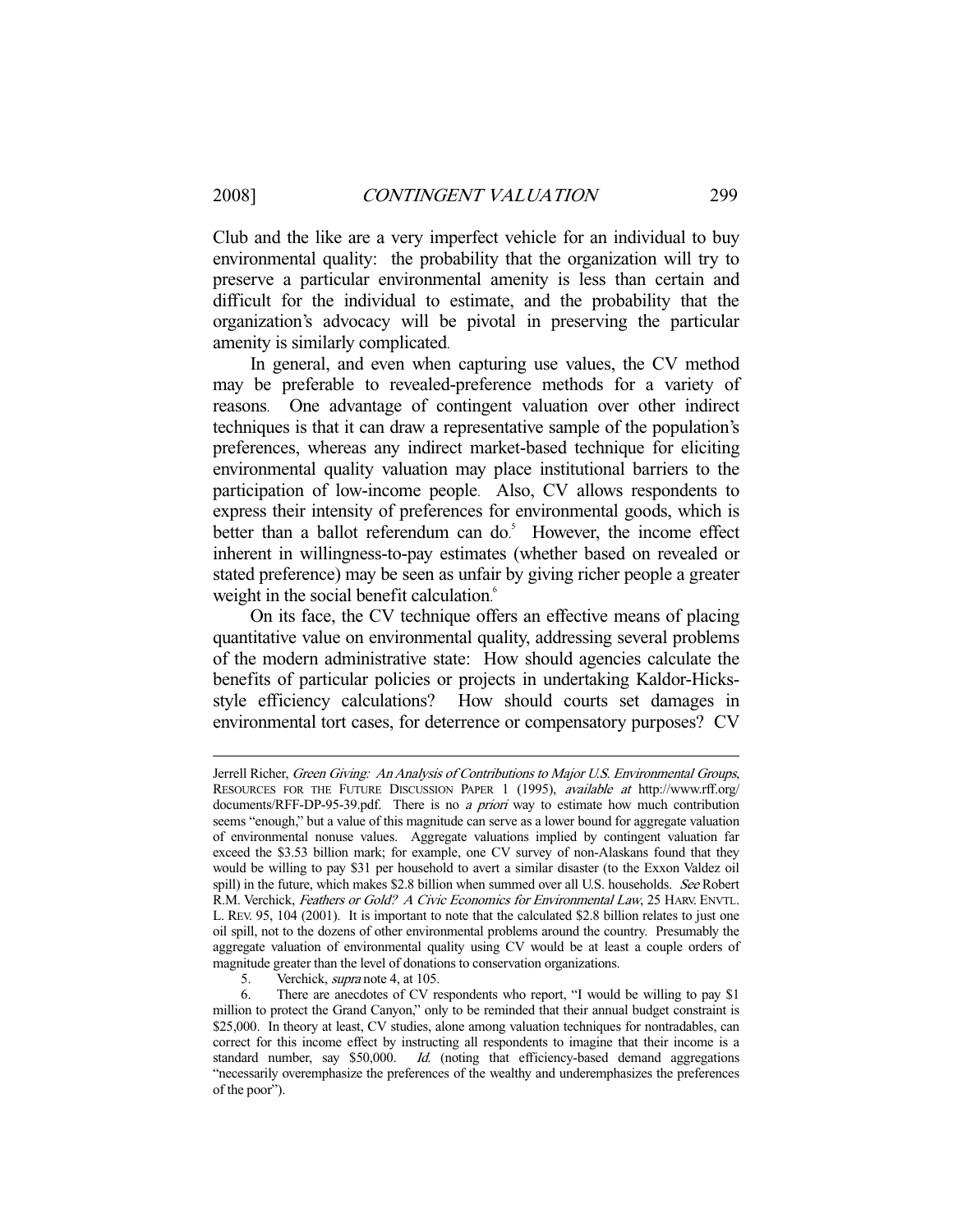data can also be used for more primitive applications besides policymaking: In calculating "green national product" or in using natural resources as a production input for economic growth calculations, how much value should be imputed to the environment? CV overcomes the problems of other valuation techniques for nontradables and appears to present an elegant way to fill in important gaps in the regulatory process. I will focus mostly on CV as a damages estimator in judicial settings, but much of the following can be extended to other applications including growth accounting and administrative penalties.

## III. THE FLAWS OF CV

While CV is generally established as a tool for regulators and environmental tort lawyers, the technique has been criticized by economists on a variety of fronts—some claiming that CV fails to capture actual valuations in the context of rational decision-making, some alleging that CV creates incentives for strategic or dishonest answers, and some arguing that the whole exercise lacks meaning because respondents do not have "true" valuations to report. Each of these allegations is problematic for the validity and thus admissibility of CV evidence into judicial and regulatory proceedings. In this Part, I will quickly review these critiques and show why these problems are not devastating to the logical coherence of CV as a technique for measuring value.

## A. Artificial Choices

-

As many economists have noted, any acceptable CV method should be "consistent with the logical requirements of rationality . . . and at least broadly consistent with sensible features of economic preferences."<sup>7</sup> Despite challenges in the last two decades from various findings of behavioral economics,<sup>8</sup> the neoclassical account of economic decisionmaking, involving maximization of a utility function over affordable bundles of goods, is still the dominant paradigm for decision theory

<sup>7.</sup> Daniel McFadden, Contingent Valuation and Social Choice, 76 AM. J. AG. ECON. 689, 690 (1994).

<sup>8.</sup> Two relevant texts are Daniel Kahneman & Amos Tversky, Prospect Theory: An Analysis of Decision Under Risk, 47 ECONOMETRICA 263 (1979) (establishing "prospect theory," which shows how decision-makers behave in conflict with expected utility theory when assessing choices under uncertainty), and RICHARD THALER, THE WINNER'S CURSE: PARADOXES AND ANOMALIES OF ECONOMIC LIFE (1994) (explaining departures from rationality such as status quo bias and the endowment effect).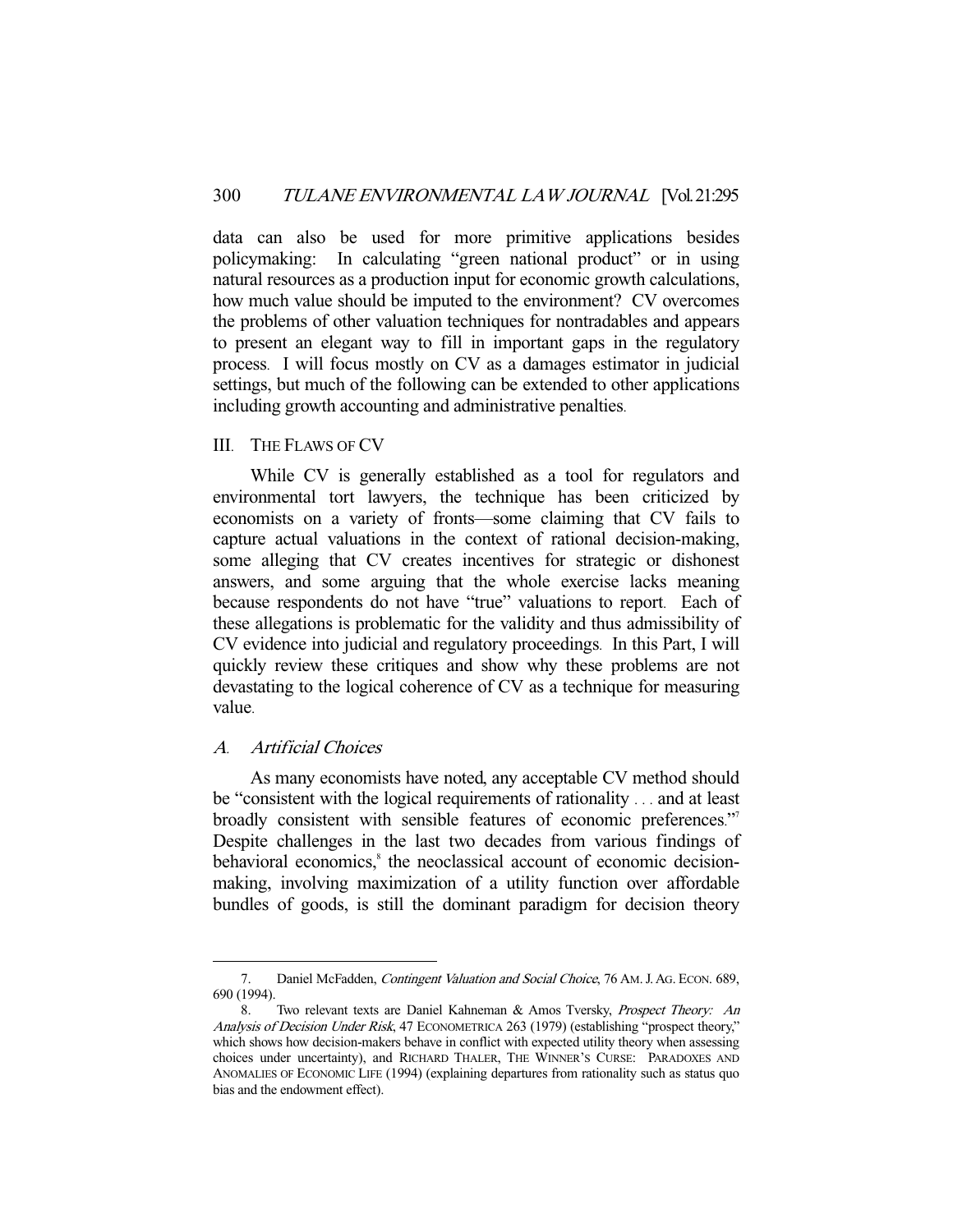-

within economics. To be meaningful and consistent, any model of economic valuation should be consistent with this axiomatic approach.

The first main area of concern is the hypothetical nature of the payments asked for in CV studies. Most of the goods under consideration, like clean air, are nontradable, and never could be the subject of a private purchase. Even if I wanted to spend money to purchase an increase in clean air, I could not, because Coaseian-type bargaining would likely be impossible with so many polluters contributing to smoggy conditions. (An additional reason commonly given for nontradeability is the lack of property rights over clean air, but this is actually less salient: although nobody owns the air, emissions and ambient pollution levels can be monitored, and I could enter into private contracts, enforceable in regular courts, with each polluter over its level of emissions.) So because CV questions are only hypothetical, and thus do not force the respondent to think in a real decision-making mode akin to everyday spending decisions, the technique may not be able to elicit a "true" valuation.<sup>9</sup> In this light, one meta-study showed that generally CV valuations diverge from market-based valuations.<sup>10</sup>

Critics have identified other flaws that expose the artificiality of the method: for example, the results of a single CV study may be internally inconsistent between different question formats, in that WTP estimates using the dichotomous-choice CV method tend to exceed WTP estimates for the same good using the open-ended valuation method.<sup>11</sup> A variety of studies have also shown that WTA estimates from CV studies tend to exceed WTP estimates systematically.<sup>12</sup> Given that citizens will likely never explicitly face the "How much would you pay for extra

<sup>9.</sup> See Frank B. Cross, Restoring Restoration for Natural Resource Damages, 24 U. TOL. L.REV. 319, 329-30 (1993).

<sup>10.</sup> Ronald G. Cummings & Glenn W. Harrison, *Was the Ohio Court Well Informed in Its* Assessment of the Accuracy of the Contingent Valuation Method?, 34 NAT. RESOURCES J. 1 (1994).

 <sup>11.</sup> Thomas C. Brown, Patricia A. Champ, Richard C. Bishop & Daniel W. McCollum, Which Response Format Reveals the Truth About Donations to a Public Good?, 72 LAND ECON. 152 (1996) (finding the discrepancy between dichotomous-choice answers and open-ended answers, for goods with use value and also for nonuse value).

<sup>12.</sup> See Elizabeth Hoffman & Matthew L. Spitzer, Willingness To Pay vs. Willingness To Accept: Legal and Economic Implications, 71 WASH. U. L.Q. 59 (1993); Richard C. Bishop, Thomas A. Heberlein & Mary Jo Kealy, Contingent Valuation of Environmental Assets: Comparisons with a Simulated Market, 23 NAT. RES. J. 619 (1983) (finding that estimated WTA for hunting permits in a CV study is at least three times the estimated WTP for the same hunting permits); Jack L. Knetsch & J.A. Sinden, Willingness To Pay and Compensation Demanded: Experimental Evidence of an Unexpected Disparity in Measures of Value, 99 Q. J. ECON. 507 (1984) (showing that WTA significantly exceeded WTP in experiments wherein lottery tickets were allocated to student participants).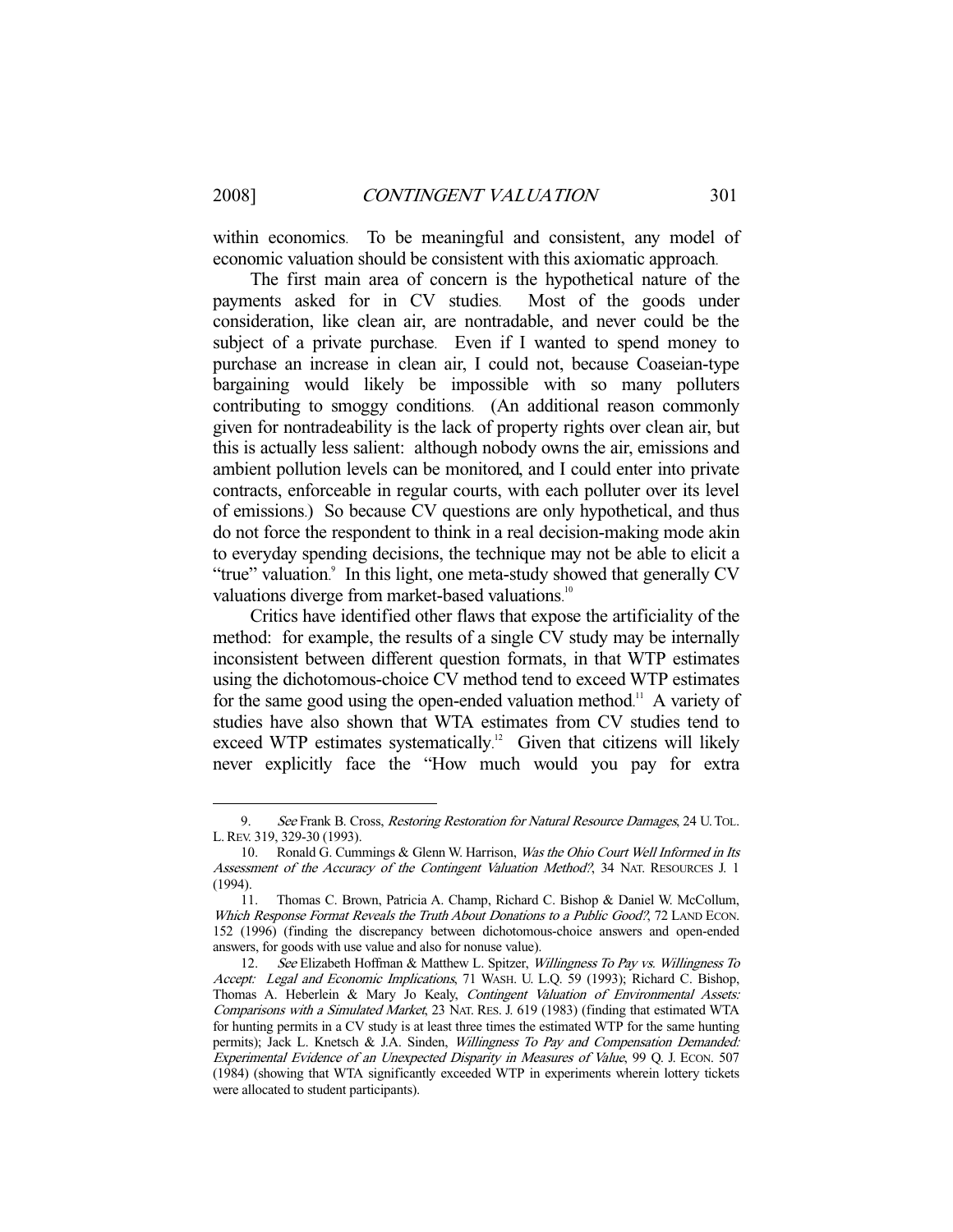environmental amenity?" or "How much would you accept to lose some environmental quality?" questions in real life, it is not immediately clear which question format should be seen as correct. However, I will show infra why there is a difference in the normative and practical desirability of these formats.

#### B. Constructive Preferences

In addition to concerns that CV does not capture a "real" valuation, several authors have also found that CV responses are susceptible to influence by external cues and parameters of the questions, raising worries that the results of a CV survey are not likely to reflect a "true" valuation. Most notable is an "anchoring effect" or "starting-point bias" in iterative-bidding or dichotomous-choice question modes, whereby the respondent's final answer is correlated with the initial number presented by the questioner.<sup>13</sup> Boyle, Bishop, and Welsh explain this "starting-point bias" by positing that respondents may lack information about how to value the environmental good, and they may thus use the posited hypothetical price as a clue to market value.<sup>14</sup> Consistent with this hypothesis, one study found that starting-point bias is more pronounced when querying respondents about their valuation of hypothetical new beaches vs. existing beaches. 15

Anchoring might show that respondents have no preformed preference relation, or, at the least, that they have a range of valuation rather than a point estimate.<sup>16</sup> Perhaps they lack a good sense of the value of the good, but they are Bayesians who interpret the initial price given as a clue to the true valuation.<sup>17</sup> In any case, the anchoring effect seems

<sup>13.</sup> See, e.g., Jonathan Silberman & Mark Klock, The Behavior of Respondents in Contingent Valuation: Evidence on Starting Bids, 18 J. BEHAVIORAL ECON. 51 (1989); McFadden, supra note 7; Kevin J. Boyle, Richard C. Bishop & Michael P. Welsh, Starting Point Bias in Contingent Valuation Bidding Games, 61 LAND ECON. 188 (1985); Ian J. Bateman, Ian H. Langford & Jon Rasbash, Willingness-to-Pay Question Format Effects in Contingent Valuation Studies, in VALUING ENVIRONMENTAL PREFERENCES 511 (Ian J. Bateman & Kenneth G. Willis eds., 1999); see also Robin Gregory et al., How Precise Are Monetary Representations of Environmental Improvements?, 71 LAND ECON. 462, 470 (1995) (asking respondents to state their open-ended valuation answer in terms of a "budgetary unit," either \$1, \$2, \$5, \$10, or \$20, and finding that the mean WTP is positively correlated with the budgetary unit used in the question); Donald Green et al., Referendum Contingent Valuation, Anchoring, and Willingness To Pay for Public Goods, 20 RESOURCE & ENERGY ECON. 85, 110 (1998) (arguing that "psychometric" anchoring effects are more salient than rational strategic behavior in explaining CV responses).

<sup>14.</sup> Boyle, Bishop & Welsh, *supra* note 13, at 190.

<sup>15.</sup> Silberman & Klock, supra note 13.

<sup>16.</sup> Gregory et al., *supra* note 13, at 470.

<sup>17.</sup> David Aadland, Arthur Caplan & Owen Phillips, A Bayesian Examination of the Interaction Between Anchoring and Cheap Talk in Contingent Valuation (July 2007),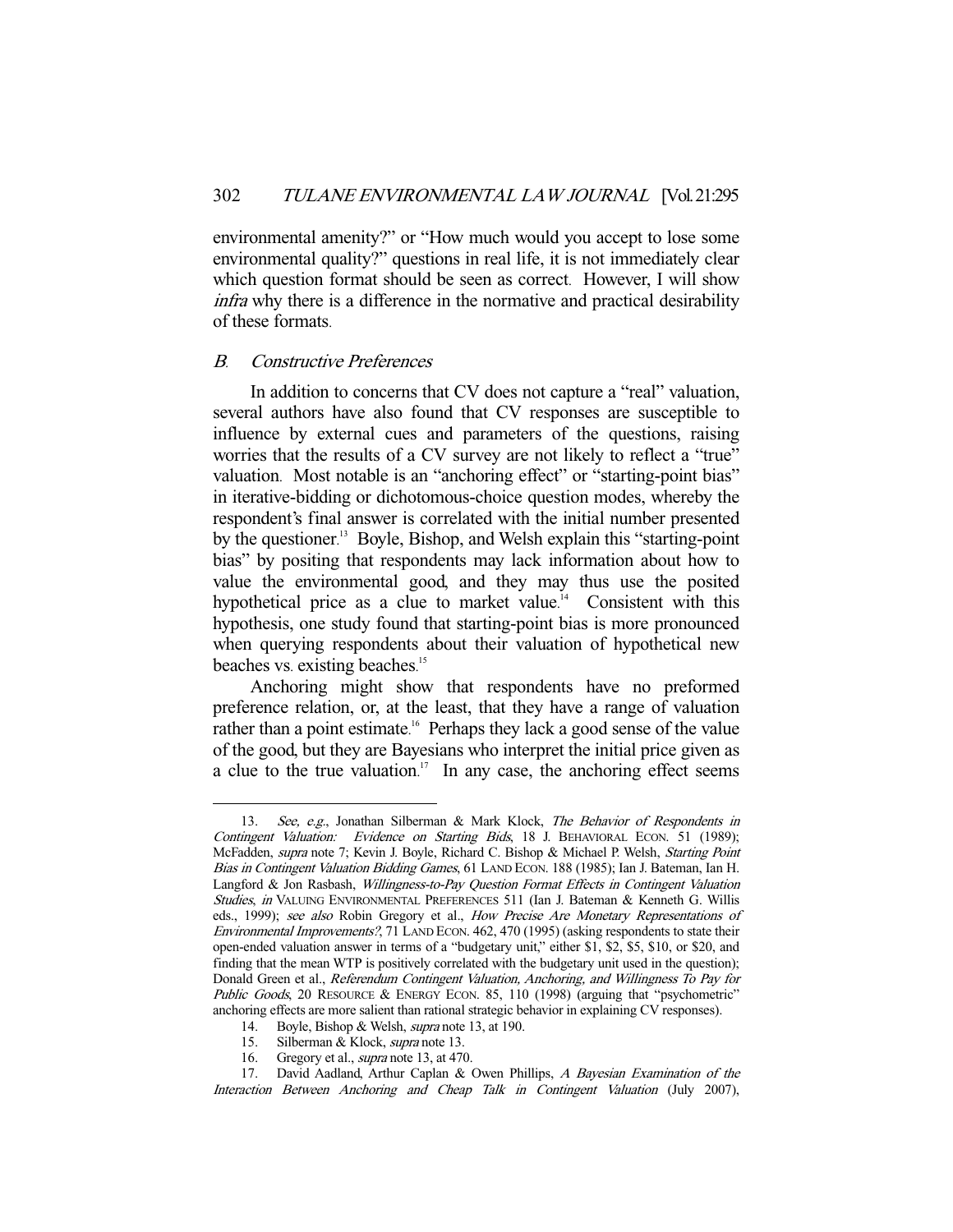-

inconsistent with the model of a primitive preference relation that exists apart from external parameters. Relatedly, it has been noted that a respondent may accept a given bid \$X in a dichotomous-choice format, but could alternatively accept a lower bid \$Y, and then reject \$X, in an iterative bidding format. This variance might be because the respondent, after noting Y, would feel that the government would "waste" the extra  $(X-Y)$ .<sup>19</sup> By undermining the existence of a valuation independent of the study, these phenomena make it more difficult to conceive of CV as representing a "true" valuation that can be plugged into regulatory gaps. It is important to see that these anchoring effects have largely appeared in WTP studies, rather than WTA studies; it seems that respondents have a difficult time estimating the value of an environmental amenity that they have not previously possessed. We might not expect that the same effects would obtain in a WTA-type study, quizzing people about the potential loss of a property right or environmental amenity that they already held.

The problem of measuring CV against true utility is further highlighted by another quirk of the CV technique: the alleged failure of CV respondents to take note of the quantities involved correctly. Critics such as Diamond and Hausman<sup>20</sup> have noted the "embedding effect" anomaly, in which a CV respondent might report "\$X" when asked his valuation for cleaning up one lake, and then might report the same \$X when asked his valuation for cleaning up five lakes (including the

http://uwadmnweb.uwyo.edu/econfinance/phillips/ACP\_final\_version\_(3).pdf. Another author (John K. Horowitz, A New Model of Contingent Valuation, 75 AM. J. AG. ECON. 1268 (1993)) suggests that Bayesian respondents might interpret the very fact that the questioner is asking about that particular public good (as opposed to any other possible goods) as a clue to the paramount social value of the good. A similar Bayesian story could explain why willingness to accept payment to destroy a (currently existing) project might exceed willingness to pay to create a (currently uncreated) project.

 <sup>18.</sup> Robert T. Carson et al., Contingent Valuation and Lost Passive Use: Damages from the Exxon Valdez, 25 ENVTL. RES. ECON. 257 (2003).

 <sup>19.</sup> This latter phenomenon could be seen as anchoring on fairness, rather than rational Bayesian anchoring.

<sup>20.</sup> See Peter A. Diamond & Jerry A. Hausman, Contingent Valuation: Is Some Number Better Than No Number?, 8 J. ECON. PERSP. 45 (1994); Daniel Kahneman & Jack L. Knetsch, Valuing Public Goods: The Purchase of Moral Satisfaction, 22 J. ENVTL. ECON. & MGMT. 57 (1992). Related to the "scope fallacy," some critics point to "sequencing errors" in the results of CV surveys, in which respondents considering a whole sequence of environmental commodities appear to value a specific environmental commodity more highly when it comes earlier in the sequence. The critics say that a consumer should value an environmental commodity equally, regardless of where it appears in a sequence. But if anything, this sequencing effect shows that the respondent is *correctly* updating and considering his tighter budget constraint each time he answers a new question; the phenomenon is consistent with some notion of diminishing marginal utility for environmental improvements.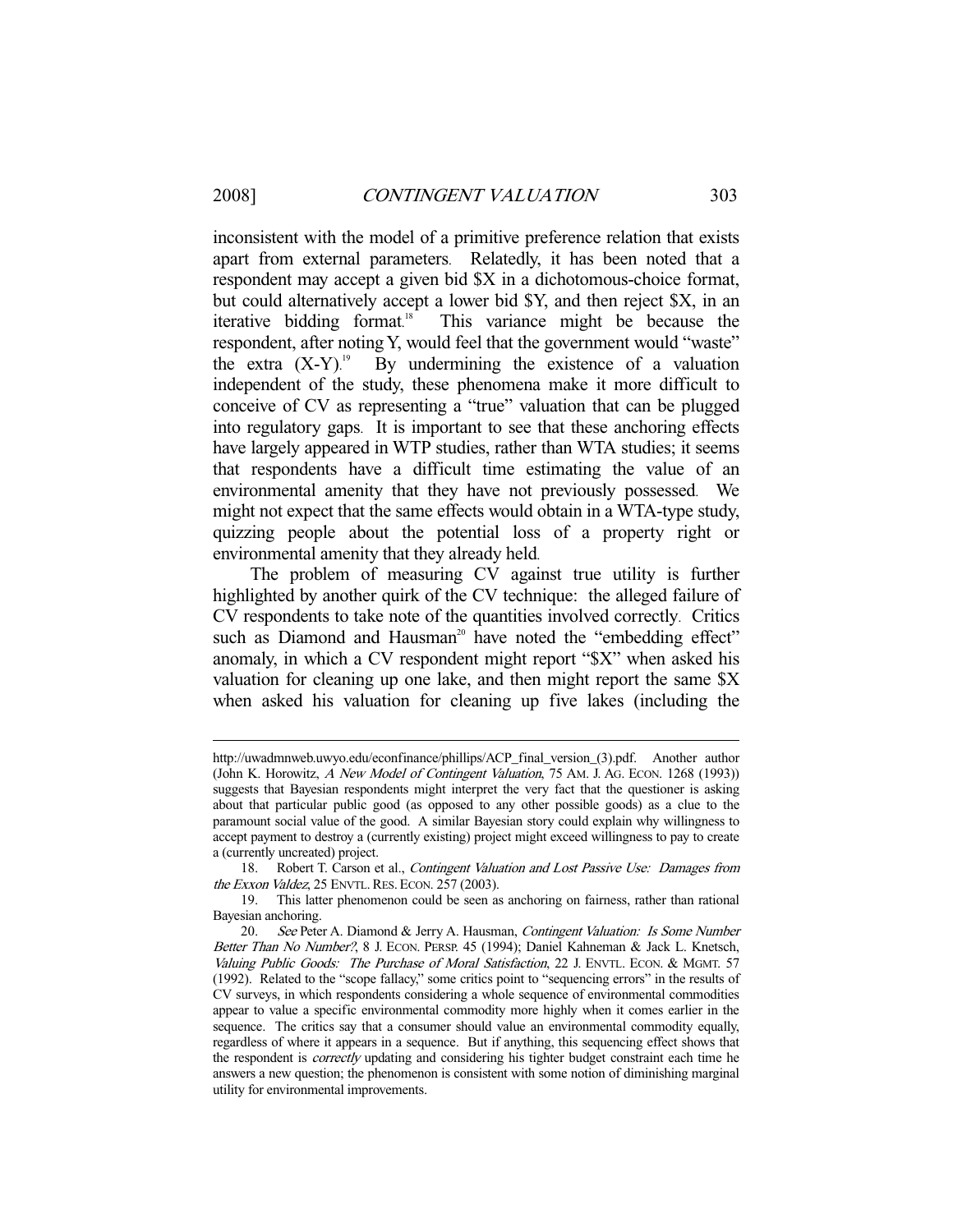identical lake from the first question). The most notable example is a study by Desvousges et al. in which respondents were asked for their WTP to prevent the deaths of migratory waterfowl in oil fields.<sup>21</sup> Desvousges finds that WTP did not vary significantly when respondents were asked in separate versions of the questionnaire about saving 2000 birds, 20,000 birds, or 200,000 birds.<sup>22</sup> Schkade and Payne rerun essentially the same survey about the migratory birds, this time requiring respondents to think out loud about their answers, and again find no significant scope effect upon WTP.<sup>23</sup>

Still, the scope criticism is not completely devastating to the integrity of CV vis-à-vis traditional decision theory; the critique may presuppose too much about the shape and arguments of utility functions. By a nonsatiation axiom, rational citizens should derive more existence value when more birds are saved, if saved birds loom as separable in the psyche. However, what if the utility-giving good is the knowledge of saved birds, rather than the existence of a bird? If the unit of account is "acts of saving birds," we could still have nonsatiation and transitivity, except that saving 100 birds at a single site in Boston would be treated the same as saving 1000 birds at the same site in Boston. The point is that the testability of CV depends crucially on our prior belief about what the utility function looks like, which may be wrong in the case of nontradables. In any case, the "saving birds" story fundamentally requires an inquiry of how much citizens would pay to gain environmental benefit, whereas natural resource damage assessments, as I will show, involve compensating citizens for ceding their property right to something. For damage assessments, a very different approach is required. However, even if the coherence of CV can be saved, it is important to know whether the data gleaned thereby can be used at all in the legal process.

#### IV. LEGAL TREATMENT OF CV

## A. CV Per Se

In order to understand why both scholarship and doctrine teach us so little about the admissibility of CV evidence, we must trace the

<sup>21.</sup> William H. Desvouges et al., Measuring Natural Resource Damages with Contingent Valuation: Tests of Validity and Reliability, in CONTINGENT VALUATION: A CRITICAL ASSESSMENT (J.A. Hausman ed., 1993).

 <sup>22.</sup> Id.

<sup>23.</sup> D.A. Schkade & J.W. Payne, How People Respond to Contingent Valuation Question: A Verbal Protocol Analysis of Willingness To Pay for an Environmental Regulation, 26 J. ENVTL. ECON. & MGMT. 88, 97 (1994).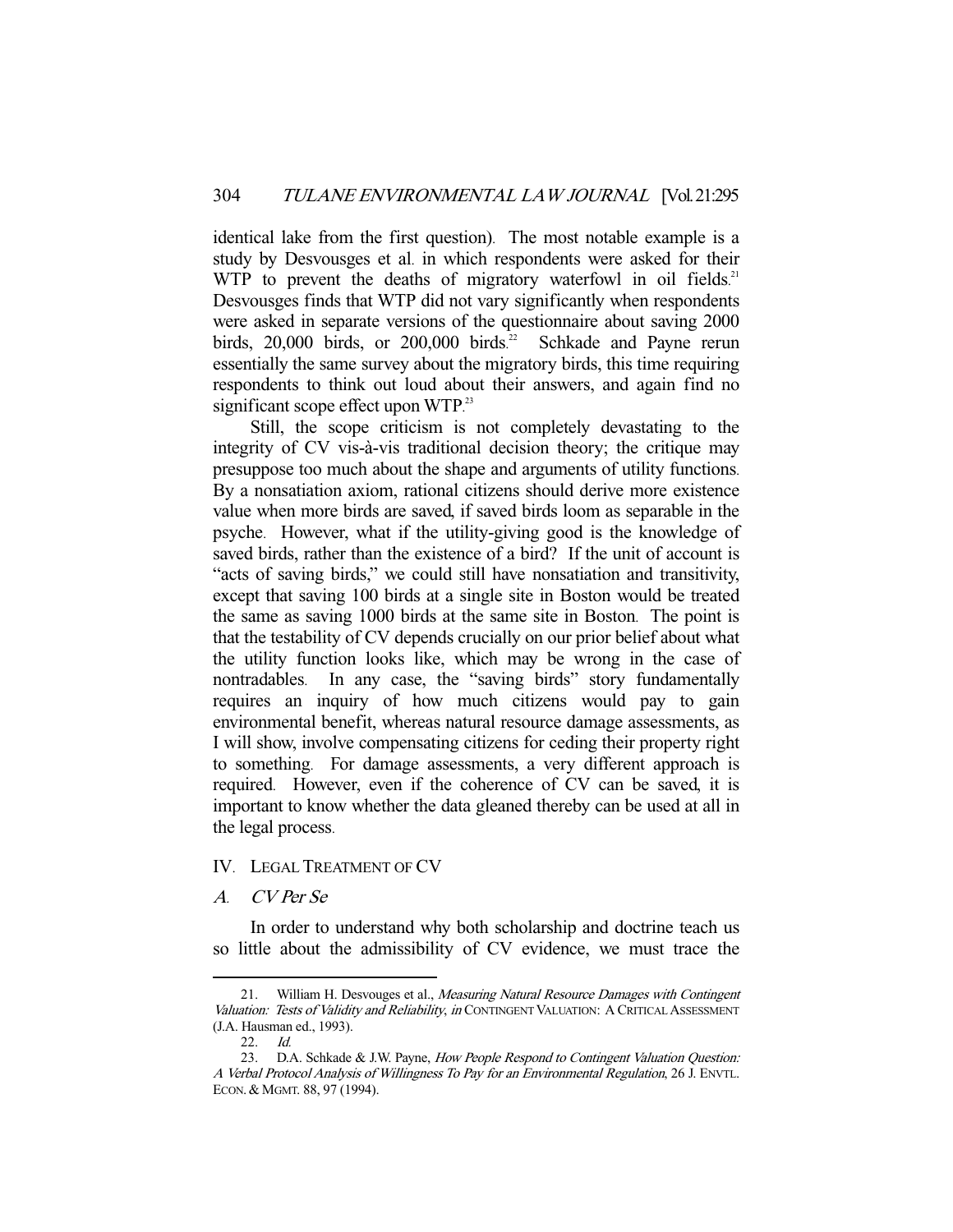methodology from its origins, and consider how evidence law evolved along the same time path. Later, in Part V, I will begin to show how the logical requirements of both intellectual systems may be satisfied.

CV was used beginning in the 1960s to estimate values for nontradable goods, $24$  and began to receive growing support and application from economists beginning in the 1980s. Meanwhile, regulatory authorities began to recognize it as a valid tool for environmental damage assessment contemporaneously. Under the CERCLA statute for cleanup of contaminated land, the Department of Interior (DOI) issued regulations allowing the use of CV for determining use values and nonuse values of environmental objects.<sup>25</sup> Recognition and employment of CV grew throughout the 1990s; the Clinton administration also allowed regulatory use of CV data in cost-benefit analysis by agencies. 26 Under the Clinton administration, both DOI and NOAA called CV the "only method available" for estimating nonuse values of environmental goods.<sup>27</sup>

As an evidentiary matter, there might be some concern that CV is hearsay (by definition, survey data like CV is evidence of statements made outside a courtroom, proffered to prove the truth of such statements), but this was largely obviated by a 1963 federal case, *Zippo* Manufacturing Co. v. Rogers Imports, which held that survey results are admissible under the hearsay rule because respondents' answers are "expressions of presently existing state of mind, attitude, or belief "—one of the historical hearsay exceptions. 28 The judge complicated this rule by stating that the necessity of survey evidence should be weighed against the "circumstantial guaranty of trustworthiness surrounding the making of the statement."<sup>29</sup> It is not clear whether any judge has ever considered CV under the *Zippo* rubric. There are many cases in which CV data may be the only available evidence for establishing use or nonuse value of an

 <sup>24.</sup> In the earliest days of CV, the technique was also known variously as the "Davis approach," "questionnaire approach," or "hypothetical valuation." See Richard C. Bishop & Thomas A. Heberlein, Measuring Values of Extramarket Goods: Are Indirect Measures Biased?, 61 AM.J.AG. ECON. 926 (1979).

 <sup>25.</sup> The relevant regulatory rule was in 43 C.F.R. § 11.83 (d) (1987), although this subsection has since been deleted.

<sup>26.</sup> See REGULATORY WORKING GROUP, OFFICE OF MGMT. & BUDGET, ECONOMIC ANALYSIS OF FEDERAL REGULATIONS UNDER EXECUTIVE ORDER 12866 § III(B)(4) (Jan. 11, 1996), available at http://www.whitehouse.gov/omb/inforeg/riaguide.html#iii.

<sup>27.</sup> See U.S. DEPARTMENT OF INTERIOR (DOI), NATURAL RESOURCE DAMAGE ASSESSMENTS, 59 Fed. Reg. 52,749, 52,751 (1994); NATIONAL OCEANIC AND ATMOSPHERIC ADMINISTRATION (NOAA), NATURAL RESOURCE DAMAGE ASSESSMENTS, 59 Fed. Reg. 1062, 1074 (1994).

 <sup>28. 216</sup> F. Supp. 670, 683 (S.D.N.Y. 1963).

 <sup>29.</sup> Id.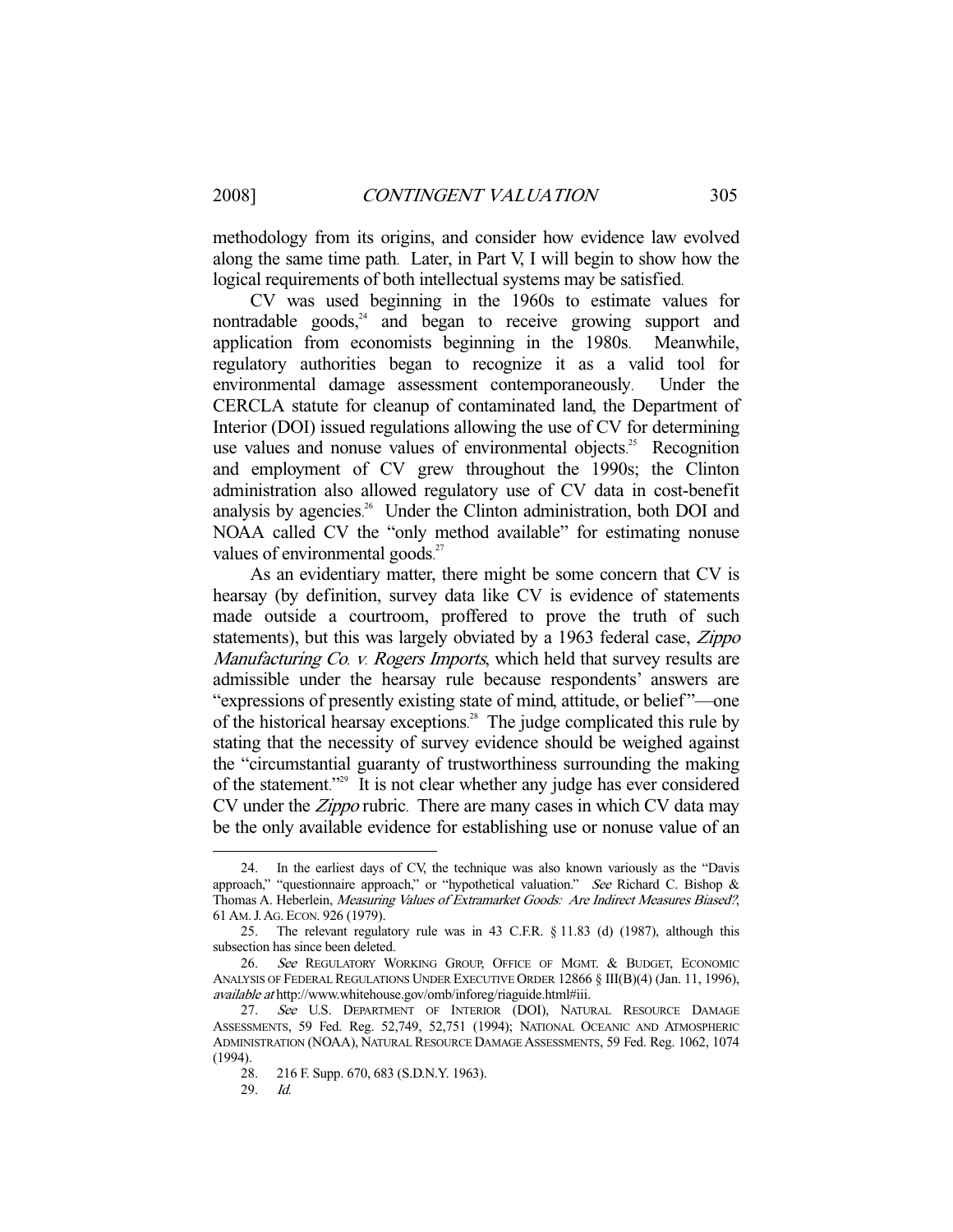environmental amenity; but on the other hand, the "guarantees of trustworthiness" could be open to question, as discussed supra. At any rate, the case law around the admissibility of CV grew richer beginning in the 1980s.

Two major events brought CV into public view in 1989. First, the Exxon Valdez oil spill off the Alaskan shoreline resulted in lengthy litigation in which CV evidence was brought forth by the plaintiffs to show lost nonuse values from the environmental damage.<sup>30</sup> For the first time, CV was a star witness in a major environmental dispute. Contingent valuation also received a major endorsement in a 1989 United States Court of Appeals of the District of Columbia Circuit case, Ohio v. Department of Interior. The court held that under the CERCLA statute, nonuse values should be included in damage assessments; and also that DOI erred when it issued regulations stating that "option and existence values may be estimated in lieu of use values only when use values cannot be determined."<sup>31</sup> Anticipating some of the concerns later raised by the *Daubert v. Merrell Dow* court (a seminal case for evidence law, discussed *infra*), the court also upheld the allowance of CV in the CERCLA regulations, deciding that CV is a "best available procedure," per the statutory charge, for assessing lost use values when market-based methods are unavailable. The court considered arguments that CV results have too much variance and are (upwardly) biased, but rejected both criticisms: the extent of natural resource damage is expected to have high variance, said the court, and "more sophisticated questioning" can cure the bias problem. 32 Finally, the court upheld the rebuttable presumption given to damage assessments (including CV) by the statutory text<sup>33</sup>; without the presumption, said the court, there would "loom the specter of prolonged battles of experts."<sup>34</sup>

Despite the D.C. Circuit's endorsement of DOI's regulatory scheme, federal trial judges have not been as friendly when directly dealing with CV evidence. Judges' attitudes toward the admissibility of CV were

 <sup>30.</sup> See, e.g., RICHARD T. CARSON ET AL., A CONTINGENT VALUATION STUDY OF LOST PASSIVE USE VALUES RESULTING FROM THE EXXON VALDEZ OIL SPILL, 1992 REPORT TO THE ATTORNEY GENERAL OF STATE OF ALASKA (Nov. 1992); Carson, supra note 18. The Exxon Corporation later funded a research symposium in 1992 made up almost entirely of economists who were critical of the CV technique. In this Article, I quote from some contributions in the resulting book, CONTINGENT VALUATION: A CRITICAL ASSESSMENT (J.A. Hausman ed., 1993). For a more recent CV study of the damages from the Valdez oil spill, see Carson, supra note 18.

 <sup>31.</sup> Ohio v. U.S. Dep't of Interior, 880 F.2d 462, 464 (1989).

 <sup>32.</sup> Id. at 477-78.

 <sup>33.</sup> Comprehensive Environmental Response, Compensation, and Liability Act, 42 U.S.C. § 9607(f)(2)(C) (1980).

 <sup>34.</sup> Ohio, 880 F.2d at 480.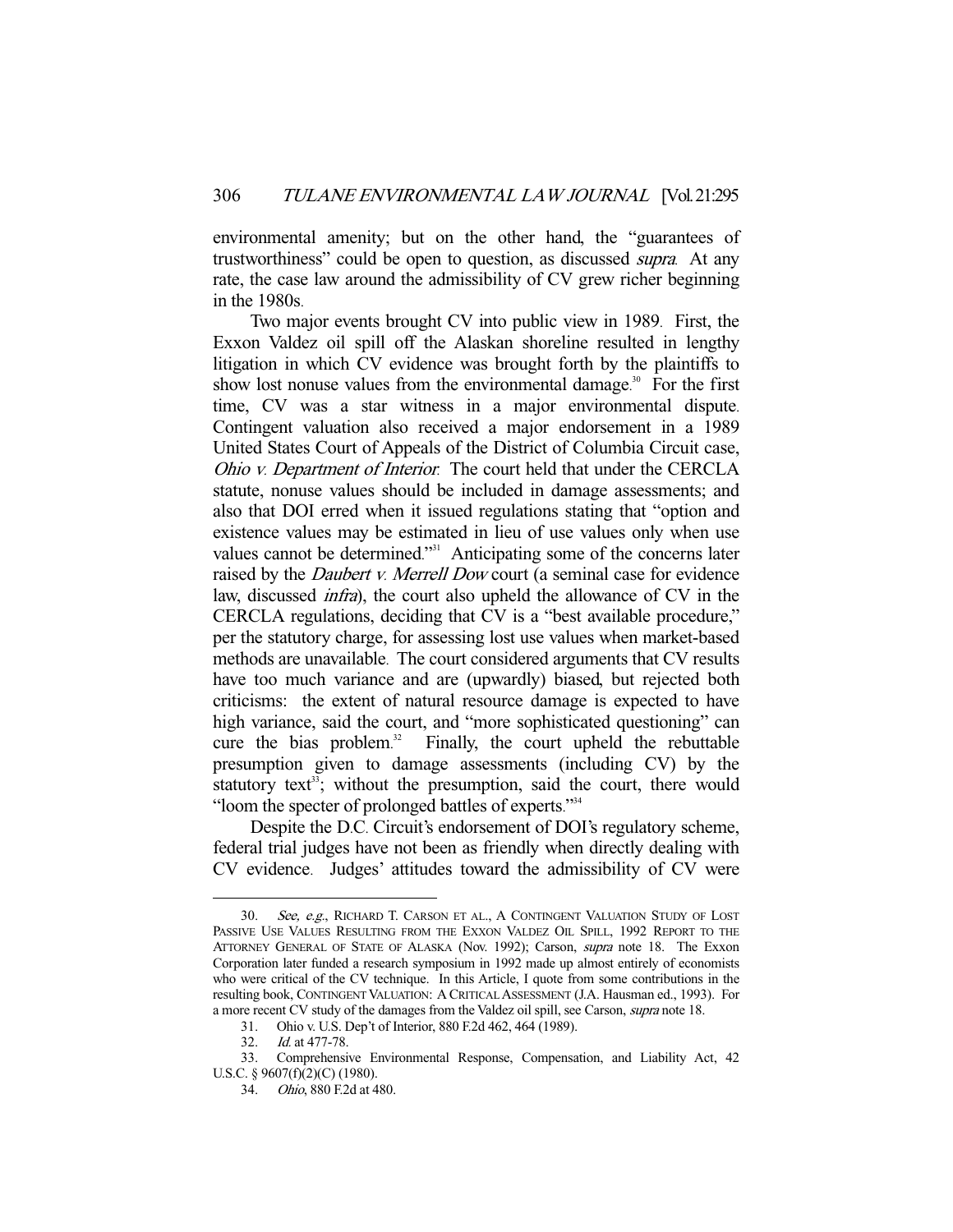exemplified in *Mercado v. Ahmed*,<sup>35</sup> an early-1990s wrongful death case predating *Daubert*. The federal trial judge in *Mercado* opined that "there is no basic agreement among economists as to what elements ought to go into the life valuation. There is no unanimity on which studies ought to be considered. There is a lack of reliability."<sup>36</sup> Thus the judge rejected an economist's testimony, based on a secondary survey of CV studies, as to the value of an injured plaintiff's lost pleasure of life. This judge, perhaps applying the (pre-*Daubert*) Frye standard of general acceptability in the field, decided that CV was not sufficiently accepted among economists to comprise admissible evidence.<sup>37</sup>

Another pre-Daubert CV controversy came in a CERCLA cost recovery action, *Idaho v. Southern Refrigerated Transport*,<sup>38</sup> in which the federal trial judge rejected a CV survey of the existence value of steelhead fish, labeling CV as "conjecture and speculation," lacking "reasonable certainty" sufficient to establish existence value.<sup>39</sup> The court's concern largely focused on the discrepancy between the original purpose of the survey—to plan changes in the Northwest hydropower system—and the proffered evidentiary purpose, to establish the value of injury to wildlife, in litigation that arose a few years after the survey. The survey had asked respondents to place a value on doubling the size of the salmon and steelhead population from 2.5 million to 5 million. In essence, the judge was rejecting this survey data because it used a WTP question mode, rather than the more appropriate WTA. The judge did not articulate a rule for CV admissibility quite so explicitly, but as I will show *infra*, WTA is a more theoretically appropriate and empirically tractable measure of damages. It is plausible that the judge might have accepted the old evidence if it had appropriately measured citizens' willingness to accept compensation to redress their loss of the fish.

## B. The Rules of Evidence

Given the problems that have been identified with CV, and trial judges' distaste for it, is the technique appropriate for use in a judicial

 <sup>35.</sup> Mercado v. Ahmed, 756 F. Supp. 1097, 1101 (N.D. Ill. 1991).

<sup>36.</sup> *Id.* at 1103.<br>37. It seems like

It seems likely that the judge might reach the same decision in 2007 under the Frye standard, given that many top economists continue to question the validity of the technique. Still, CV does have its supporters: two frequent authors in the field have written that CV is "clearly a method that many experts routinely rely on as a base for their judgments." Richard T. Carson & Robert Cameron Mitchell, Contingent Valuation and the Legal Arena, in VALUING NATURAL ASSETS 231 (Raymond J. Kopp & V. Kerry Smith eds., 1989).

 <sup>38.</sup> No. 88-1279, slip op. (D. Idaho Jan. 24, 1991).

 <sup>39.</sup> Id. at 19.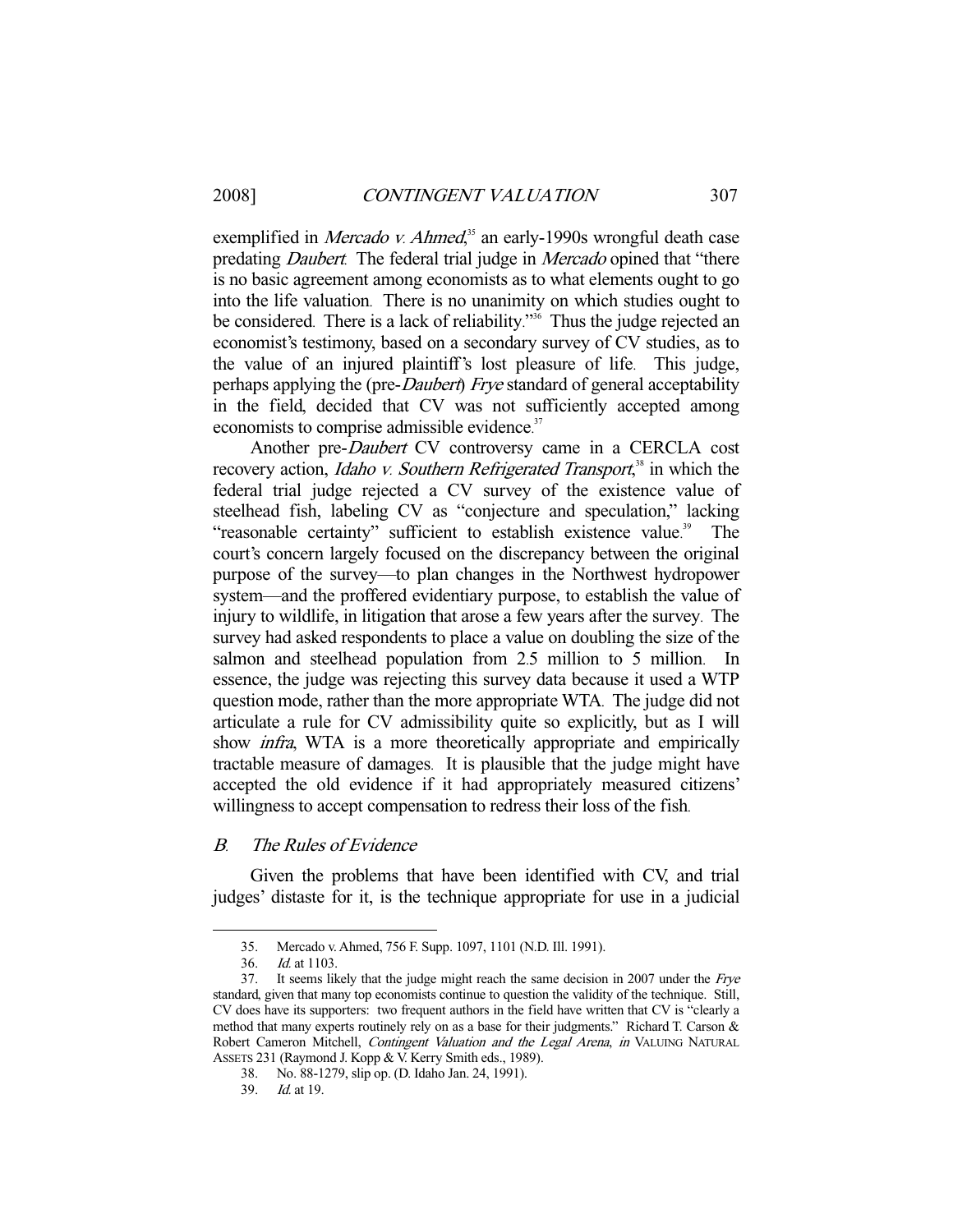proceeding, under the usual rules of evidence? Currently there is no well-articulated rule or standard for resolving this question: the early- '90s decisions mentioned above have been supervened by the later Daubert ruling. From 1923 until 1993, the federal evidentiary standard for expert testimony was given by the teaching of Frye v. United States, which barred expert opinion based on a scientific technique unless the technique is "generally accepted" as reliable in the relevant scientific field.<sup>40</sup> *Frye* was overturned in *Daubert v. Merrell Dow*, a pharmaceutical products liability case, wherein the United States Supreme Court established that the rule for admissibility of scientific evidence should come from Federal Rule of Evidence 702, which superseded the common law doctrine of  $Frye<sup>41</sup>$  FRE 702 allows a qualified expert witness to testify if (and only if) her "scientific, technical, or other specialized knowledge will assist the trier of fact to understand the evidence or to determine a fact in issue."<sup>42</sup> The *Daubert* court laid out four factors to operationalize the rule of FRE 702: the theory or technique should be (1) testable; (2) subject to publication or peer review; (3) characterized by known or potential error rates, along with standards controlling operation of the technique; $43$  and, like in Frye, (4) accepted widely within a relevant scientific community. 44

Clearly, many economists believe CV can be a useful tool and have published papers on CV in peer-reviewed journals. The "accepted widely" standard under Daubert is more liberal than the "general acceptance" standard under the earlier Frye rule, so the views of economists, though not unanimous, are almost surely not a bar to the admission of CV evidence.<sup>45</sup> The requirement that CV have clear standards is easy to meet by a brief brush through the literature. Previous attempts at standardizing a proper CV methodology have focused on reducing the bias and variance of results, as a response to critics who claim that the technique is unreliable. For example, Cummings, Brookshire, and Schulze list four "reference operating conditions"

 <sup>40.</sup> Frye v. United States, 54 App. D.C. 46 (1923).

 <sup>41.</sup> Daubert v. Merrell Dow Pharm., Inc., 509 U.S. 579 (1993).

 <sup>42.</sup> FED.R.EVID. 702.

 <sup>43.</sup> Presumably error rates are useful for juries to evaluate probabilities of guilt, or probabilities of particular propositions being truthful, conditional on certain evidence. However, it is not clear that juries are expert users of Bayes' Rule, so the utility of data on error rates may be limited. See, e.g., Brian C. Smith et al., Jurors' Use of Probabilistic Evidence, 20 L. & HUMAN BEHAVIOR 49 (1996); William C. Thompson, Are Juries Competent To Evaluate Statistical Evidence? 52 L. & CONTEMP. PROBS. 9 (1989).

 <sup>44.</sup> Daubert, 509 U.S. at 593-94.

<sup>45.</sup> Id. at 588. The Daubert court contrasted the "rigid" Frye standard with the "liberal thrust" of the newer and superseding Federal Rules of Evidence. Id.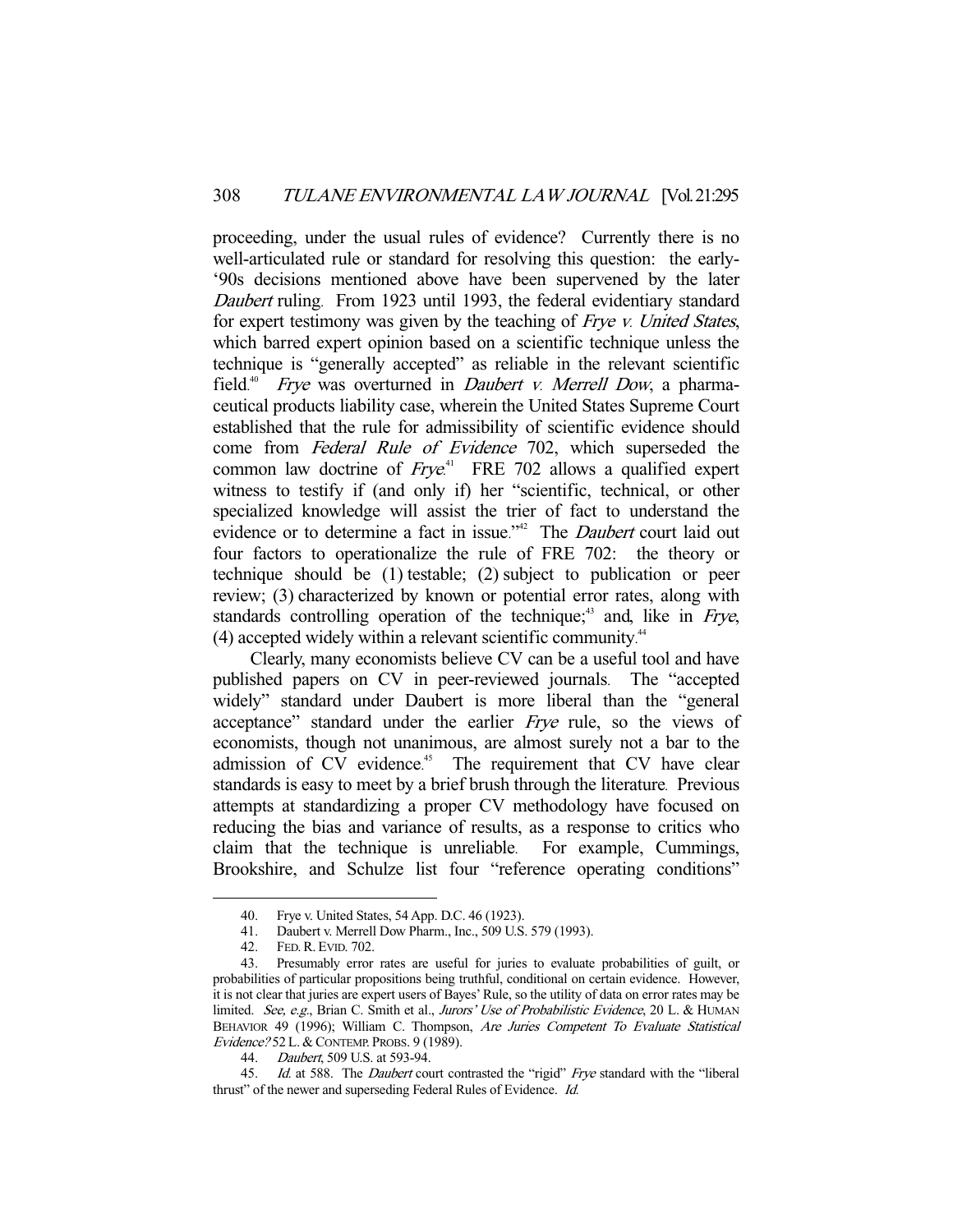including subjects' familiarity with, and their prior experience with valuing, the environmental good; low uncertainty; and a WTP rather than WTA approach.<sup>46</sup> Mitchell and Carson present similar guidelines, including reminder of the budget constraint; specification of the exact good being valued; identification of any resulting price changes in related goods; and specification of the method of payment.<sup>47</sup> Similarly, economists Kenneth Arrow and Robert Solow prepared a report for the NOAA in 1993, in which they laid out necessary guidelines for CV studies to produce reliable estimates.<sup>48</sup> These included many of the above factors, plus large sample size; face-to-face interviews; pilot surveying before the full study; dichotomous-choice question format; questions about "why" the respondent decided as she did; distinction between "steady-state" vs. interim losses of environmental quality; and sensitivity to the time path of damage vs. restoration. 49 Finally, and most notably for this Article, the report recommended (like the earlier Cummings recommendations) use of WTP rather than WTA, based on the idea that the systematically lower WTP estimates are more "conservative" and thus more desirable. 50

The Arrow-Solow panelists concluded that conditional on their recommended guidelines, CV studies do "convey useful information" and should be seen as "reliable by the standards that seem to be implicit in similar contexts, like . . . the assessment of other damages normally allowed in court proceedings."<sup>51</sup> Of course, it is difficult to meet all of these factors in practice: in-person surveys cost more than telephone or internet surveys; pilot programs cost time and money, and large sample sizes drive up the cost of surveys. Nonetheless, the literature has at least identified state-of-the-art standards for the technique, and this is enough to satisfy that element of the Daubert test.

Though the Arrow-Solow report was released in the same year as the *Daubert* decision, very few observers have attempted to evaluate CV in light of the Daubert factors for admissibility of scientific testimony directly.<sup>52</sup> This is not a trivial exercise, because the points that are not

<sup>46.</sup> R.G. Cummings et al., Valuing Environmental Goods: An Assessment of the Contingent Valuation Method, 63 ECON. GEOGRAPHY 358, 358-59 (1987).

<sup>47.</sup> MITCHELL & CARSON, *supra* note 3, at 301-03.

 <sup>48.</sup> NOAA, Proposed Rules: Natural Resource Damage Assessments Under the Oil Pollution Act of 1990, 58 Fed. Reg. 4601 (1993).

 <sup>49.</sup> Id. at 4610.

 <sup>50.</sup> Id. at 4612.

 <sup>51.</sup> Id. at 4610.

 <sup>52.</sup> Ghosh suggests that all nonmarket valuation techniques, including hedonic pricing (discussed *supra* note 2) and CV, should fail the *Daubert* test because "social science is not testable because all relevant variables cannot be controlled for in a systematic manner and . . . the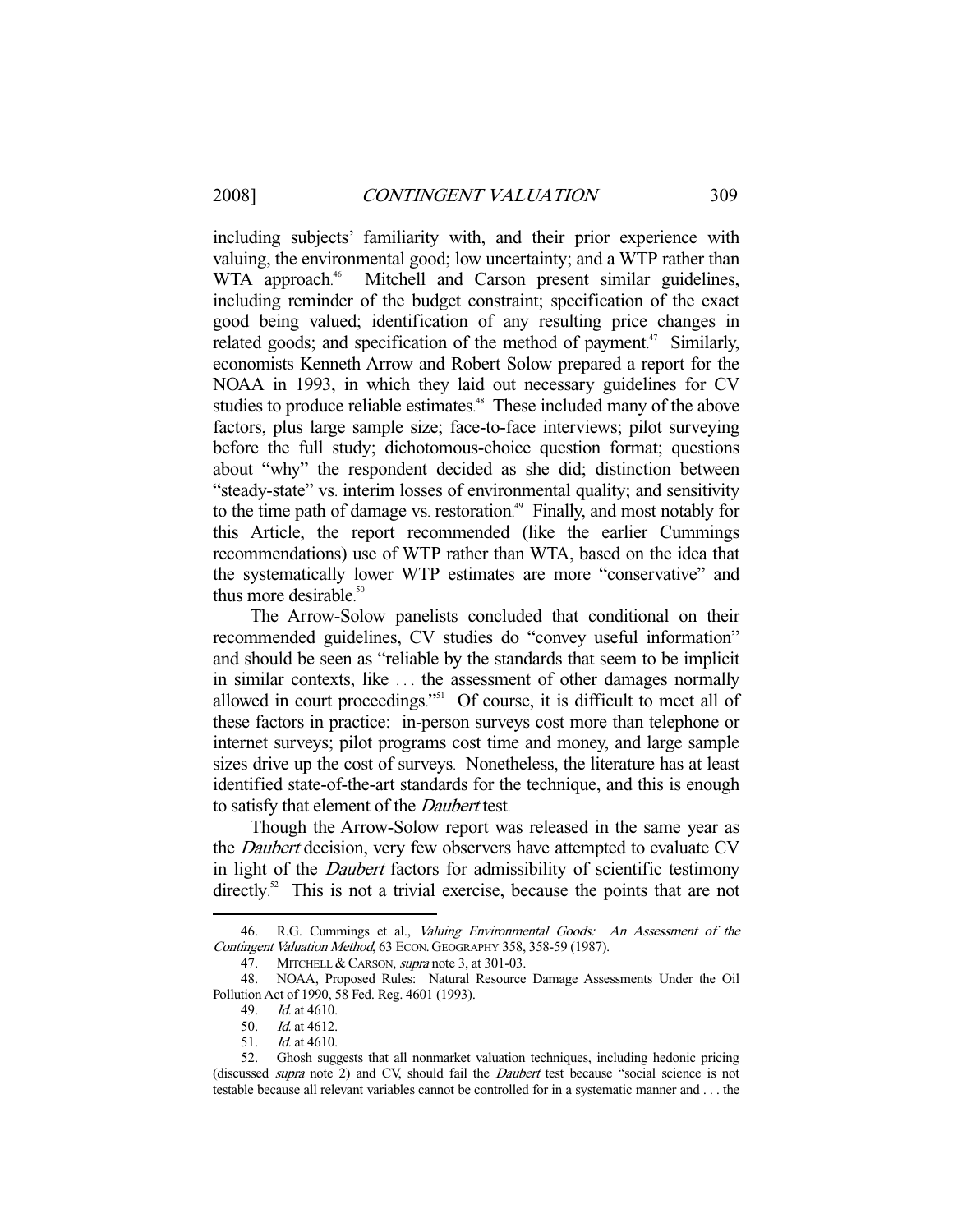clear under *Daubert* are whether CV is testable and whether CV has a known (or even measurable) error rate. Addressing the testability and error rate issues, the Arrow-Solow panel advised comparing the results of real-life referenda on paying for public goods with CV studies of the same question.<sup>53</sup> Johnson argues in a single paragraph that "contingent valuation satisfies the Daubert test easily," based on an inspection of the four key *Daubert* elements.<sup>54</sup> However, Johnson elides the third of these factors, the known error rate; instead he avers to the standards for "proper implementation" of CV studies, as in the Solow/Arrow report.<sup>55</sup> In order to satisfy *Daubert*, we must show theoretically that the error rate of CV is estimable, and then go out and gather the data to do just that. If we can find a "natural experiment" in which citizens reveal their valuation for environmental goods in an uncontrolled, quasi-market setting, we may be able to estimate the accuracy of the CV method, in order to satisfy the *Daubert* strictures. My goal in this Article is to show a potentially promising way to implement and test CV in a way consistent with evidentiary rules and the purposes of environmental protection.

## <sup>C</sup>. Judicial Treatment of CV Since Daubert

Since the *Ohio* and *Daubert* decisions, CV and related techniques have not fared well in the federal courts. Judges have generally disallowed nonmarket valuation evidence on grounds of its "prejudicial" value, without reaching the question of whether it meets the prongs set forth in Daubert. It may be that judges have avoided the question of CV's admissibility under Daubert precisely because of its difficulty.

In the post-*Daubert* world, much of the relevant case law on environmental valuation has related to hedonic damages evidence, rather than CV. Hedonic valuation methods<sup> $56$ </sup> have been popular because they require relatively little expenditure of time and effort; once a relevant data set is located and an appropriate regression model specified, a statistics package can calculate the desired estimates in a couple of

55. Id. at 283.

underlying model will always have assumptions that can never be tested." That this claim is too broad to speak directly to the admissibility of CV only highlights the paucity of commentary on this issue. See Shubha Ghosh, Fragmenting Knowledge, Misconstruing Rule 702: How Lower Courts Have Resolved the Problem of Technical and Other Specialized Knowledge in Daubert v. Merrell Dow Pharmaceuticals, Inc., 1 CHI.-KENT J. INTELL. PROP. 1, 55 (1996).

 <sup>53.</sup> NOAA, Proposed Rules, 58 Fed. Reg. at 4607.

<sup>54.</sup> Gordon J. Johnson, Paying the Piper: Comments on Liability for Natural Resource Injury: Beyond Tort, 6 ALB. L.J. SCI. &TECH. 265, 282-83 (1996).

<sup>56.</sup> See supra text accompanying note 2.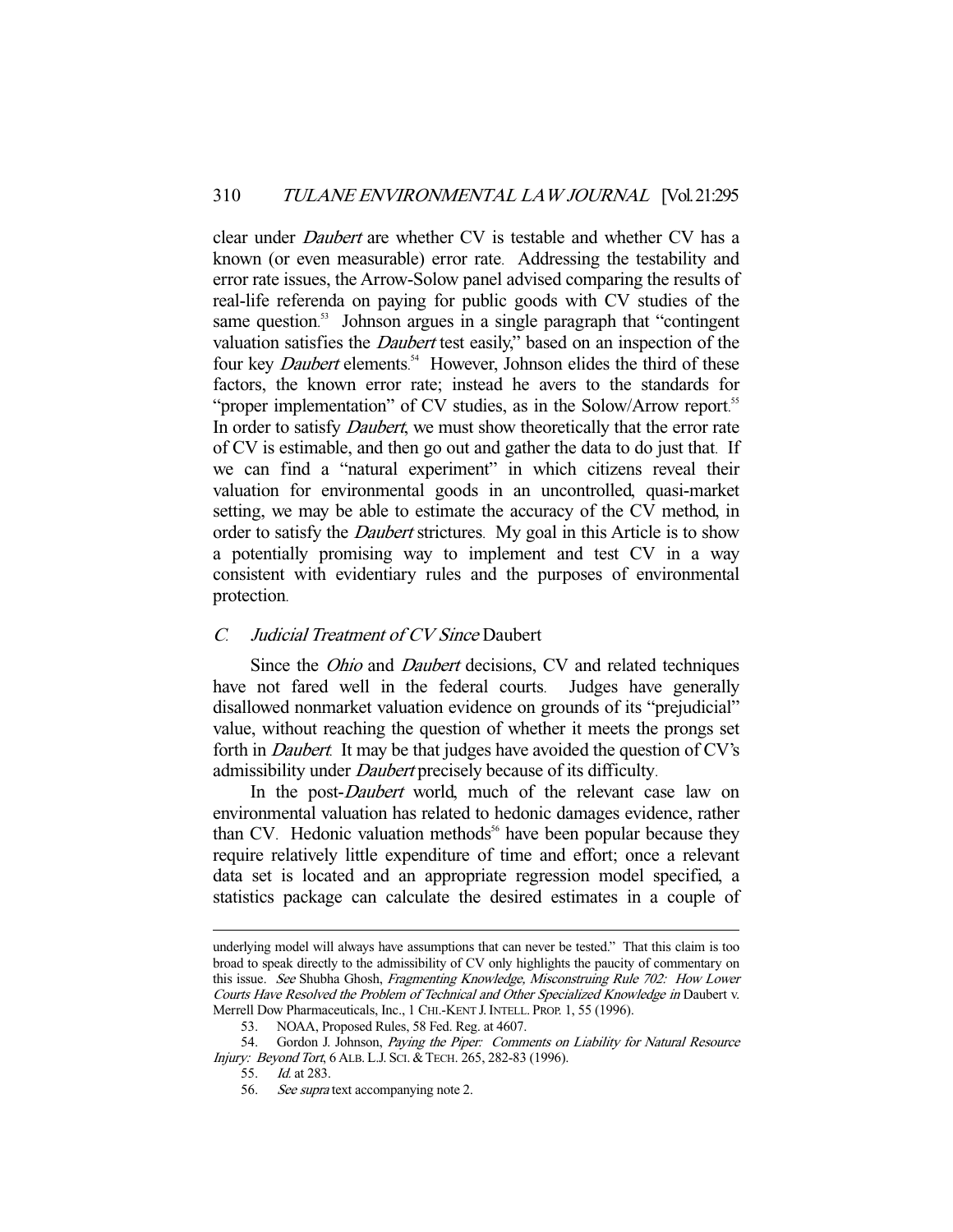minutes. One federal trial judge in a 1996 products liability case<sup> $57$ </sup> held that hedonic damages fail to pass the conditions of reliability and helpfulness under FRE 702, and additionally, that hedonic damages evidence is unduly prejudicial under FRE 403: given the complications of WTP calculations, "the Court does not believe the jurors would accept the method so much as they might latch onto the first expert figure lobbed their way." Other federal judges have ruled similarly.<sup>58</sup>

Hedonic valuation evidence is useful for calculating the value of nontradables (such as clear view; workplace health) that are indirectly tradable through other markets, such as through prices in the real estate market or wages in the labor market. However, there are many times where personal preferences over environmental goods are not recoverable through real-world inspection, especially in cases of existence value for remote objects. Where human behavior has generated no relevant and useful information on valuation, CV evidence is the next best thing. Yet the received doctrine tells us very little about whether CV evidence may be used in litigation.

A couple of post-Daubert federal cases have addressed the admissibility of CV evidence, and favorably so. In General Electric v. U.S. Department of Commerce,<sup>59</sup> the corporate defendants challenged NOAA's natural resource damage assessment regulations under the Oil Pollution Act, which required only that damages assessment procedures be "reliable and valid for the particular incident."<sup>60</sup> The regulation neither required nor proscribed use of CV evidence for nonuse values, but instead gave discretion to the trustees bringing suit.<sup>61</sup> The defendants argued that NOAA acted arbitrarily and capriciously by failing to codify the recommendations for CV contained in the 1993 Arrow-Solow report explicitly. Holding that NOAA's regulation was acceptable, the D.C. Circuit said that the "reliable and valid" requirement was consistent with the specific safeguards for CV that were spelled out in the Arrow-Solow report—and thus, "if performed correctly, contingent valuation can produce both useful and reliable results."<sup>62</sup> Finally, in *National Ass'n of* 

 <sup>57.</sup> Kurcnz v. Honda N. Am., Inc., 166 F.R.D. 386, 390 (W.D. Mich. 1996).

<sup>58.</sup> Id. In Hein v. Merck & Co., 868 F. Supp 230, 231 (M.D. Tenn. 1994), a federal trial court held, applying the *Daubert* standard, that expert testimony on hedonic damages is speculative, unreliable, and invalid. In Smith v. Ingersoll-Rand Co., 214 F.3d 1235, 1245-46 (10th Cir. 2000), the Tenth Circuit upheld, under FRE 702, a federal trial judge's decision to deem testimony on hedonic damages as relevant, but exclude quantification of such damages.

 <sup>59. 128</sup> F.3d 767 (D.C. Cir. 1997)

 <sup>60. 15</sup> C.F.R. § 990.27(a)(3) (2007).

 <sup>61.</sup> Id.

 <sup>62.</sup> Gen. Elec., 128 F.3d at 773-74.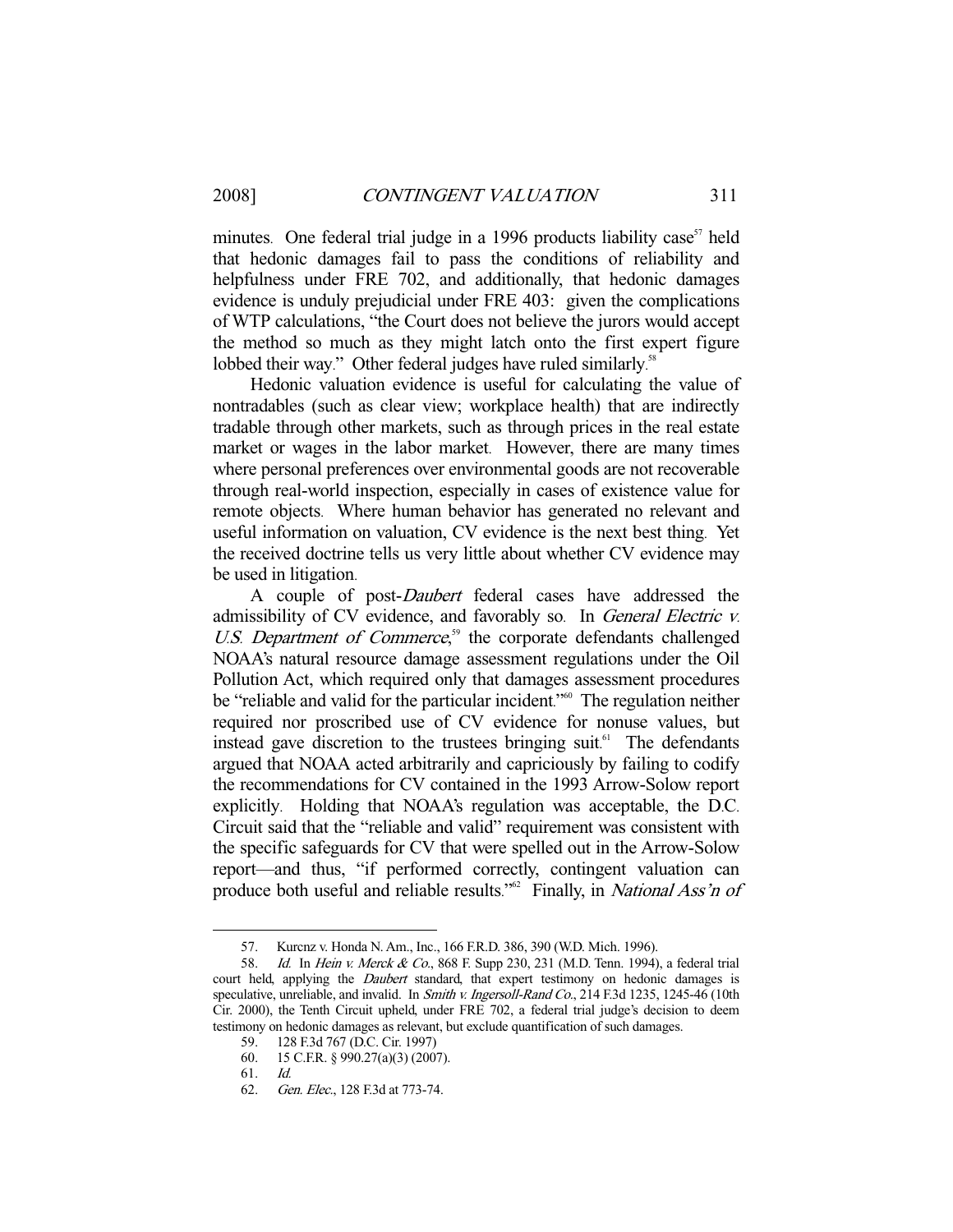Manufacturers v. U.S. Department of the Interior, the D.C. Circuit upheld DOI's rule permitting use of relatively old contingent valuation studies, citing Section  $301(c)(1)$  of CERCLA, which requires the DOI to identify the "best available procedures" to determine natural resource damages.<sup>63</sup> The three-judge panel failed to comment on the merits of CV, citing only the *Ohio* case, and deferring to DOI's "expert judgment."<sup>64</sup>

In short, the federal courts have yet to articulate a standard for dealing with contingent valuation evidence in the *Daubert* world, besides saying that they will defer to agencies' judgment under their statutory mandates. Such a doctrine of deferral, apparently following the rule of *Chevron v. NRDC*<sup> $,65$ </sup> does little to guide agencies in deciding how to meet their own statutory requirements of reliability; nor does it say what federal courts should do under Daubert when parties in a nonstatutory environmental damages action seek to bring CV evidence into the judicial process.

And what of federal agency policies on CV evidence? Today, the key CERCLA statutory framework for natural resources damages assessment authorizes two types of regulations: "Type A" regulations for simplified assessments (requiring little empirics, based on units of emissions or units of affected area), and "Type B" regulations for the "best available" alternative procedures for determining direct and indirect injury. At a general level, the regulations allow only valuation methodologies that are "reliable for a particular incident and type of damage."<sup>567</sup> Today, the key CERCLA regulation for CV allows employment of the CV methodology to determine use values, option values, and existence values for injured natural resources; however, option and existence values may be estimated "only if no use values can be determined"—the very provision that was struck down by the Ohio court. 68 Executive attitudes to CV have seemingly become more skeptical in the eighteen years since Ohio. The parallel regulation under the Oil Pollution Act, a similar statute regulating damage assessments for maritime oil spills, discusses the quantification of injury assessment, but

<sup>63. 134</sup> F.3d 1095 (D.C. Cir. 1998).<br>64. Id. at 1116.

 $Id$  at 1116.

 <sup>65.</sup> Chevron U.S.A. v. Natural Res. Def. Council, 467 U.S. 837 (1984) (establishing that a federal court should always defer to an agency's statutory interpretation unless there is some ambiguity in the statutory language).

 <sup>66. 42</sup> U.S.C. § 9651(c)(2) (2000).

 <sup>67. 43</sup> C.F.R. 11.83(a)(3)(i) (2007).

<sup>68.</sup> Id.; see also Ohio v. U.S. Dep't of Interior, 880 F.2d 462, 464 (1989) ("Estimation of option and existence values shall be used only if the authorized official determines that no use values can be determined.").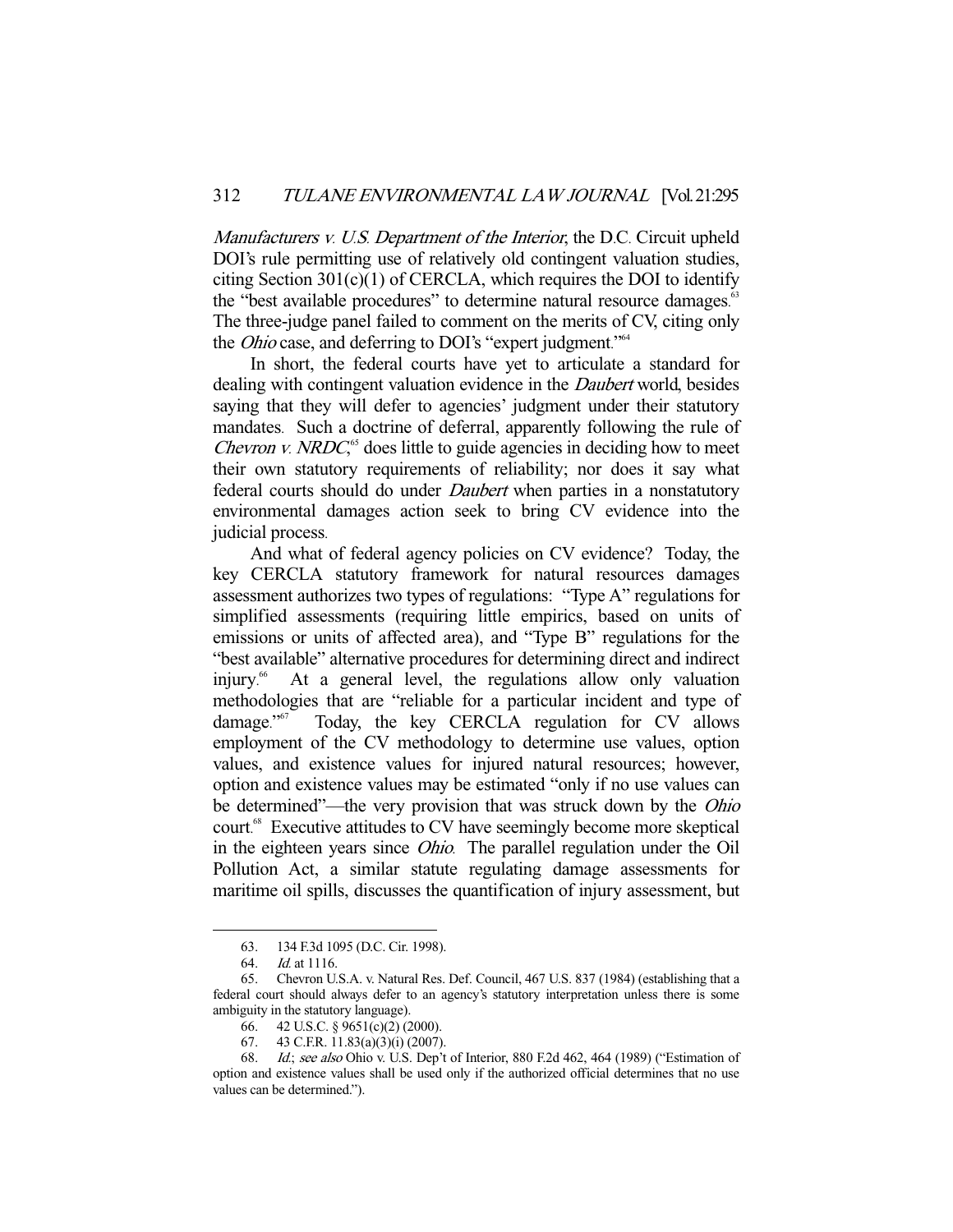does not discuss specific valuation techniques, as the CERCLA regulations do. 69

Meanwhile, section 1006(e) of the Oil Pollution Act and its associated regulation, 15 C.F.R. § 990.13, promulgated by NOAA, gives any natural resource damages assessment by a trustee under the statute a rebuttable presumption in any judicial proceeding. A statutory provision of CERCLA gives a similar rebuttable presumption to any natural resources damages assessment made by a CERCLA trustee.<sup>70</sup> By shifting the burden of production to the defendant who hopes to challenge the CV evidence, the rebuttable presumption forces the defendant to show that CV is inadmissible. This rebuttal might require, under Daubert, a showing that CV is a nontestable technique. However, as I will discuss below, this showing is difficult given the range of validity and reliability studies available for both WTP and WTA.

#### V. WILLINGNESS TO PAY AND THE THEORY OF PUBLIC GOODS

A. Strategic Effects

Measuring the error rates of contingent valuation is almost certainly a nontrivial exercise, because it is not clear what "true" valuation we should compare the CV estimates against. In order to understand how CV might be subject to systematic error rates, it is necessary to examine the microfoundations of willingness-to-pay calculations. The textbook theory of public goods typically assumes that we should vertically sum demand curves in order to find the aggregate social demand for the public good: at any given quantity, social value is the sum of all individual values. Due to the nonrivalrous character of the public good, in order to determine the aggregate losses from some environmental injury, we need merely to add up all values for the involved quantity of environmental amenity.

However, there are several problems with this formulation. The theory expects to find a granular WTP for each individual, as though she were purchasing the environmental good for herself—independent of any other person's WTP. In real life, citizens usually do not pay for public goods, and if they do, their valuation is probably influenced by the institutional form of payment, and their perception of their peers' level of payment.<sup>71</sup> If these discount factors form part of the true valuation that

 <sup>69. 15</sup> C.F.R. § 990.52 (2007).

 <sup>70.</sup> Comprehensive Environmental Response, Compensation, and Liability Act, § 107(f)(2)(C), 42 U.S.C. §§ 9601-9675.

<sup>71.</sup> See Schkade & Payne, supra note 23, at 99.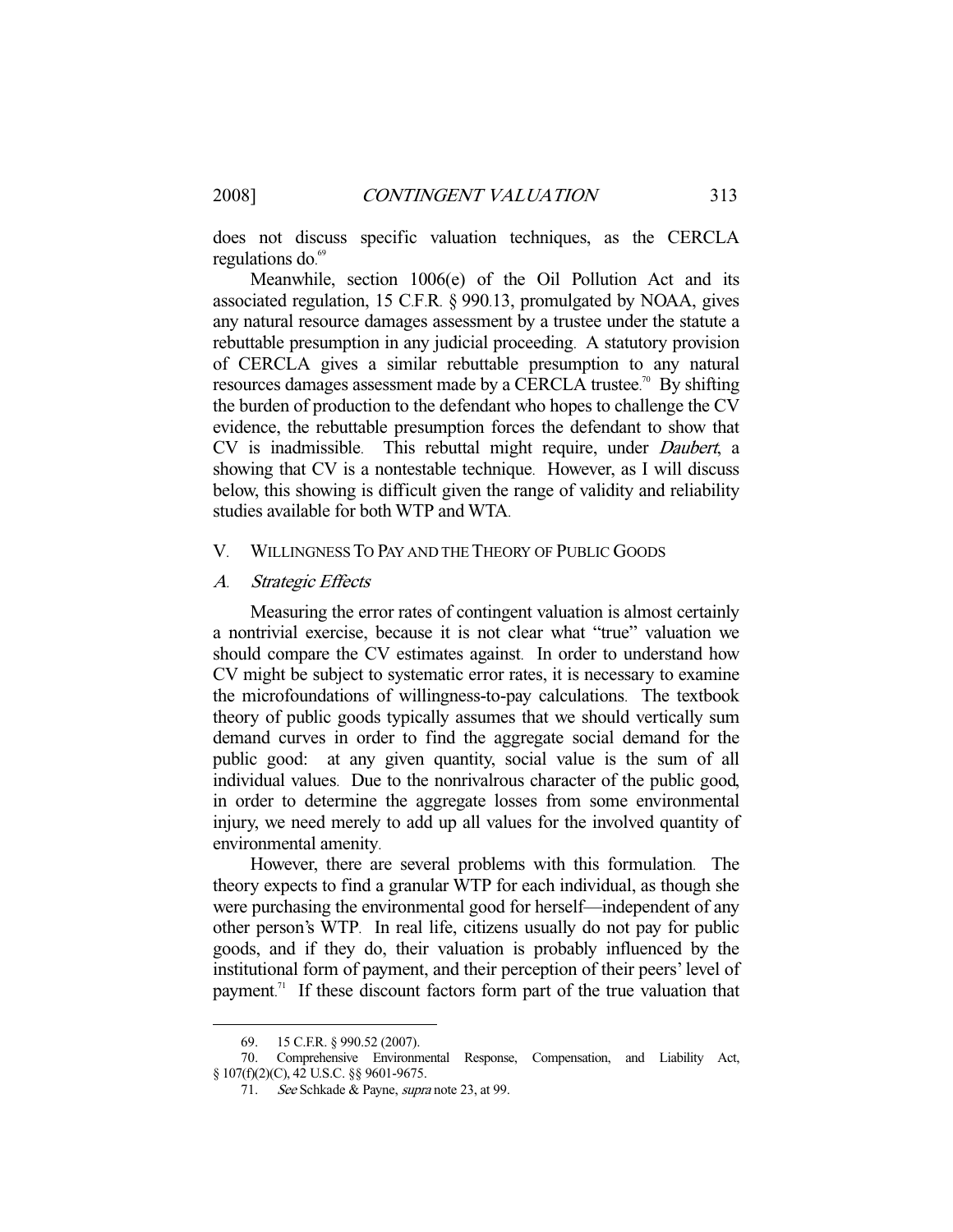CV estimates should be verified against, then testing CV becomes more difficult because many of these nuances cannot be captured by the CV question format. If these discount factors are not part of the "true" valuation (one that would obtain if the environmental good could be made an excludable private good) then finding a true valuation by looking at market behavior is nearly impossible.

Consider the strategic incentives facing a CV respondent. When respondents are told that the survey is simply intended to determine aggregate valuation, and respondents will face no resulting real-life cost, then the respondents have an obvious incentive to overinflate their bid, in order to increase the probability of provision. (Doing this has strictly positive expected value for the respondent, assuming that she likes the public good.) When respondents are told that in case the public good is provided, they will be required to pay their full stated WTP, they have an obvious incentive to understate their bid. (If they do not, then they have a 100% chance of getting zero surplus from the transaction.)<sup> $2$ </sup>

The "implementation frame"<sup>73</sup> of the question—that is, the apparent role of the respondent in deciding the probability of provision of the good—also affects respondents' incentives to state their true preference. Assume that a CV respondent is told that he will be required to pay some fraction of his stated WTP. The respondent is then likely to alter his response based on whether he judges the "contingent" nature of the question to be credible: if he believes that his own payment will be pivotal in determining provision of the good, he will be more inclined to state his true WTP. On the other hand, if he believes that his answer will not be pivotal, he will understate the bid.

Several critics have noted that estimates of WTP from CV studies tend to be larger than actual contributions to environmental conservation efforts, $<sup>74</sup>$  suggesting that the sign if not the magnitude of the average error</sup> is predictable. That CV estimates of WTP for public goods seem upwardly biased compared to individuals' real-life contributions is not necessarily an indictment of CV; in fact, we expect that actual private payments for public goods should be systematically below maximal

<sup>-</sup> 72. Furthermore, a respondent who would derive greater utility from the public good will have a greater incentive, on the margin, to respond in the first place. Thus, questionnaires administered via postal mail or the internet probably have a selection bias because respondents have more interest in the subject matter (and, likely, a higher WTP) than recipients who choose to not respond. See Richard T. Carson, Nicholas E. Flores & Norman F. Meade, Contingent Valuation: Controversies and Evidence, 19 ENVTL. & RESOURCE ECON. 173, 180 (2001).

<sup>73.</sup> Green et al., *supra* note 13, at 110.

<sup>74.</sup> See supra text accompanying note 4.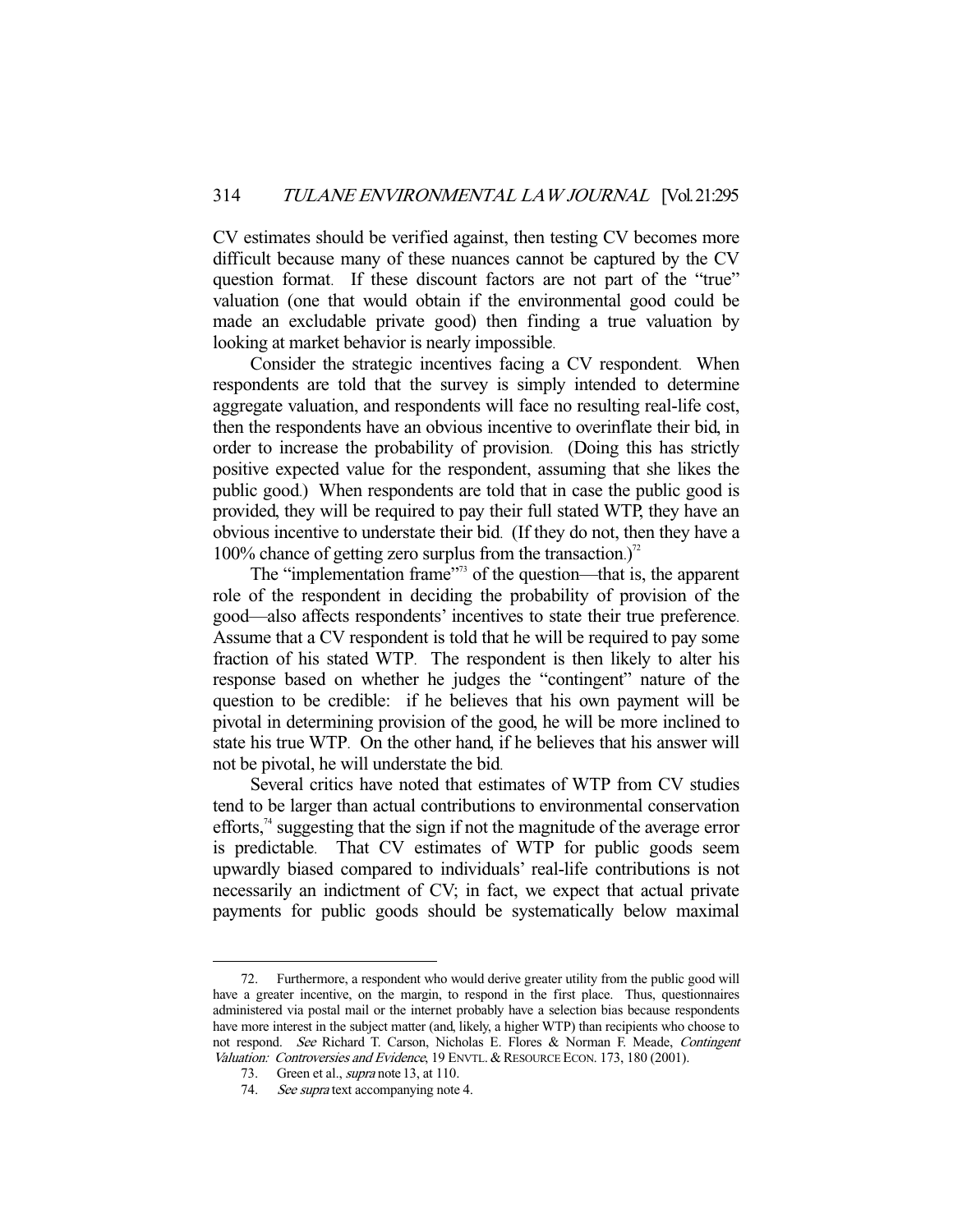WTP due to free-riding.<sup>75</sup> This undervaluing is a feature of markets for public goods generally, rather than CV studies, but it is another reason why valuations elicited via CV may be less than a "true" value.

Complicating matters, the questions in any CV study can be permuted such that the theoretical direction of strategic bias is ambiguous. Imagine that respondents are told that in case the public good is provided, every citizen will pay an identical, predetermined amount (say, \$100). Respondents with WTP above \$100 then have an incentive to inflate their stated WTP, so as to increase the probability that the good is provided. On the other hand, respondents with WTP below \$100 have an incentive to reduce their stated WTP (perhaps to zero), so as to reduce the probability that the good is provided.

Imagine, alternatively, that respondents are told that in case the public good is provided, every citizen will pay some unspecified proportion of his stated WTP. Many respondents will want to reduce their stated WTP, if they calculate that the resulting reduction in probability of public good provision is outweighed by their expected outof-pocket cost saved. On the other hand, some respondents may think that the required proportion will be very small, and thus they actually will *inflate* their stated WTP in order to increase the probability of provision. 76 All this is to say that the bias inherent in any CV study—or, perhaps, the error rate, per Daubert—is difficult to predict a priori, without diagnostic studies.

The "CV studies are full of strategic liars" theory is not universal, however. Mitchell and Carson argue that the incentive for nontruthful reporting in CV surveys will be weak because of: high informational requirements for strategic behavior; each respondent's belief that many other respondents are involved, thus reducing the probability that a single person's overbidding would affect the level of provision; and the payment vehicle's evoking realistic budget constraints.<sup>77</sup> Looking empirically, one experiment by Bohm found a lack of evidence of strategic behavior or "cheating" among respondents, even when the incentives to cheat were explicitly described to respondents.<sup>78</sup>

<sup>75.</sup> See, e.g., K.E. McConnell, *Reflections on the Ohio Decision*, 34 NAT. RES. J. 93, 104-05 (1994).

 <sup>76.</sup> This example and the immediately previous one are adapted from Peter Bohm, Estimating Demand for Public Goods: An Experiment, 3 EURO. ECON. REV. 111, 113-14 (1972).

<sup>77.</sup> MITCHELL & CARSON, supra note 3, at 155.

 <sup>78.</sup> Bohm, supra note 76, at 124.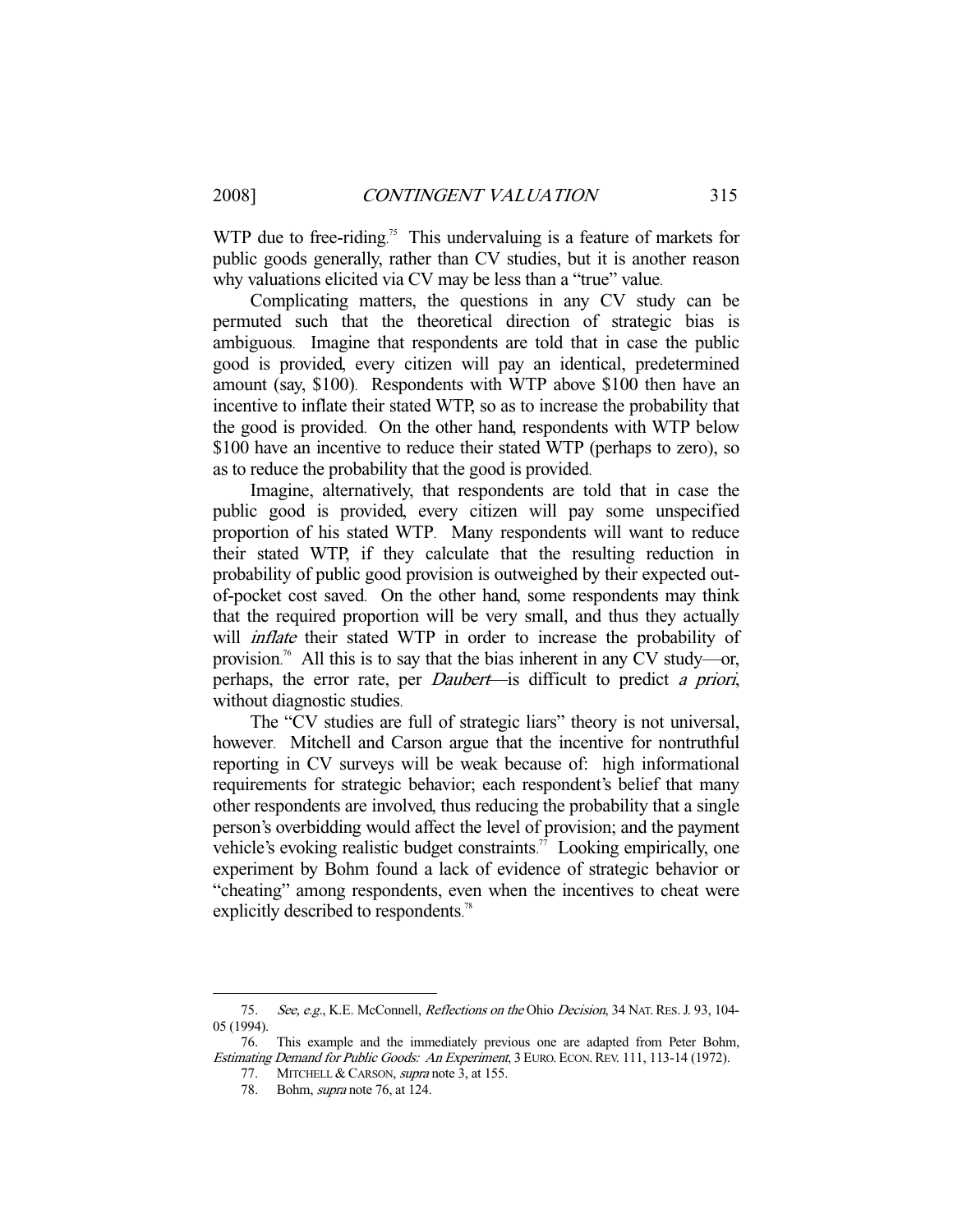#### B. A Simple Nonstrategic Model

-

CV estimates of "willingness to pay" to obtain a public environmental good (or prevent destruction thereof) have been frequently found to be systematically lower than estimates of "willingness to accept" payment to allow destruction of the same good.<sup>79</sup> This discrepancy is disturbing for proponents of CV evidence who make no attempt to explain whether WTP or WTA is a more theoretically appropriate measure of value. How can we reconcile the WTP-WTA disparity with rational decision-making? According to a neoclassical setup with convex preferences, maximum WTP and minimum WTA for a good should be separated only by a wealth effect: that is, if I require more compensation to relinquish the good than I was willing to pay to acquire the good, that is only because I feel richer when I possess the good. The standard WTP question—"How much would you pay to acquire this improvement?" is essentially measuring the compensating surplus of acquiring a commodity, whereas the standard WTA question—"How much would you accept to allow this environmental damage?"—is measuring the compensating surplus of losing the commodity.<sup>80</sup> Basic consumer theory shows that WTA will exceed WTP if the transition in question is a price decrease of a tradable good.<sup>81</sup> Due to the associated income effect, equivalent surplus (WTA) exceeds compensating surplus (WTP), because the former is calculated by taking an integral of the Hicksian demand at the new utility, whereas the latter is calculated by taking an integral of the Hicksian demand at the old utility.

On the other hand, for any exogenous quantity improvement of a tradable, continuously divisible commodity, WTA should equal WTP: in

<sup>79.</sup> See Hoffman, *supra* note 12, at 113. For logical symmetry, the final version of the willingness-to-accept question might be "How much would you accept to halt the expected creation of this public good?" This question type is confusing and rarely used. I will explore this issue further infra Part V.C.

 <sup>80.</sup> See David S. Brookshire, Alan Randall & John R. Stoll, Valuing Increments and Decrements in Natural Resource Service Flows, 62 AM. J. AG. ECON. 478, 481 (1980). My analysis assumes that the WTA question does not start at the same reference point as does the WTP question. That is, my analysis requires that the WTP question might start at a "0" level of environmental quality and ask the respondent about gaining x, while the WTA question would start at an  $x$  level of environmental quality and ask the respondent about losing  $x$ . In other words, the only difference between the WTP scenario and WTA scenario is a shift in property rights to the respondent. Some, but not all, CV surveys take this form. See infra Fig. 1.

 <sup>81.</sup> The exception would be if the income elasticity of demand is zero, in which case Hicksian demand is the same as Marshallian demand, and compensating surplus is the same as equivalent surplus. In practice, with environmental goods, income elasticity of demand is probably positive, so this exception does not obtain.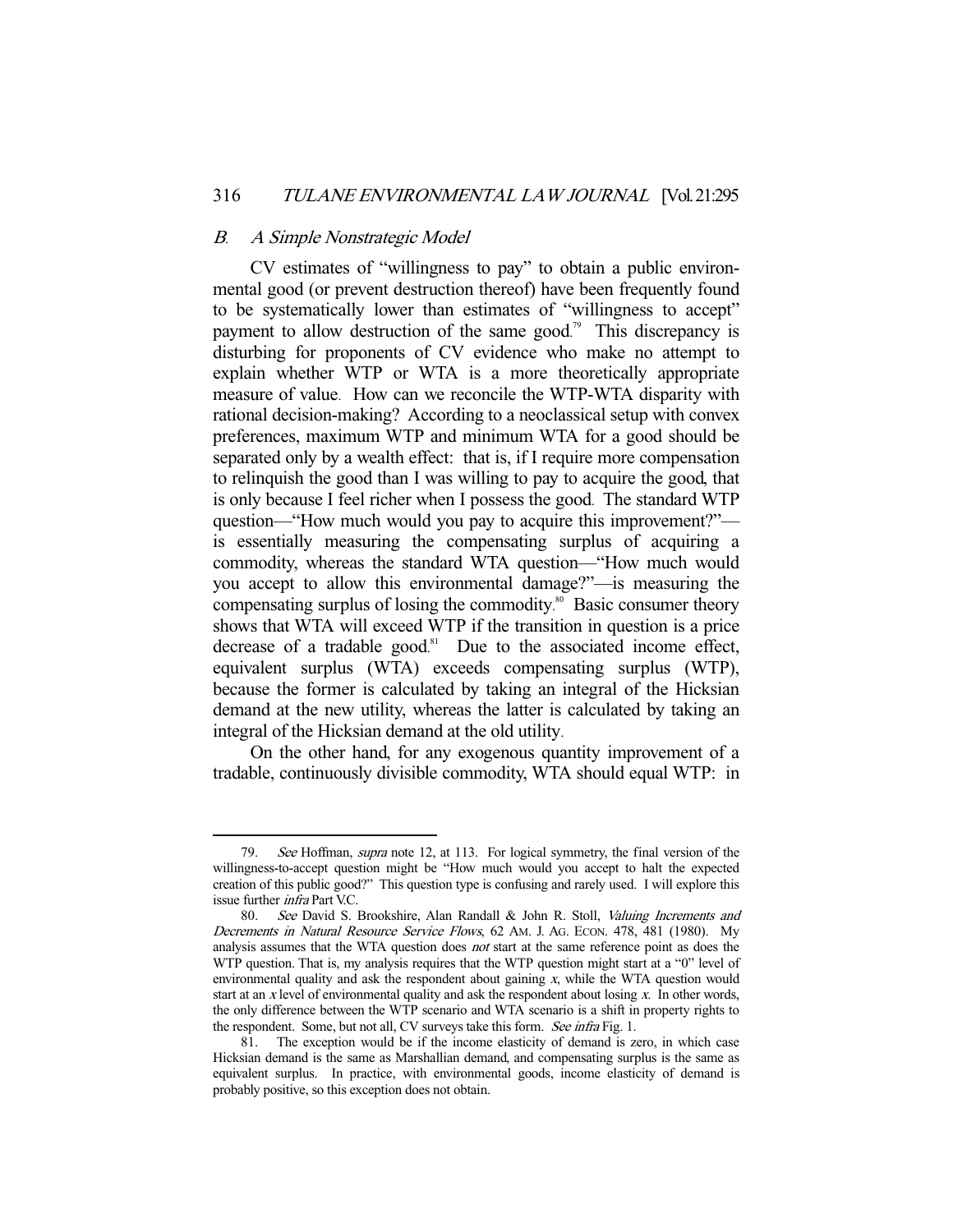other words, markets will always clear perfectly.<sup>82</sup> But with an exogenous quantity improvement to a nontradable good like clean air, we cannot apply the same analytic step, because the price is fixed at infinity and the Hicksian demand curve essentially does not exist. Unlike a price change, both substitution effects *and* income effects govern the WTP-WTA difference, so the theoretical relationship between WTA and WTP is not immediately obvious.<sup>83</sup> Randall and Stoll show that for "indivisible or lumpy" goods (a category of which environmental amenities are exemplary: rare redwood trees, for example, come only in discrete and small quantities) the Hicksian compensating surplus of a welfareharming quantity reduction (i.e., the WTA of this quantity reduction) should differ from the equivalent surplus of the same welfare-harming quantity reduction (i.e., WTP), assuming nonzero income elasticity of WTP. 84

To illustrate this further, let us consider the graph in Figure 1, in which  $z$  is a basket of tradable private goods and  $x$  is the nontradable public environmental good. Let us assume convex preferences over z and x.

 <sup>82.</sup> Randall & Stoll show this result in a two-good competitive setup in which a consumer is free to trade off one good for the other. See Alan Randall & John R. Stoll, Consumer's Surplus in Commodity Space, 70 AM. ECON. REV. 449 (1980). Similarly, Hanemann establishes the same property in a setup with a public good and private good, for the case that the two goods are perfectly substitutable. W. Michael Hanemann, Willingness To Pay and Willingness To Accept: How Much Can They Differ?, 81 AM. ECON. REV. 635 (1991).

<sup>83.</sup> This latter observation comes from Carson, Flores & Meade, *supra* note 72, at 185.<br>84. Randall & Stoll, *supra* note 82. However, the discrepancy cannot be too gre

Randall & Stoll, *supra* note 82. However, the discrepancy cannot be too great. Various work including Randall and Stoll, id., have attempted to estimate bounds on the potential difference between WTP and WTA. For example, Milgrom shows that if a single respondent's stated WTP for acquiring an environmental good  $(CS_{0,1})$  is half as much as the respondent's stated WTA for losing the environmental good  $(CS_{10})$  then this implies essentially that the marginal propensity of environmental spending (with respect to income) in the relevant range is 0.5. Milgrom points out rightly that this seems unreasonably large. See Milgrom, supra note 21, at 430.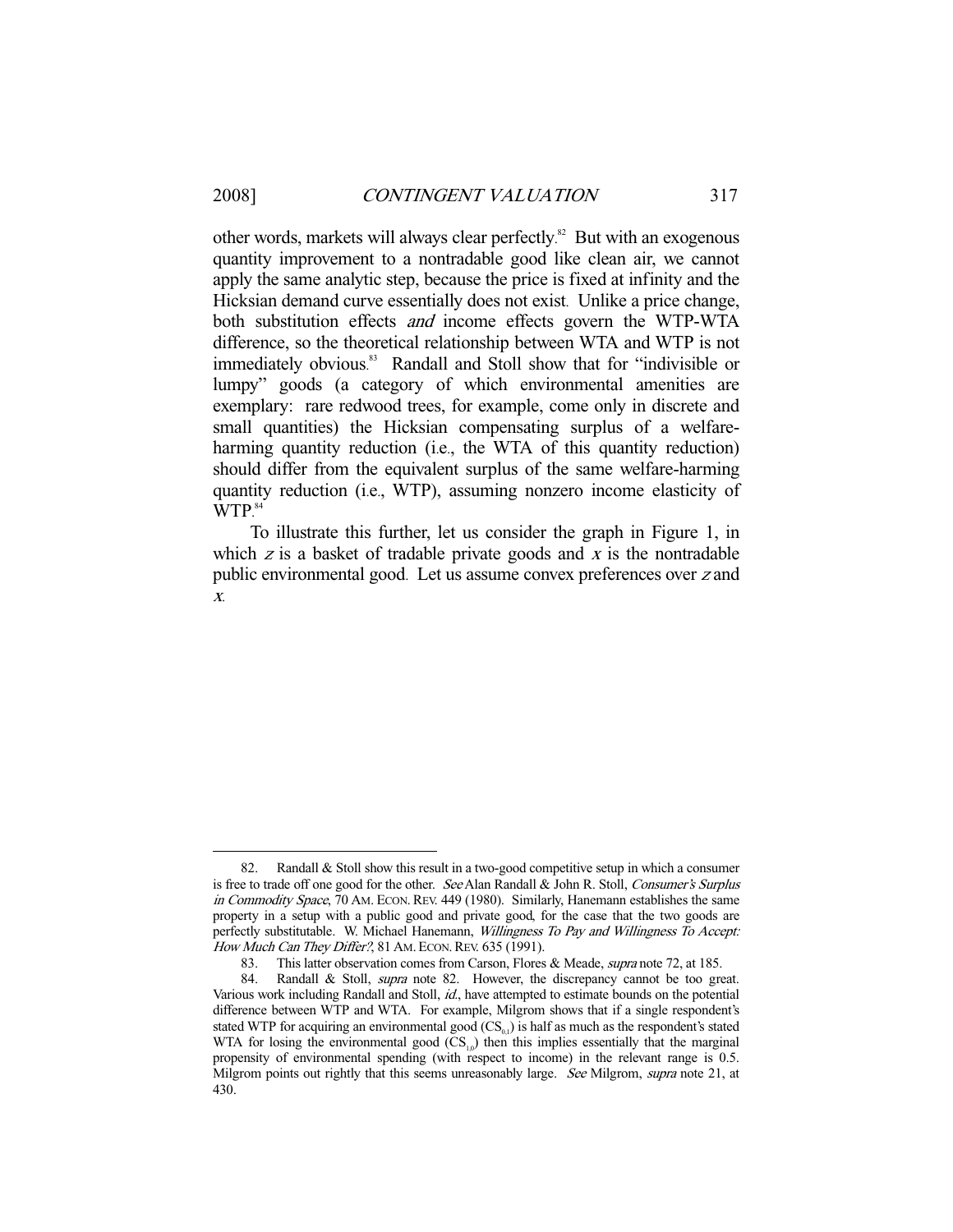

Normalize the price of z to \$1. Say the consumer has  $y$  of income, and the initial exogenously given endowment of the public good  $x$  is  $x_0$ . Then the original indifference curve is  $U_0$ , cutting through the bundle  $(X_0, Y_0)$  $\overline{z}$ ) where  $\overline{z} = y$ . An exogenous improvement of x from  $x_0$  to  $x_1$  will take the consumer to the new indifference curve  $U<sub>p</sub>$  cutting through the bundle  $(x_1, \bar{z})$ . It is easy to then identify the compensating surplus on the graph, i.e., the WTP for the improvement: call this  $CS_{0.1}$ . We can also identify the equivalent surplus for the same improvement: call this  $ES_{0}$ . The graph also makes it easy to see that for an exogenous welfareharming transition from  $x_1$  to  $x_0$ , the compensating surplus, i.e., the WTA for this transition (call this  $CS_{10}$ ) is the same as the equivalent surplus for the welfare-improving transition,  $ES_{01}$ . And the equivalent surplus of the welfare-harming transition, i.e., the WTP to avoid suffering the loss (call this  $ES_{1,0}$ , is the same as the compensating surplus of the welfare improvement  $\text{ (CS}_{0,1})$ .

Table 1, below, together with Figure 1 make clear that no matter how the WTP question is framed—in terms of  $CS_{0,1}$  or  $ES_{1,0}$ —the valuation should be the same in theory. And no matter how the WTA question is framed—in terms of  $CS_{1,0}$  or  $ES_{0,1}$ —the valuation should be equal.

So the question of how to frame a CV question ultimately reduces to WTA vs. WTP—as we initially expected. As Figure 1 makes clear, it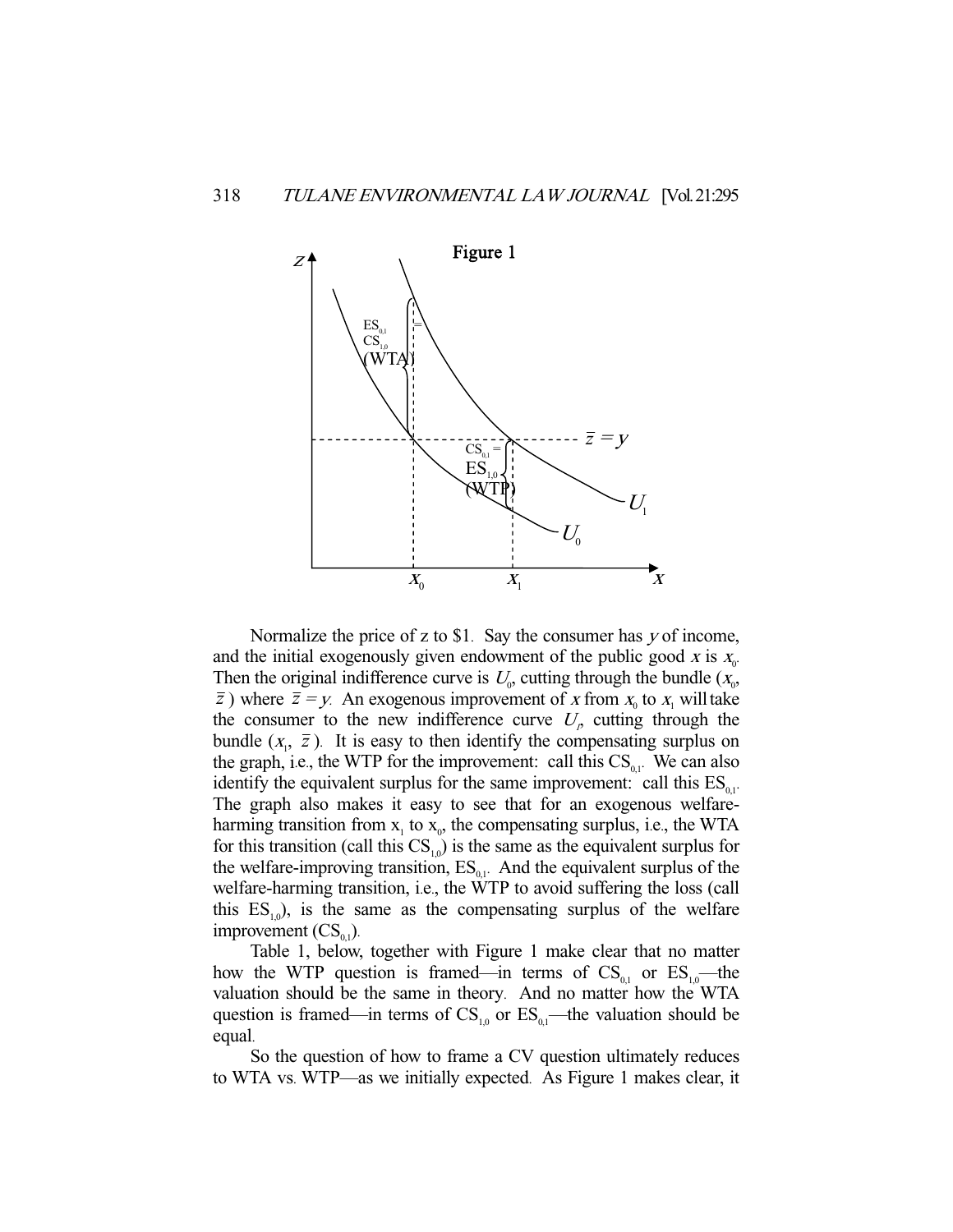## 2008] *CONTINGENT VALUATION* 319

is not obvious that one should systematically exceed the other: in the graph drawn above, WTA appears bigger because the marginal indirect utility of extra cash seems to be lower at lower levels of the public environmental good. However, given a different preference structure (if the marginal indirect utility of income is higher at lower levels of the public environmental good—which might be plausible if severe pollution is making life very unpleasant, and there is substitutability between air quality and health care, say) then the graph could easily show WTP as being bigger.<sup>85</sup> Another way of putting this is that if the marginal rate of substitution of  $z$  for  $x$  declines more rapidly at higher levels of utility (the environmental good satiates you more easily when you start off happier) then WTP would exceed WTA.

| Table 1                 |                                                                                                          |                                                                                                                                                       |  |  |  |
|-------------------------|----------------------------------------------------------------------------------------------------------|-------------------------------------------------------------------------------------------------------------------------------------------------------|--|--|--|
|                         | Improvement                                                                                              | Loss                                                                                                                                                  |  |  |  |
| Compensating<br>surplus | $CS_{a1}$ : "How much<br>would you pay to<br>obtain this<br>improvement?"<br>(WTP)                       | $CS_{10}$ : "How much would you<br>need to be fully restored? / How<br>much would you accept in order<br>to allow the environmental<br>damage?" (WTA) |  |  |  |
| Equivalent<br>surplus   | $ES_{a1}:$ "How much"<br>would you accept in<br>order to forego the<br>expected<br>improvement?"<br>WTA` | $\text{ES}_{10}$ : "How much would you pay<br>in order to avoid suffering the<br>$loss?$ " (WTP)                                                      |  |  |  |

The description in this Part shows how WTP and WTA can systematically differ in a neoclassical model of nontradable goods. However, this model has ignored the strategic possibilities discussed in the previous Part. There may be good reason to question this assumption: why should we think that strategic lying is not a salient problem? First of all, it is important to recognize that the WTA-WTP disparity can be generated by a simple model of a rational actor, without the need to gesture to departures from rationality such as the anchoring effect. Even

 <sup>85.</sup> A related explanation for the WTP-WTA discrepancy may be "income constraint consideration"—meaning that people who greatly value clean water, say, would like to bid a very big number in their WTP (i.e., their  $CS_{0.1} = ES_{1.0}$  would be very high with the population average income), but they lack sufficient income (their  $y$  is low in Figure 1) to realistically bid this. On the other hand, WTA questions, phrased either of the ways shown in Table 1, can elicit unboundedly large valuations. See, e.g., William D. Schulze, Ralph C. d'Arge & David S. Brookshire, Valuing Environmental Commodities: Some Recent Experiments, 57 LAND ECON. 151, 166-67 (1981).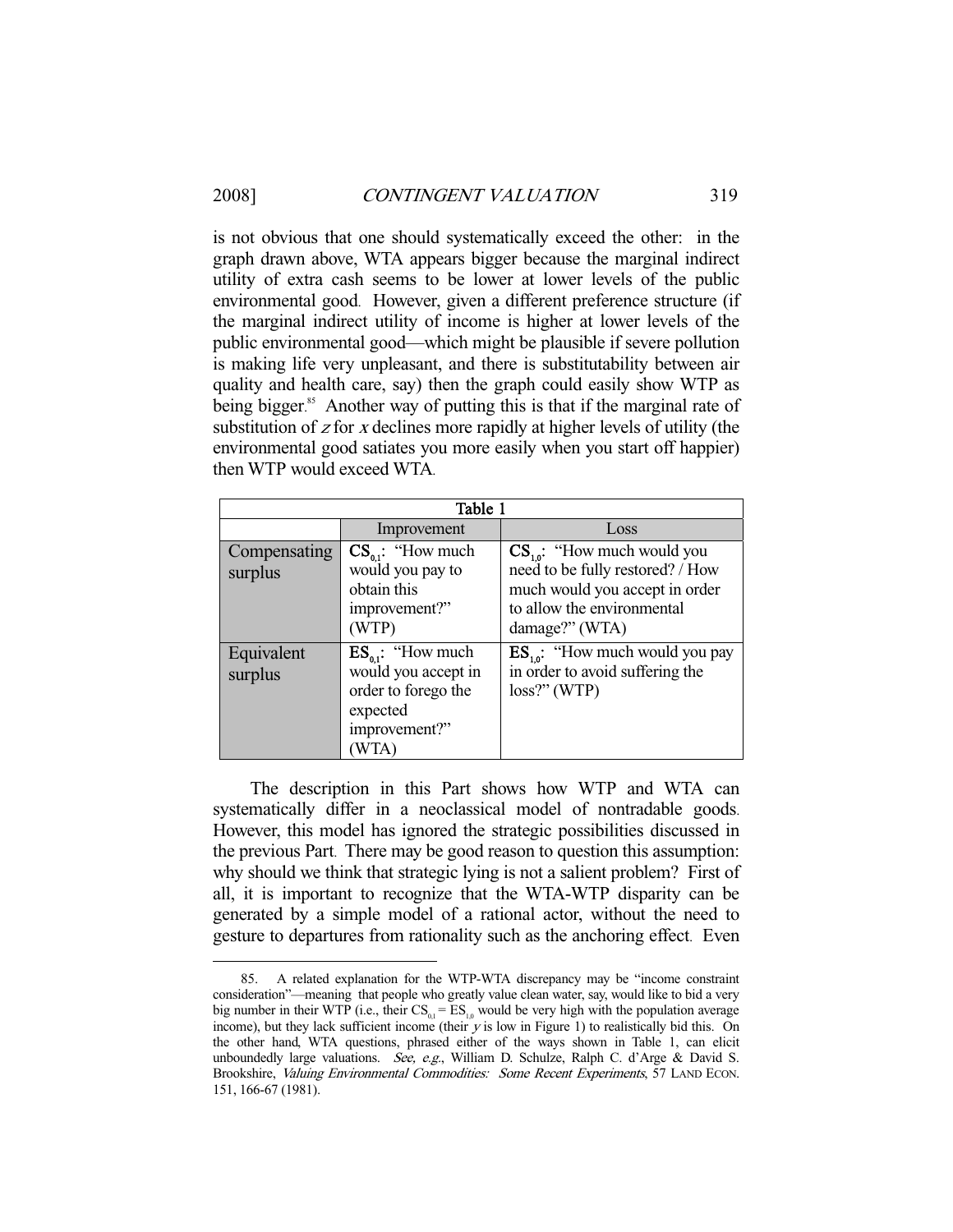if we accept that conscious lying or some sort of misrepresentation on CV surveys may be rampant, the key point is that, as discussed in Part V.A, the direction of bias is unclear and probably differs from person to person. If the distribution of valuations across the population is symmetric around some mean, and if the dichotomous-choice referendum value given to respondents is systematically varied roughly across the range of the distribution, then we should expect an equal proportion of responses that are upwardly biased as the number of downwardly biased responses. Also, even if WTP is dogged by systematic bias in one direction, then for most causes (fear of payment, the anchoring effect, etc.) WTA will be biased in the same way, preserving the WTA-WTP spread. Thus, the existence of bias or strategy should not destroy the basic explanatory power of the graphical model above for showing why WTP and WTA differ.

## C. WTA and WTP in Policy Context

Which measure of value should be used for legal purposes? Aside from evidentiary-quality considerations, which I will explain shortly, there is a normative component to this question. Brookshire, Randall, and Stoll in an early article on CV, show how the measure of damages to be used implies a prior judgment about property rights to environmental quality: compensating surplus of the loss (what I call  $CS_{10}$ , or WTA) measures welfare changes "as if the individual had a right to his initial level of welfare," whereas equivalent surplus of the loss (what I call  $ES_{10}$ ) "treats the individual as if he had only a right to his subsequent level of welfare."<sup>86</sup> They conclude that compensating-surplus measures are more appropriate for valuing potential improvements, given that most CV questions involve the decision of whether or not the government should provide public goods to individuals.<sup>87</sup> Considering a slightly different question, Cross and Dobbins recommend using WTA as the measure of natural resource damages, because the idea of citizens selling their assets is consistent with the public, democratic character of natural resource damage assessment.<sup>88</sup>

If the legal question is "When you were enjoying that environmental good, how much was it worth to you?" then  $CS_{10}$  seems to be the obvious question to measure damages: this measure is by definition the amount

<sup>86.</sup> Brookshire, Randall & Stoll, *supra* note 80, at 480.

 <sup>87.</sup> In other words, in valuing a potential environmental improvement, governments should seek to estimate  $CS_{0}$ .

<sup>88.</sup> Jeffrey C. Dobbins, The Pain and Suffering of Environmental Loss: Using Contingent Valuation To Estimate Nonuse Damages, 43 DUKE L.J. 879, 919 (1994).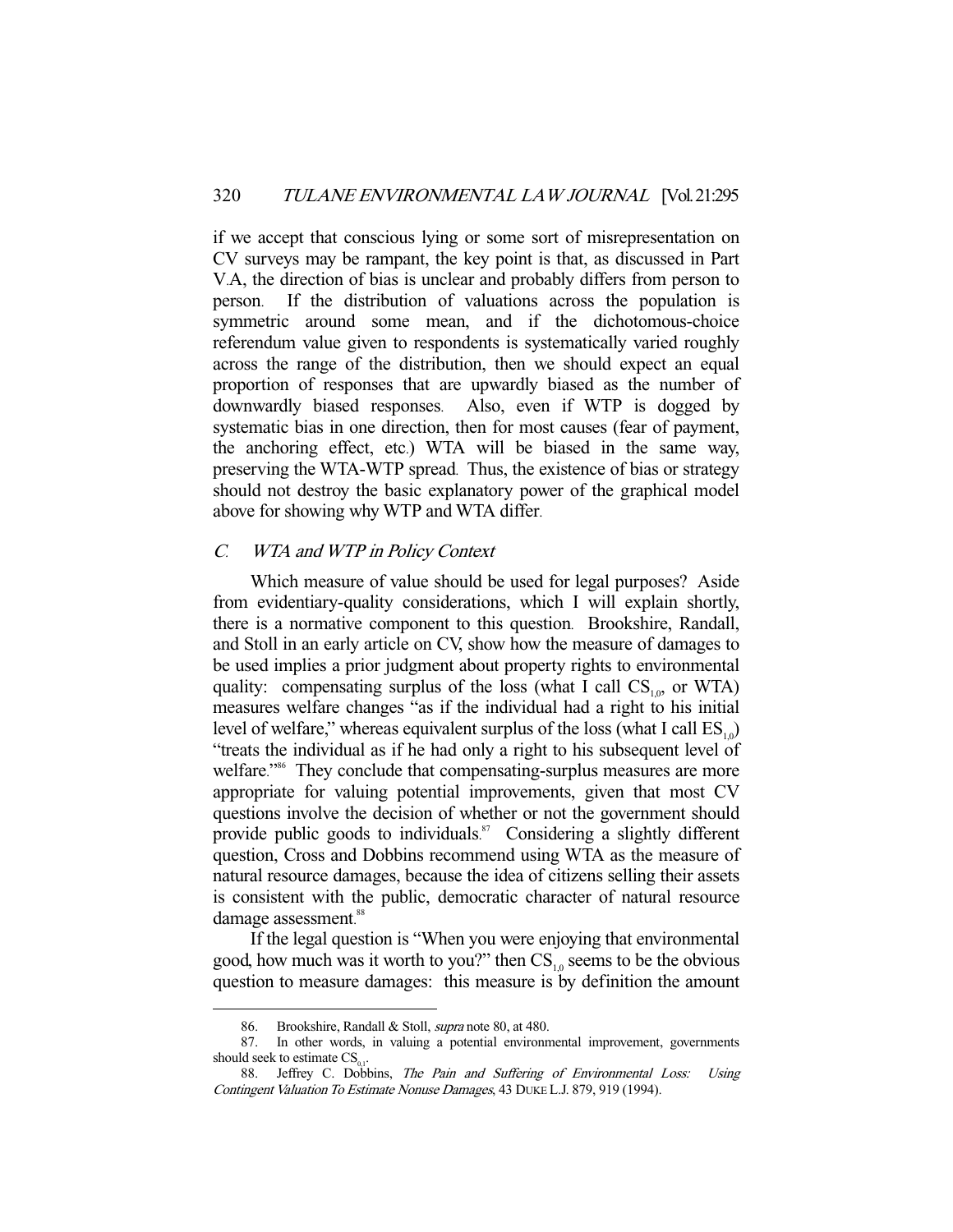of money that the possessor of the good would have needed in order to sell the good, and also the amount of money required to restore the victim to her original position after the loss. On the other hand, if the legal question is "Now that you no longer have that environmental good, how much would you pay to get it back?" then  $CS_{01}$ , which is a WTP measure, appears the obvious valuation. Willingness-to-pay makes sense only when the regulatory scheme is valuing a potential acquisition, not a loss.

As Table 1 shows, WTP can be stated in two very different ways, which both are consistent with *not* having a property right over the environmental good, and which should theoretically elicit the same numerical valuation. If I already have a clean river, which is scheduled to be polluted soon, I might pay \$100 to keep it clean; or if I don't have a clean river, then I might pay \$100 to make it clean. The mirror image is a WTA measure of environmental value: if I already have a clean river and a clear property right over it, I might accept \$150 to dirty the river; or if I don't have a clean river, I might accept \$150 to absolve the government of its promise to clean up the river.

Similarly, several experiments have found that the *status quo ante* fate of an environmental object has a crucial role in determining the magnitude of WTA values relative to WTP.<sup>89</sup> For example, if a question is "How much would you accept to sell this environmental object?," subjects are much more reluctant to sell, and the WTA-WTP gap is greater, when they know that the potential buyer intends to destroy the object. Boyce et al. explain this by saying that the subjects may not be very willing to pay to save the object from destruction by somebody else ("Why is that my responsibility?") but will be more concerned for stewardship of the object when they have a prior property right over it.<sup>90</sup> Returning to the framework of Figure 1, we could again say that if the marginal indirect utility of cash is higher when you hold the object in your hands than when you do not, then it is expected that WTA should exceed WTP.

To make this more concrete, I will consider the most obvious application of the WTA-WTP dichotomy. Normatively, WTA is probably appropriate in CERCLA or similar tort cases, where the purpose of the regulatory scheme is compensation or deterrence: that is the amount of money that would restore the victim's original, higher, utility level after

See, e.g., Rebecca R. Boyce et al., An Experimental Examination of Intrinsic Values as a Source of the WTA-WTP Disparity, 82 AM. ECON. REV. 1366 (1992) (finding the crucial role in determining WTA-WTP valuation of the *status quo ante* fate of environmental objects).

 <sup>90.</sup> Id. at 1371.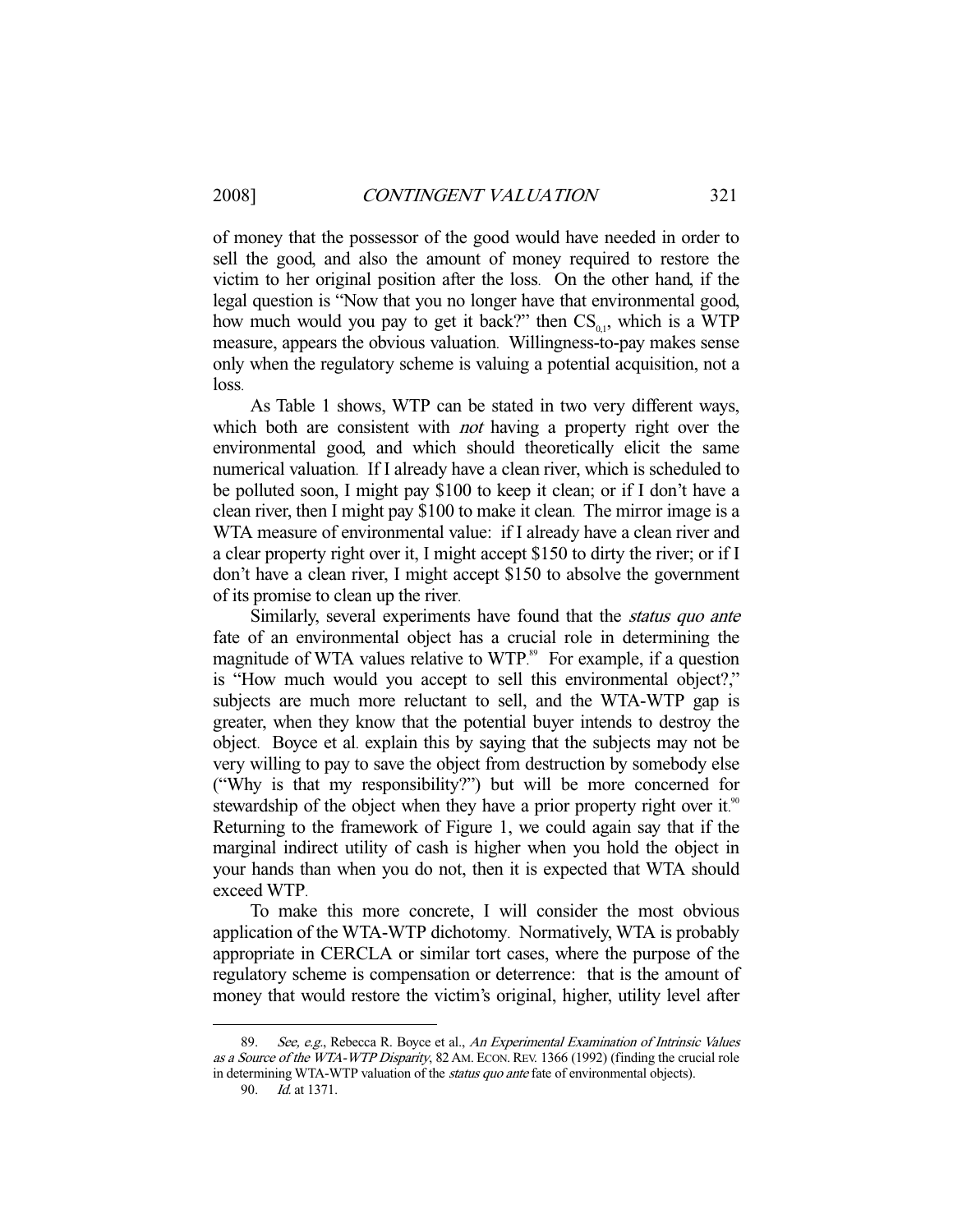injury to clean land, or else prevent the tortfeasor (the Potentially Responsible Party) from disturbing the citizen's environmental health and enjoyment in the first place. If the statutory purpose were deterrence, expected liability (given risk-neutrality of injurers) from pollution should exactly equal the expected harm.<sup>91</sup> Both of these statutory purposes assume that the citizen had an initial right to the uncontaminated land. Although either phrasing of the WTA question  $(ES_{0,1}$  or  $CS_{1,0})$  should elicit the correct answer, the  $ES_{0,1}$  phrasing ("How much would you accept in order to forego the expected improvement?") is not apposite for a tort context; only the  $CS_{10}$  phrasing makes sense when someone has lost a previous level of environmental quality. Presumably, the plaintiff's standing to sue establishes that some property right or perhaps some "zone of interests" has been violated, and the plaintiff wants a remedy to affirm her preexisting right.<sup>92</sup>

The 1993 Arrow-Solow Report, considered the gold standard for articulating the correct techniques for a CV study, advocates a "conservative design" that "tends to underestimate willingness to pay"; and it counsels against the WTA question format, because WTP is the "conservative choice."<sup>93</sup> The report does not consider the theoretical or evidentiary fit of WTP to a CERCLA or private-tort damages context, but rather favors the method that is likely to produce a lower number. It is not clear why a "conservative" or lower valuation is more desirable, other than to make CV a more politically palatable technique. If WTA is a more appropriate question format, and prevalent utility functions are such that WTA systematically exceeds WTP, it is not obvious, from a social welfare perspective, why WTA should be disfavored just because the resulting damage awards seem too large by some subjective standard. If damage awards calculated this way seem to threaten the solvency of firms, perhaps this is evidence that the industry itself is less sustainable than thought.

The Arrow-Solow report itself admits that "the conceptually correct measure of lost passive-use value for environmental damage that has already occurred is the minimum amount of compensation that each affected individual would be willing to accept." 94 It is thus extremely puzzling why WTP might be advanced as a requisite for state-of-the-art

 <sup>91.</sup> I will ignore the less-than-100% probability of a guilty verdict.

<sup>92.</sup> See, e.g., Lujan v. Defenders of Wildlife, 504 U.S. 555 (1992) (articulating Article III constitutional requirements for suing for environmental injury in federal court).

 <sup>93.</sup> NOAA, Proposed Rules: National Resource Damage Assessments Under the Oil Pollution Act of 1990,58 Fed. Reg. 4609 (proposed Jan. 1993).

 <sup>94.</sup> Id. at 4603.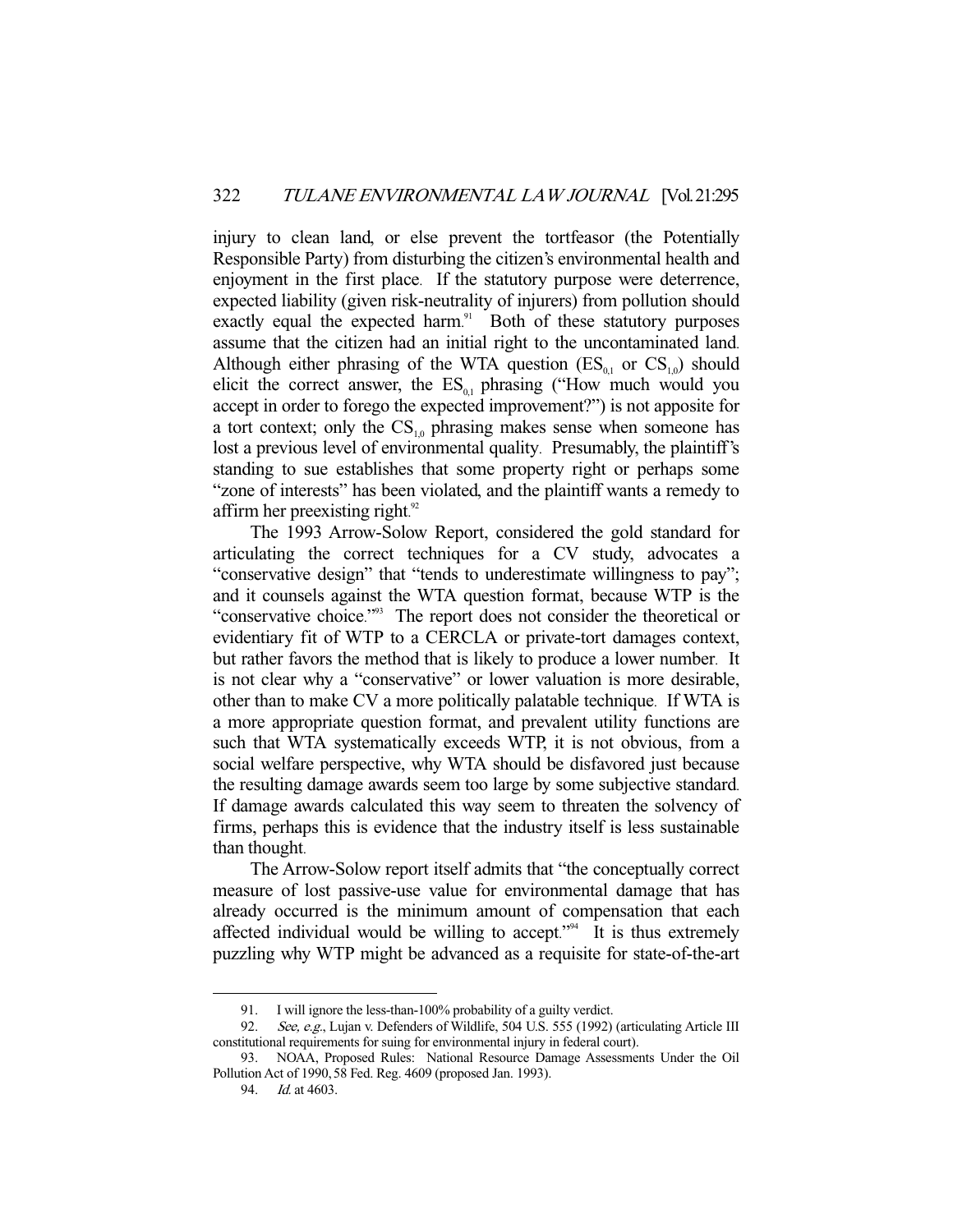CV for the purpose of establishing judicial damages. Yet, when CV has been used in public and private environmental tort suits, WTP has been the survey mode of choice.<sup>95</sup>

#### D. Why Not To Use WTA

There may be several good reasons not to use WTA as the measure of damages (or any form of CV studies) in environmental tort suits. WTA suffers from obvious strategic problems described above: if a CV respondent is asked to report the minimum amount she would accept to cede her claim on environmental quality willingly, and if the respondent does not think that her response will be linked to taxation of some sort, then she has every incentive to state a very big number. (This dynamic is the leading reason why mainstream economists have suggested that the WTP mode should be used for CV studies.) Also, whereas a WTP-type question can be checked for realism by looking at the respondent's income and other budget categories, a WTA-based measure could in theory be unboundedly large. In a regulatory context, if the government surveys citizens for their WTA in the process of deciding whether to implement a project, one citizen could effectively veto the project by stating a very large WTA value.<sup>96</sup>

A final reason to eschew WTA is that the "selling" mode of valuation is less familiar to consumers than buying. Because most citizens do not regularly sell their assets in the ordinary course of their lives, they may not be able or willing to articulate a selling price for an intangible asset like environmental quality<sup>97</sup>; and thus, why would we base our valuation measure on a fairly artificial construct? Carson et al. suggest that CV respondents may find a WTA question "implausible" (though, they admit, it presents the theoretically appropriate property right) because "they do not believe they possess a personal property right to sell the good." 98 This objection, though, fails to appreciate that consumers are already losing some environmental quality every day by

<sup>95.</sup> See, e.g., Brown, Champ, Bishop & McCollum, supra note 11, at 153 (describing thirteen CV studies from the 1980s and 1990s that all inquired as to the respondents' WTP; by contrast, studies inquiring into WTA are difficult to find).

<sup>96.</sup> Milgrom, *supra* note 84, at 430.

<sup>97.</sup> See, e.g., Russell Korobkin, Policymaking and the Offer-Asking Price Gap: Toward a Theory of Efficient Entitlement Allocation, 46 STAN. L. REV. 663, 691, 695 (1994) (identifying a "psychic aversion to bargaining" that prevents individuals from readily selling their assets). The growth of Internet-based markets for consumer-consumer transactions, such as Craigslist and eBay, may be making consumers more cognizant of their WTA for their tangible assets, at least, if not for intangibles like environmental quality.

<sup>98.</sup> Carson, *supra* note 18, at 281.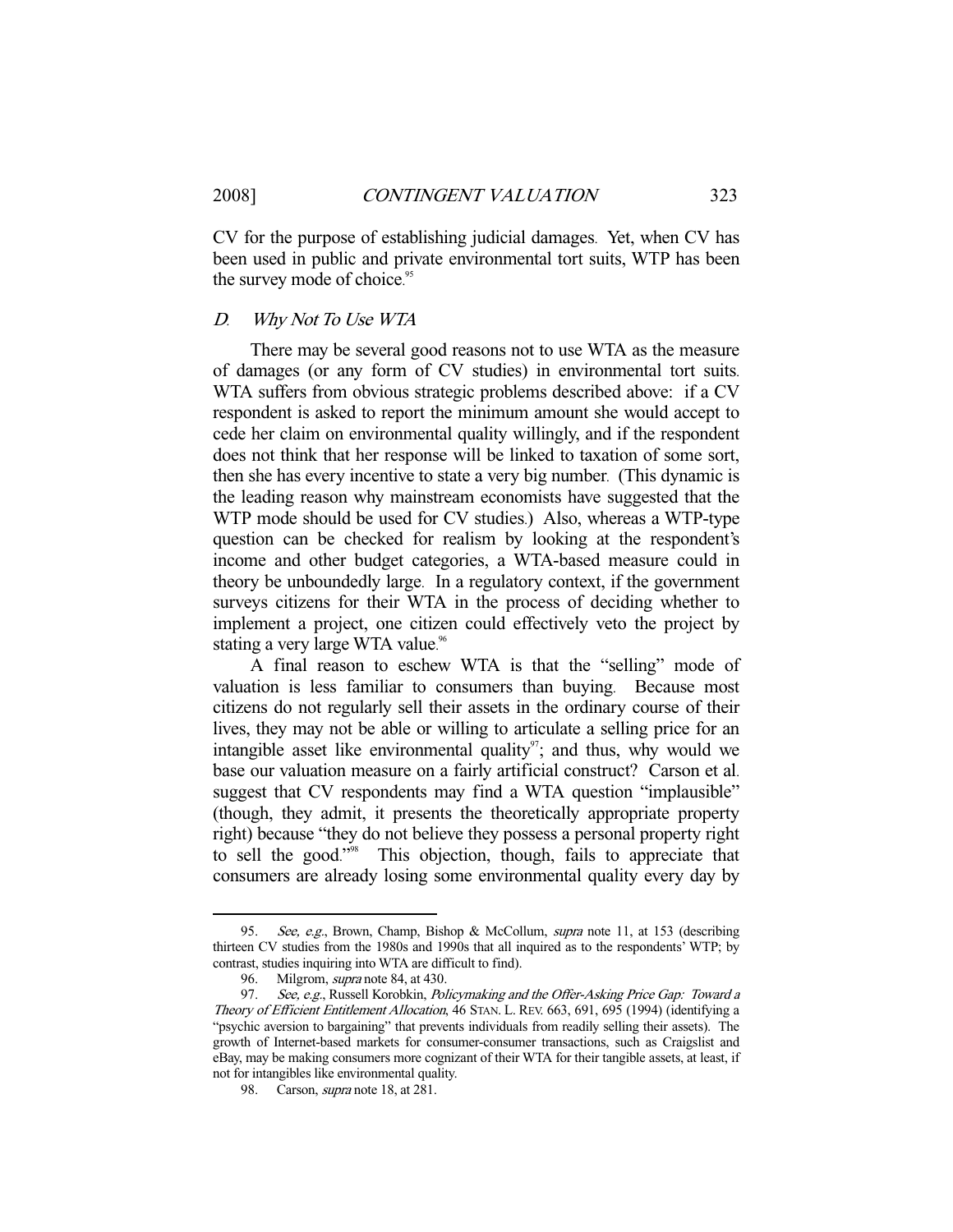living in an industrialized society, so they are vaguely aware of the tradeoff entailed in their modern lifestyles. Additionally, experiments have shown that consumers can quickly learn the ropes of "selling" their entitlement, as evidenced by relative convergence of WTA and WTP over multiple iterations of a game.<sup>99</sup> Thus, given a chance, consumers can provide reasonable values through a WTA-type survey.

It is for this reason that we should do "diagnostic" CV WTA surveys on a regular basis, to discover who already cares about environmental quality. Citizens with prior investments in particular environmental goods will be better experienced with making tradeoffs around their usage of the amenity. They could still have some incentive to inflate their WTA, but it will be more reflexive for such individuals to think about how much the good is worth to them, in contrast to uninvolved parties who may think that environmental quality is literally priceless.

Alternatively, putting aside concerns about strategic misrepresentation, what if a "correct" WTA exceeds the cost of restoring a resource back to its undamaged state, or providing requisite ecological amenities elsewhere to approximate  $CS_{0,1}$  (in cases where this is physically possible)? If restoration cost were less than WTA,<sup>100</sup> it would be easy to say that restoration cost is a more efficient measure of damages, given that transfers have transaction costs. Why not just restock a river with new fish, instead of providing a more expensive money-based compensation? Putting aside the fact that the Ohio court rejected this line of thinking ("The fatal flaw of Interior's approach, however, is that it assumes that natural resources are fungible goods"), is it inefficient to use a "WTA" compensation measure rather than a restoration measure?<sup>101</sup>

John F. Daum argues that we should always use restoration value as a measure of damages, rendering contingent valuation unnecessary.<sup>102</sup> On this view, after the resource is restored, there would be no lasting impairment of nonuse values like bequest value, option value, or existence value, so there would be no reason to compensate anyone after the resource is restored. But, as discussed in Part III.B, we should not take too restrictive a view of utility functions. It could be the case, for

<sup>99.</sup> See, e.g., Don L. Coursey, John L. Hovis & William D. Schulze, The Disparity Between Willingness To Accept and Willingness To Pay Measures of Value, 102 Q. J. ECON. 679 (1987).

 <sup>100.</sup> In theory at least, assuming that citizens hold a property right to undamaged land, restoration cost should not be less than WTA; if it were, then there would be unexploited arbitrage opportunities for a third party. I am grateful to Richard Zeckhauser for pointing this out to me.

<sup>101.</sup> Ohio v. U.S. Dep't of Labor 880 F.2d 462, 456 (1989).

 <sup>102.</sup> Daum, supra note 21, at 398-99.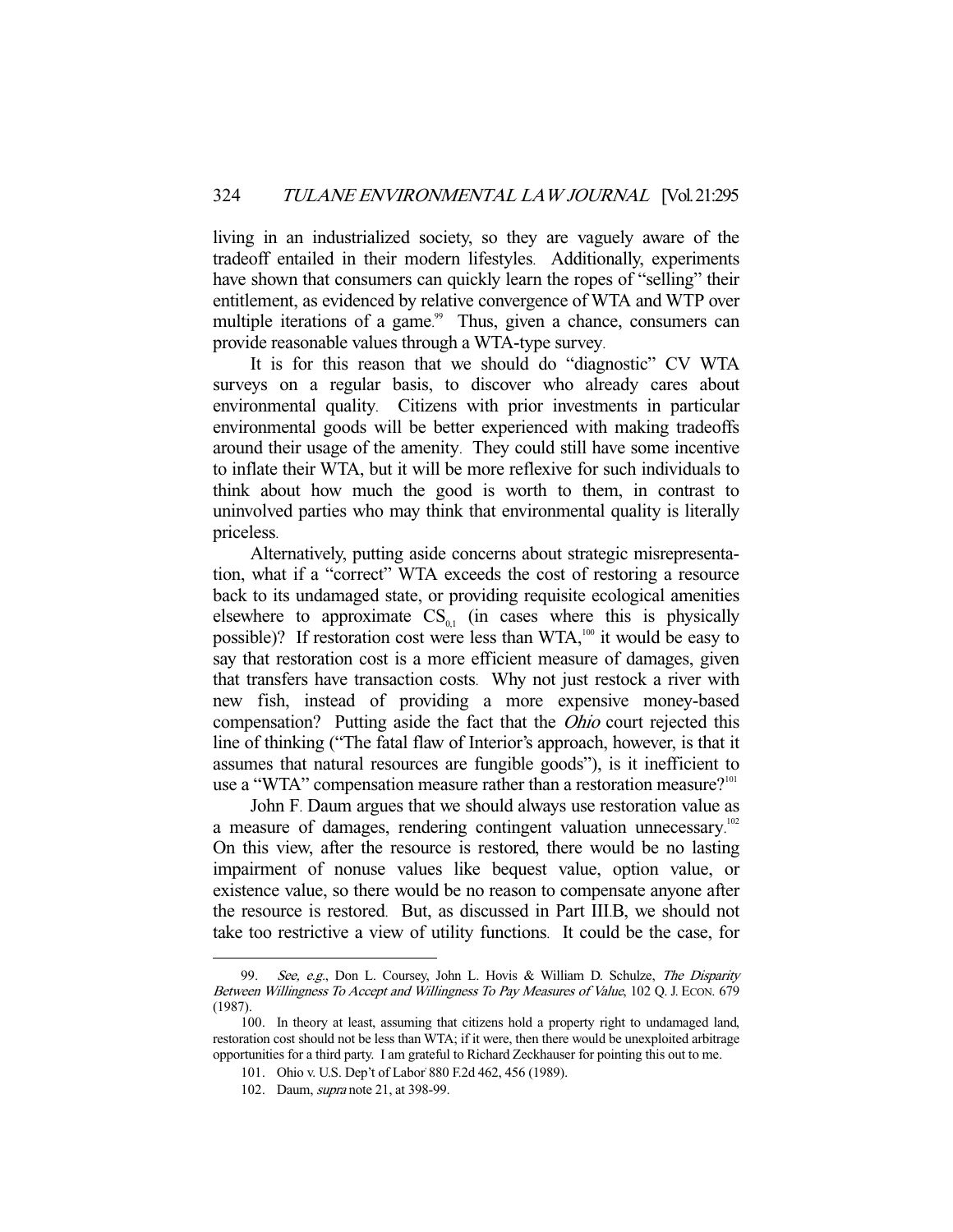example, that the disutility comes from the process of environmental degradation itself, rather than the (temporary) absence of the resource. Relying on restoration cost saves on the transaction costs of transfers, but fails to meet the twin goals of full compensation and deterrence embodied in the statutory and common law regimes of environmental regulation.

In any case, beyond the purposivist reasons to use WTA (namely, that it tracks better with the deterrent or compensatory character of environmental regulatory regimes), there are, additionally, important evidentiary questions about whether WTA-type CV studies can be reconciled with the *Daubert* standards.<sup>103</sup> This question is salient whether we focus on a question framed as "How much would you accept in order to lose some environmental quality?"  $(CS_{10})$  or "How much would you accept in order to forego the expected improvement?"  $(ES_{0.1})$ . In the next Part, I will outline a context for validating CV answers to a WTA question against "natural" market evidence of the same valuation decision.

#### VI. TESTABILITY

-

#### A. Finding the Right Comparison

The *Daubert* doctrine requires that the admissibility of any scientifically based piece of evidence requires that it be "testable" and have a known error rate. There is very little commentary in the literature on whether CV passes the "testability" prong of the *Daubert* doctrine.<sup>104</sup>

 <sup>103.</sup> In Part II of this Article, I suggested that CV could be used for other administrative applications, including imputing a value to environmental quality in macroeconomic production functions and growth calculations, or calculating benefits when making regulations. WTA (rather than WTP) is still appropriate for these applications: using up natural resources in the production process involves the same "selling" of environmental quality by citizens, as does environmental injury in a tort case. Also, most regulations embracing environmental quality are based on environmental preservation rather than environmental improvement. The structure of the Clean Water Act, Clean Air Act, or Food, Drug, and Cosmetic Act, for example, all involve imposing penalties for emitting dangerous substances into the natural environment or the stream of commerce. For a regulatory regime that aspired to subsidize cleanup, on the other hand, WTA might not be so appropriate.

 <sup>104.</sup> There is, however, some discussion of the testability of hedonic pricing evidence. Kuiper argues that hedonic damages evidence, a technique that, like CV, also tries to calculate valuations of nontradables, does not pass the "testability" prong of Daubert. Hedonic damages studies have tended to show wide disparities in value-of-life estimates, even for multiple studies of the same data. Kuiper, following the ideas of Ireland, argues that hedonic pricing data on, say, automobile air bag purchases is flawed because consumers are probably not accurately judging risk, and thus calculated hedonic prices that use the true probabilities of harm will misestimate consumers' subjective valuation of life. See Joseph A. Kuiper, Note, The Courts, Daubert, and Willingness-To-Pay, 1996 U. ILL. L. REV. 1197, 1229, 1247-48; Thomas R. Ireland, Walter D.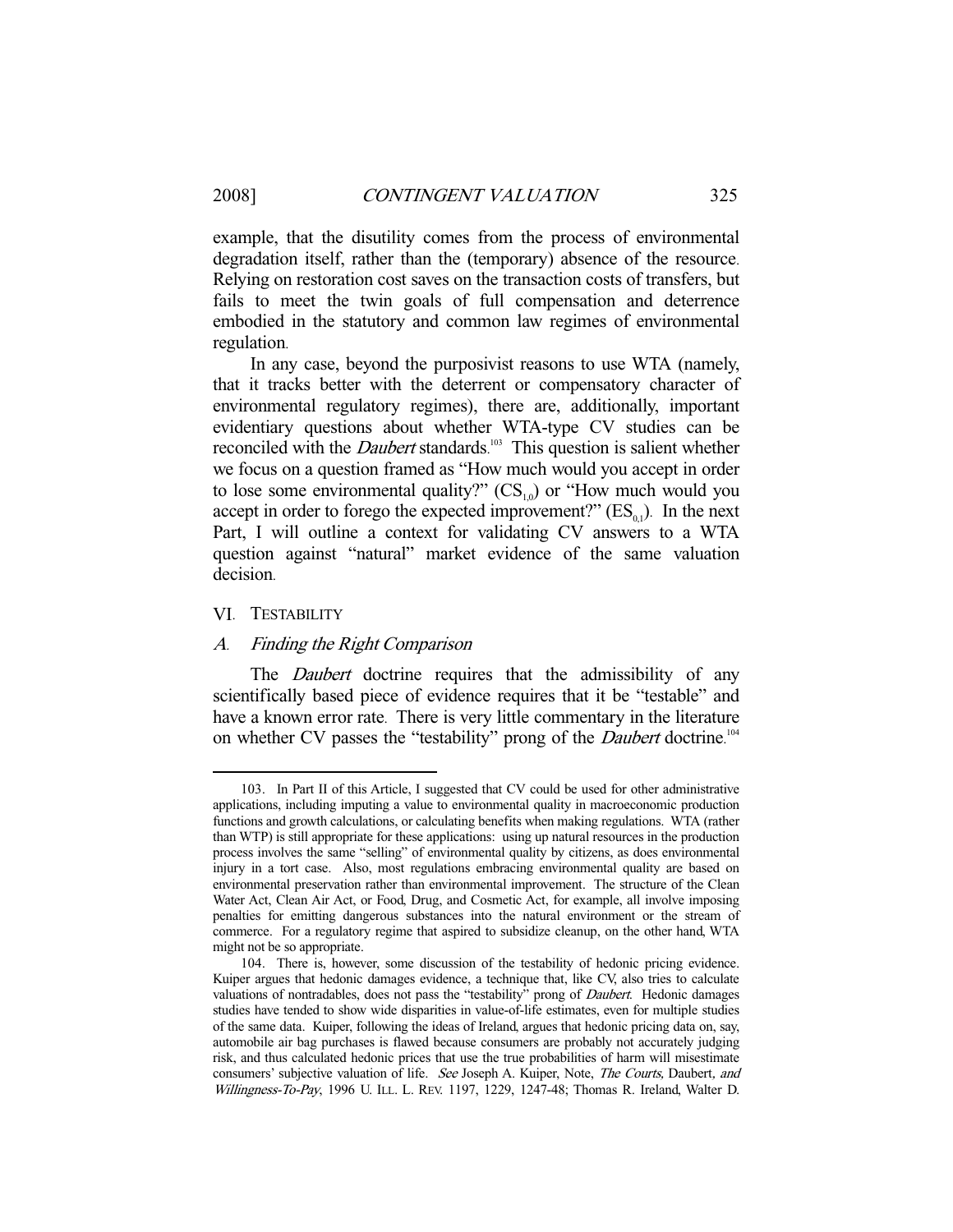In principle, it should be straightforward to perform this sort of check for the CV technique: we need merely to compare CV-derived valuations to "true" or revealed valuations over the environment. There are two potential complications with this approach, however: first, it is not obvious which kind of revealed valuation to use. Second, there is some controversy over whether citizens have primitive preference relations and valuations over environmental amenities in the first place. I will begin by addressing the first of these problems.

We have several ways in theory to measure the validity of WTPbased CV results. We could track individuals and compare their actual market decisions against the responses they gave in the CV survey.<sup>105</sup> But following respondents' market behavior is difficult, and there are also various stochastic factors that may alter an individual's WTP in the time between the CV survey and later behavior.<sup>106</sup> More tractably, we could take two random samples of the same population and administer CV surveys to both of them; or a CV survey to one and an electoral referendum to the other.<sup>107</sup> This method of testing for validity could be problematic, however, because voters in the referendum are unlikely to be a random sample of the population.

Paralleling these options, the Arrow-Solow report of 1993, considered to establish the state-of-the-art in CV methodology, proposes two techniques in particular for validating CV estimates:<sup>108</sup> comparing CV estimates for public good valuation against a subsequent opportunity for respondents to pay real money for the same public good; and comparing CV estimates for a private good against actual purchases of the private good. 109 As the Arrow-Solow report admits, the validation

Johnson & James D. Rodgers, Why Hedonic Measures Are Irrelevant to Wrongful Death Litigation, 2 J. LEGAL ECON. 49, 51-52 (1992).

 <sup>105.</sup> In this regard, Diamond and Hausman present an excellent review of studies showing a systematic discrepancy between CV respondents' stated WTP vs. their actual donations to environmental charities and other organizations. See Diamond & Hausman, supra note 21, at 21.

<sup>106.</sup> See MITCHELL & CARSON, supra note 3, at 181 ("[W]hether or not the person ultimately behaves as she says she intends to depends on intervening experience, the presence or the views of relevant others, and the physical setting.").

 <sup>107.</sup> In this light, Vossler et al. compare results of an actual political referendum on raising funds to purchase open space vs. a corresponding dichotomous-choice CV survey of the same population (finding that the WTP estimate in the CV survey matches the estimate from the referendum if "undecided" responses in the CV survey are coded as "no"). See Christian A. Vossler, Joe Kerkvliet, Stephen Polasky & Olesya Gainutdinova, Externally Validating Contingent Valuation: An Open-Space Survey and Referendum in Corvallis, Oregon, 51 J. ECON. BEHAVIOR & ORG. 261, 274 (2000).

 <sup>108.</sup> NOAA, Proposed Rules: Natural Resource Damage Assessments Under the Oil Pollution Act of 1990, 58 Fed. Reg. 4604 (1993).

 <sup>109.</sup> The most promising attempt to compare preferences in an "actual" decision-making scenario to preferences in the CV setting may be found in Cummings et al., wherein the authors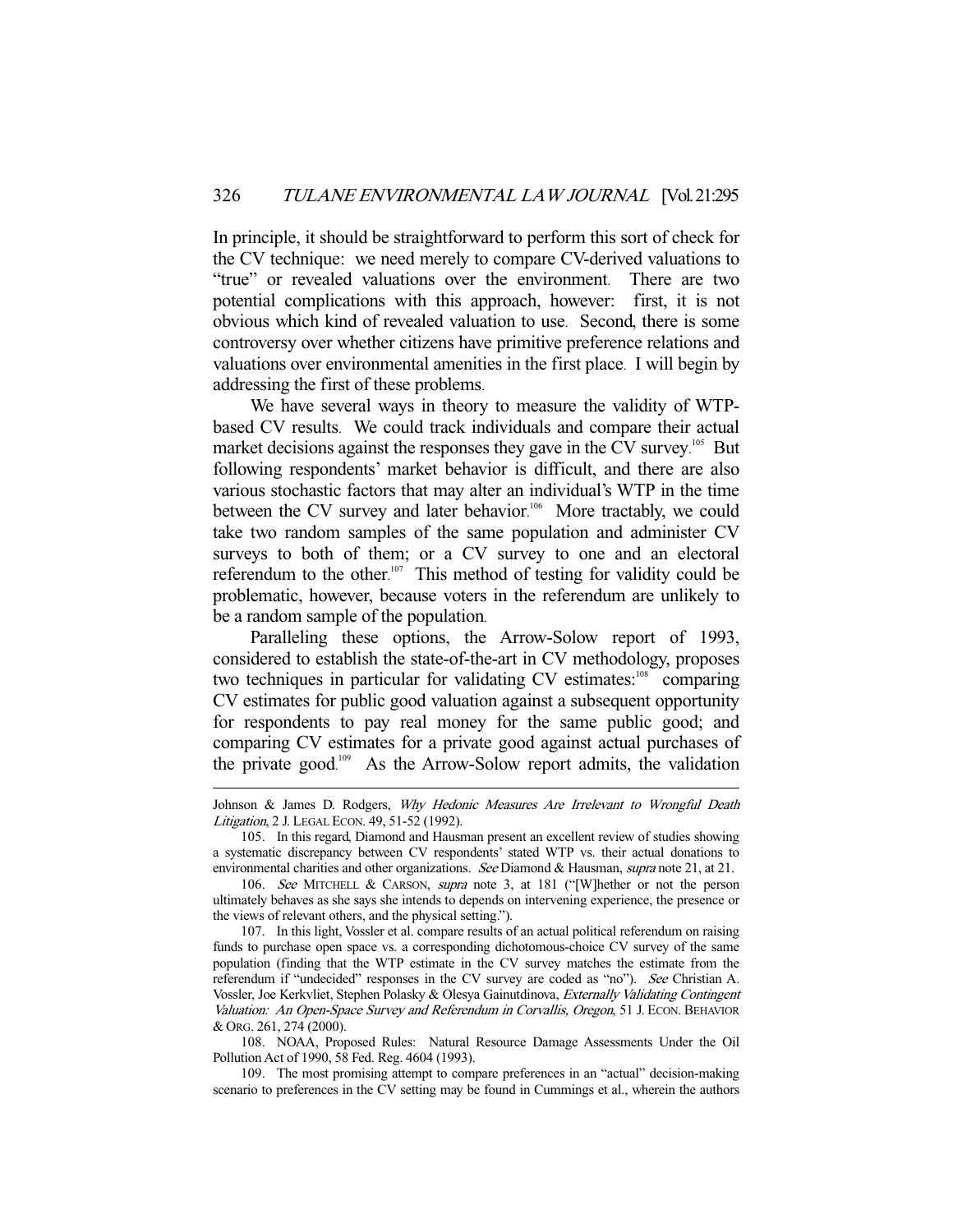-

studies of CV for public goods seem to show that CV estimates of WTP are upwardly biased. However, note that if we discover discrepancies between CV estimates of valuation and "true" valuations, this need not disqualify CV data from admissibility in court; rather, if we can characterize the bias as systematic and regular, in terms of sign and magnitude, then we may have a "known error rate" per the *Daubert* doctrine. It would also help for these purposes to provide a theoretical account of why we have bias. As discussed above, such discrepancy can spring from a variety of causes, including lack of familiarity with the good, strategic misrepresentation, or desire to free-ride. Various tests have thus been proposed to diagnose these infirmities. For example, Bohm looks for a proper valuation mechanism to have "verifiability": the extent of strategic misstatement of preferences should be measurable.<sup>110</sup> Accordingly, several studies have suggested ways for testing the CV technique for the presence of strategic behavior.<sup>111</sup> Carson et al. discuss several studies of the reproducibility (reliability) of CV, based on two types of comparison: first, multiple samples of the same population over time, and second, the same respondent's answers at multiple points in time.<sup>112</sup> They conclude that CV studies seem to be reliable both between samples and within samples.<sup>113</sup>

Another problem with validation studies of CV is not just that the CV estimates are flawed, but rather that "real" payments may not show

ask subjects to provide their hypothetical WTP valuations, using a dichotomous-choice question method, for various private goods. They then ask the same subjects whether they are willing to actually purchase the goods with real money at that moment, with the same price from the first question. They find a significant difference between the percentage of "yes" answers in the two scenarios. See Ronald G. Cummings, Glenn W. Harrison & E. Elisabet Rutstrom, Homegrown Values and Hypothetical Surveys: Is the Dichotomous Choice Approach Incentive-Compatible?, 85 AM. ECON. REV. 260 (1995). Arrow and his coauthors refer to an earlier version of this research in their 1993 report. KENNETH ARROW ET AL., REPORT OF THE NOAA PANEL ON CONTINGENT VALUATION 4 (1993).

 <sup>110.</sup> Peter Bohm, Revealing Demand for an Actual Public Good, 24 J. PUB. ECON. 135, 137 (1984).

<sup>111.</sup> See MITCHELL & CARSON, *supra* note 3, at 165 (describing tests for detecting strategic behavior); William D. Schulze, Use of Direct Methods Valuing Natural Resource Damages, in VALUING NATURAL ASSETS 225 (Raymond J. Kopp & V. Kerry Smith eds., 1993) (suggesting cutting out high bids which are beyond a "reasonable" proportion of a respondent's income); Ian J. Bateman, Ian H. Langford, R. Kerry Turner, Ken G. Willis & Guy D. Garrod, Elicitation and Truncation Effects in Contingent Valuation Studies, 12 ECOL. ECON. 177, 179 (1995) (determining that in the case of open-ended and iterative-bidding question formats, truncation of high bids can be used to test for "severe strategic overbidding"); Boyle & Bergstrom, supra note 13, at 198 (Ian J. Bateman & Kenneth G. Willis eds., 1999) (recommending "identifying groups of individuals who are likely to misstate their values either purposely or inadvertently," and testing for the robustness of survey estimates if such responses are excluded).

<sup>112.</sup> See Carson, Flores & Meade, supra note 72, at 195.

 <sup>113.</sup> Id.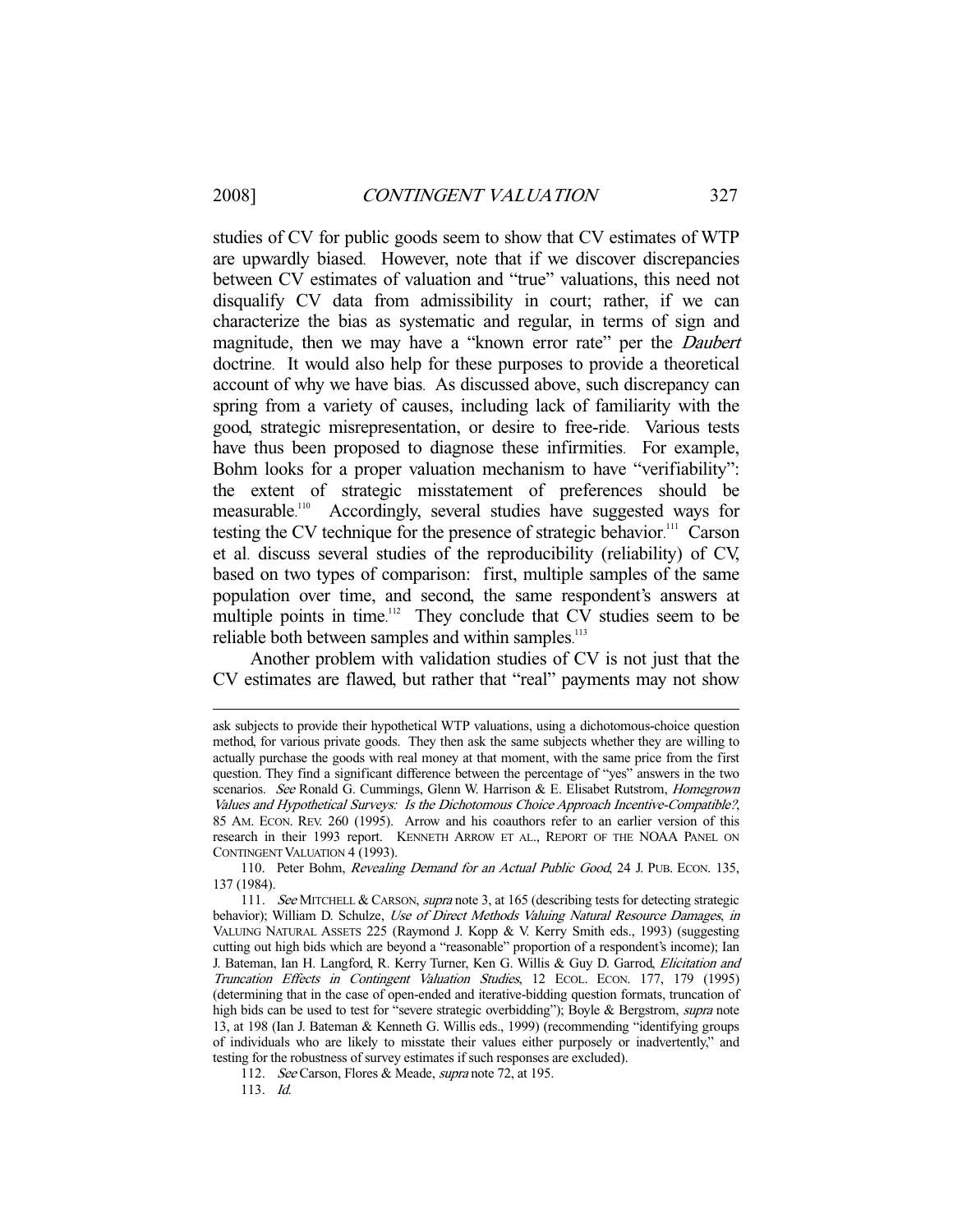the individual's true valuation. Any artificially constructed (or even observed market) data on "purchases" of environmental goods are likely to be below true WTP due to free-riding, or else not an authentic market purchase situation at all: an individual cannot truly buy cleaner air in the real world, because she lacks the coercive power of the state, and Coaseian bargaining with many large polluting corporations would be difficult. Thus, efforts to validate CV by comparing data from WTP-type CV studies to "actual" purchases in an experimental setting will probably be systematically biased.

Still, at the least, it is fair to say that we can readily test WTP-type data from CV studies for validity and error rates, and thus WTP data should be admissible under *Daubert*. But all this is moot, in a way: assuming that WTA is a theoretically more appropriate measure of damages, we must ask instead, is WTA testable? If finding real-life situations where citizens pay to improve environmental quality or to avert environmental degradation is difficult, locating real examples of citizens accepting payment for ceding their claim to environmental quality is even more challenging.

Whereas there are few real-life cases where citizens pay to acquire public goods or to avert the destruction of public goods, there are many cases in which citizens accept ex ante compensation from a public or private authority in order to give up their claim (or their hope) to something which they had been promised, as in a  $ES_{01}$  type of question. It is here that the equivalence of  $ES_{0,1}$  and  $CS_{1,0}$  becomes useful: instead of looking for examples of citizens literally selling environmental quality, we could find evidence of citizens electorally ratifying their acceptance of particular forms of economic stimulus in exchange for a politician's broken promise to improve the environment. Additionally, we could look at negotiated "prices" for more traditional cases in which citizens agree to give up environmental quality that they previously held. To be clear, I do not mean to invoke "takings" in which the government decrees a compensation rate at fair market value.<sup>114</sup> Rather, I refer to situations in which citizens agree in an arm's-length transaction to cede some environmental quality to a private developer; or competition among multiple political jurisdictions to encourage the importation of environmental disamenities in exchange for industrial growth.

 <sup>114.</sup> In theory, true valuation could be elicited even in an obligatory takings context via a process resembling a Groves mechanism, but this is not done in practice. See Abraham Bell & Gideon Parchomovsky, Bargaining for Takings Compensation, (U. Penn. Inst. for Law & Econ., Working Paper No. 05-22, 2005).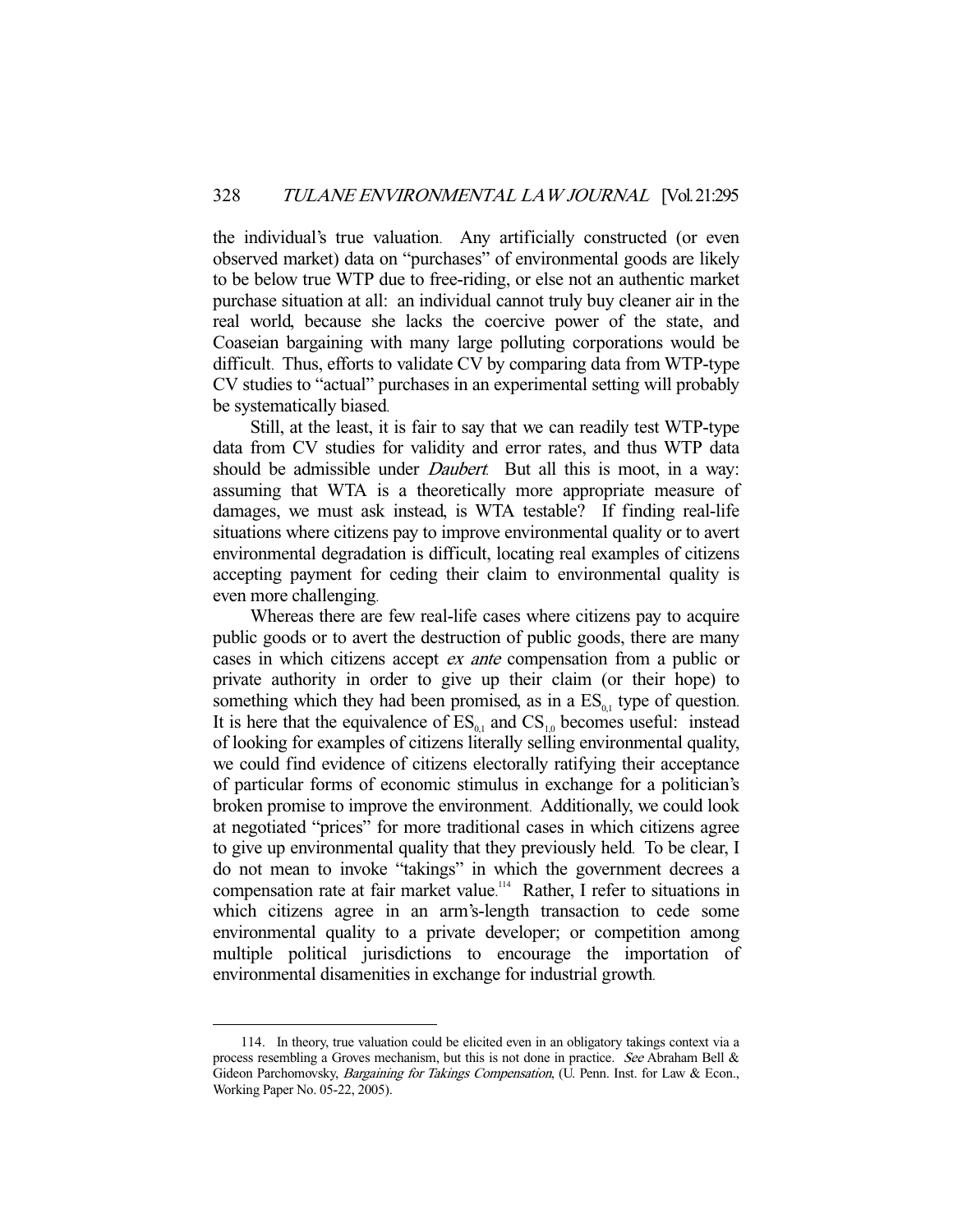Take, for example, a case in which a corporation decides to build a factory which will demonstrably worsen local air quality. Local citizens complain until the corporation agrees to invest a certain amount in local nonprofits, or employ a certain number of new jobs; and then the local citizens' association agrees to the development. Presumably the specific tradeoff agreed to can be taken as an indication of the citizens' willingness to accept compensation  $\text{CS}_{1,0}$ ).<sup>115</sup> If agency costs are low between the citizens and the representative organization, then agreement is a strong signal of the average valuation placed by citizens on environmental quality. In order to calculate error rates for WTA valuation estimates, data from CV surveys can be compared against valuation data from these sorts of negotiated deals. However, it is important to focus on settlements that are freely struck between the relevant citizens and the wrongdoer, rather than those that are imposed by a judicial determination of liability, or in the shadow of liability.

One might then ask: if these real-world sources of valuation data are available, why use CV at all? Why not just use the revealed valuations? The trouble is that these quasi-natural experiments probably are infrequent; every time litigation arises over damage to a particular environmental object, we will not be able to look back to a situation in which citizens en masse indicated their valuation for that object through a deal with a politician or a developer. These natural experiments are useful for occasionally calibrating the reliability of CV, but they cannot be marshaled into action every time the legal system wonders how much a nontradable environmental object is worth. For that, only CV suffices.

#### B. Sizing the Right Class

-

Another potential source of error in the calculation of a WTA-type CV damage assessment is the breadth of the affected class. Most CV surveys estimate an average per-person valuation for the environmental good under study, estimate the size of the relevant population or the relevant market, and then multiply the two. In particular, when estimating an existence value (if use values are unavailable or irrelevant, under CERCLA), the class of individuals who care about the environmental good, to the extent that their utility function implies

 <sup>115.</sup> My estimation technique holds if we assume that the corporation has all the bargaining power; if the citizens hold some bargaining power in such situations, then the outcome will resemble Nash bargaining, and the final deal struck might establish a valuation above the citizens' minimal WTA. However, the pie-split via Nash bargaining can be analyzed fairly simply, unlike the complex strategic interactions involved with willingness to pay for public goods.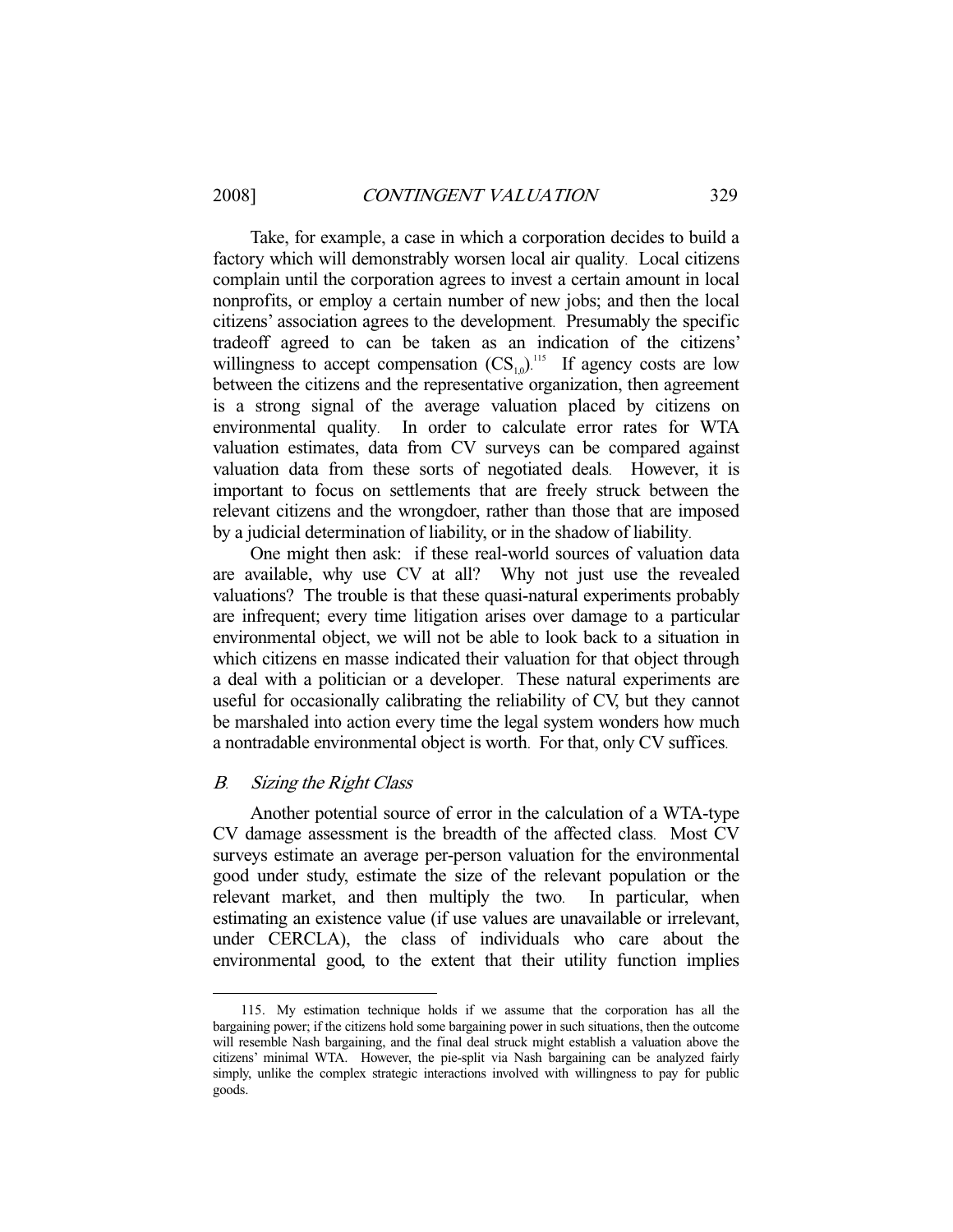positive  $CS_{0,1}$  (WTA), could be vast.<sup>116</sup> If there is a correct size of the affected population to use, then an incorrect judgment of the scale leads to estimation error.

However, the risk of error in estimation may be less with WTA than with WTP: it should be relatively easier for economists and public agencies to conduct studies at regular intervals, independent of any environmental injury, that estimate the number of people who hold some interest in various environmental goods, or categories of environmental goods. This way, in the event that a particular environmental amenity is injured, we will have some prior evidence to help calibrate the size of the interested population. Individuals surveyed in these diagnostic studies might have incentives to state their interest falsely, but a list of questions to assess the respondent's prior familiarity with the good can help to assess the population's average "psychic investment" in certain types of environmental amenities. By contrast, with willingness-to-pay studies, such diagnostic surveys are more difficult, because respondents must (as recommended by Arrow and Solow) be provided with information about the environmental good.

To be sure, plaintiffs and defendants in an environmental injury case might want to redo a CV study for the specific environmental good at issue, with possibly a new estimate of the affected population size, but the possibility of preinjury diagnostic studies helps to strengthen the case for the admissibility of WTA evidence. At the least, it can help establish a known error rate with respect to aggregate valuation, in addition to estimated error rates with respect to individual valuation.

## C. Measuring the Right Value

-

The analysis thus far has assumed, of course, that there is some true subjective valuation of environmental quality to be discerned. In addition to the challenge of preference aggregation, a theory of public goods necessarily needs to account for what sort of valuations should "count" in regulatory or judicial processes. I have previously discussed different types of nonuse value, including option value, bequest value, and existence value. Some economists believe that existence value should be dismissed as undefined and imprecise<sup>117</sup> or simply inappropriate for an

 <sup>116.</sup> Murray B. Rutherford, Jack L. Knetsch & Thomas C. Brown, Assessing Environmental Losses: Judgments of Importance and Damage Schedules, 22 HARV. ENVTL. L. REV. 51, 68 (1998) (arguing that the act of defining the affected class may be "quite arbitrary").

<sup>117.</sup> See Donald H. Rosenthal & Robert H. Nelson, Why Existence Value Should Not Be Used in Cost-Benefit Analysis, 11 J. POL'Y ANAL. & MGMT. 117 (1992) (arguing that existence value should be excluded from economic efficiency analysis because economists should not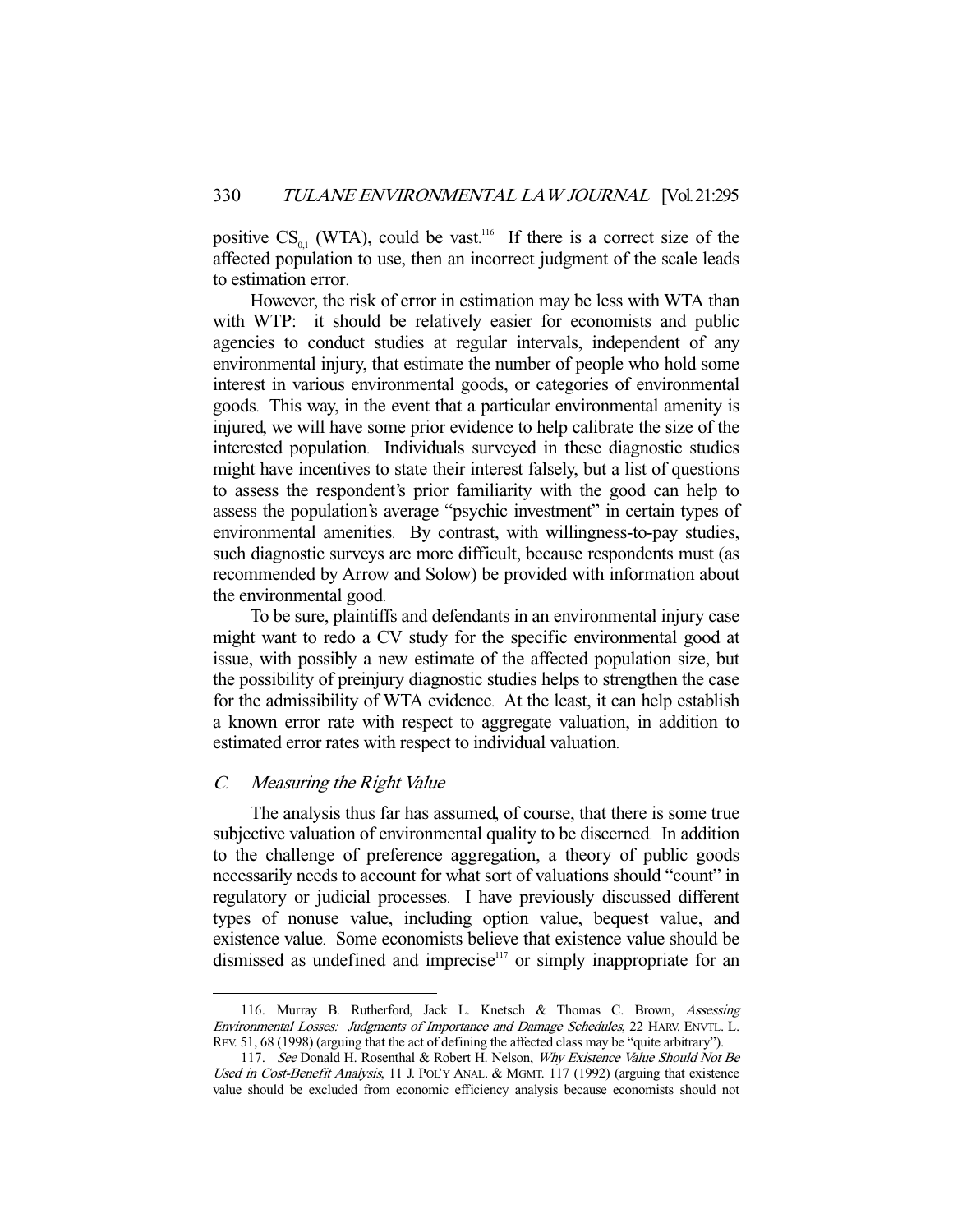-

economic valuation,<sup>118</sup> while others believe that existence values are held by regular people and should be incorporated into judicial damages or cost-benefit regulatory decisions.<sup>119</sup> To the extent that certain nonuse values do not belong the measure of damages, inclusion constitutes a systematic deviation from the true valuation. What can we say about the significance of this "error"? Mitchell and Carson show that markets for existence value do exist (through voluntary contributions to activist groups, or to political lobbying), but are incomplete.<sup>120</sup> The *Ohio* court said in dictum that "option and existence values may represent 'passive' use, but they nonetheless reflect utility derived by humans from a resource, and ... ought to be included in a damage assessment."<sup>121</sup> Departing somewhat from the teaching of Ohio, today's CERCLA regulations permit assessment of use and nonuse values, but nonuse values are permitted only if use values cannot be determined.

There is a strong presumption (in a nonlegal sense) among economists that nonuse values, though perhaps a legitimate source of utility, are less legitimate or reliable than use values. If nonuse value is an argument in citizens' utility functions, though, there is no obvious reason why it should not be considered in judicial or regulatory processes. Some critics observe that, *ad absurdum*, "existence value" might be assigned to the "good" of keeping jobs in the United States or the good of maintaining French culture, say, and that assigning property rights to these goods per se would be silly. The difference here may be that with tradable goods like American manufacturing or French film,

concern themselves with the "basic values of society," and because "the range of possible existence values may well be limitless," thus eroding "the power of economic analysis to discriminate between more- and less-efficient states of the world"). Another problem with existence value that I have not seen raised elsewhere is that the disutility from lost existence value is endogenous to news of the accident: one million people who hold some affection for a rare species will suffer disutility from the animal's extinction only if they find out about it. How much harm will be caused by an environmental injury depends on how much the event is publicized; and thus the plaintiff's lawsuit itself may help to create the need for compensation. In these situations, it may be that optimal policy involves procedural rules to encourage a quiet settlement. Robert Sugden, Public Goods and Contingent Valuation, in VALUING ENVIRONMENTAL PREFERENCES 170, 170 (Ian J. Bateman & Kenneth G. Willis eds., 1999).

<sup>118.</sup> See, e.g., Richard B. Stewart, Liability for Natural Resource Injury: Beyond Tort 239, in ANALYZING SUPERFUND: ECONOMICS, SCIENCE, AND LAW (Richard L. Revesz & Richard B. Stewart eds., 1995) ("[T]he argument that omission of nonuse values would lead to serious undercompensation of the public for injury rests on a category mistake. If nonuse values are principally noneconomic, then their omission from an economic measure of damages does not make the resulting damages inadequate.").

<sup>119.</sup> See Raymond J. Kopp, Why Existence Value Should Be Used in Cost-Benefit Analysis, 11 J. POL'Y ANALYSIS & MGMT. 123, 126 (1992).

<sup>120.</sup> MITCHELL & CARSON, *supra* note 3, at 63.

 <sup>121.</sup> Ohio v. U.S. Dep't of Interior, 880 F.2d 432, 464 (D.C. Cir. 1989).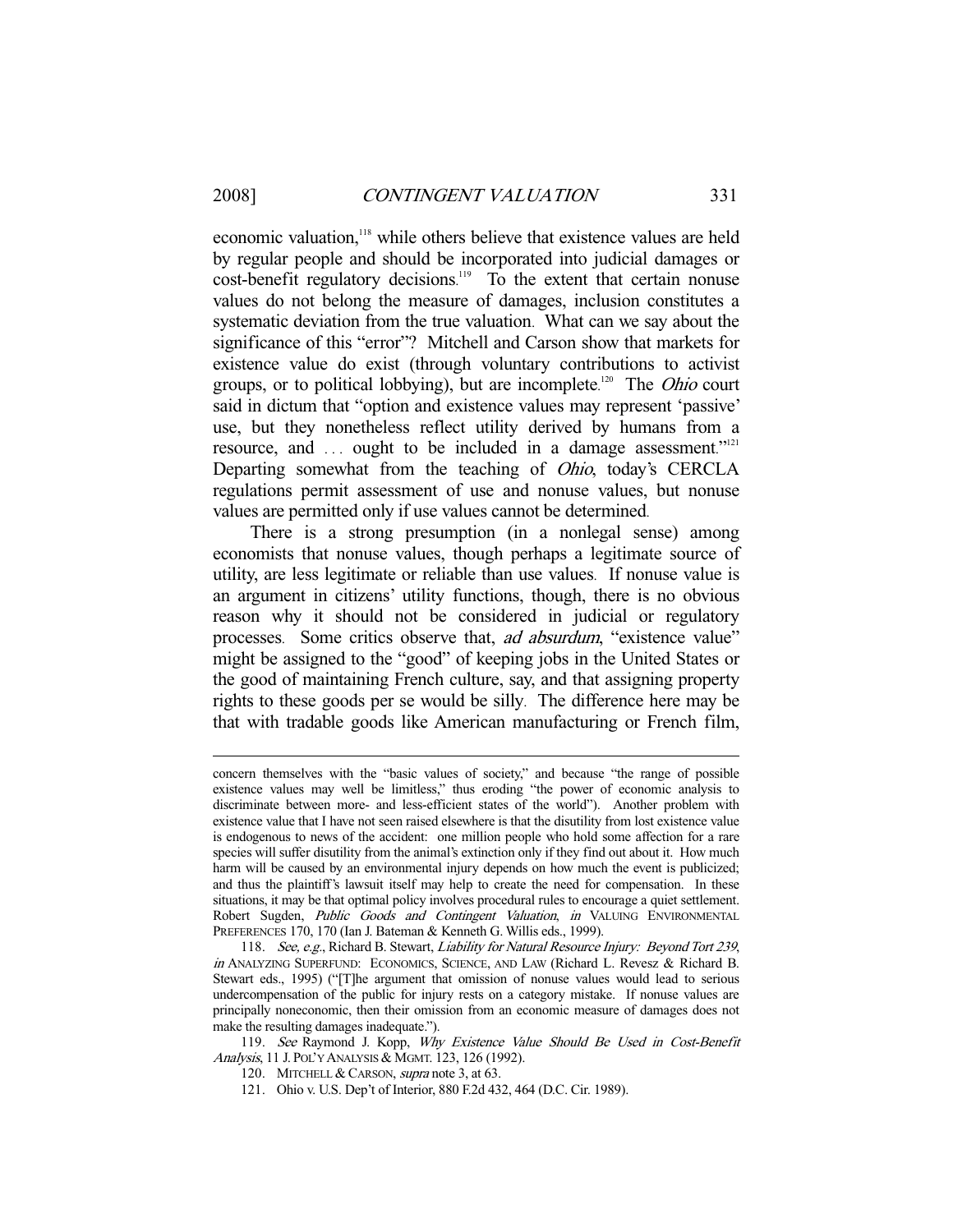existence values could show up in market prices through extra demand, but with nontradables like public environmental goods, the valuation for uses cannot capture the valuation for option or existence—and so option and existence value should be considered separately. This debate is somewhat orthogonal to the question of WTP vs. WTA, with the following caveat: given that "existence value" or "option value" cannot be acquired or increased in any real-world sense if the environmental amenity is extinguished, WTP makes even less sense when we seek to estimate nonuse values.

Before determining what type of valuations a court ought to consider, a more basic question is where individual valuations come from. In neoclassical theory, every individual has a complete and transitive preference relation over goods, which, combined with a budget constraint, leads to "willingness to pay" (a compensating surplus) for acquiring any good of any quantity. Environmental valuation fits into this model only if a coherent preference relation can be identified over environmental goods. Sugden, for example, says that individuals might not have a primitive preference map that they "consult" or "retrieve" with each decision; rather, they make decisions on the spot. As a result, a series of separate responses may not show transitivity or other marks of consistency. 122 Relatedly, it may be that over time, valuation comes from a loop of decision-making, feedback, updating of beliefs and preferences, and new decisions. As a result, not all observed choices correspond to a person's actual, exact preferences: sometimes the person gets it too high, and sometimes too low. Because respondents in CV surveys have little opportunity for feedback, a respondent never gets a chance to adjust his reported valuation to his "true" value.<sup>123</sup> In this light, Blomquist and Whitehead show experimentally that providing more information about the "quality" of an environmental good can positively influence respondents' WTP. 124

<sup>122.</sup> Sugden, *supra* note 117, at 170; see also Gregory et al., *supra* note 13, at 463 (arguing that "for many types of environmental resources, particularly those that have been unfamiliar or have not previously been the subject of trades, stable economic values may not exist. Instead, they are constructed at the time of elicitation"); Schkade & Payne, supra note 23, at 103-05 (arguing that decision-making is necessarily "constructive" because the problem is multidimensional and because respondents may not know in advance how they will feel upon receiving a novel and unfamiliar good; and furthermore that CV responses will be highly sensitive to the context of questioning).

<sup>123.</sup> Milgrom, supra note 84, at 424-26; see also Note, Ask a Silly Question ...: Contingent Valuation of Natural Resource Damages, 105 HARV. L.REV. 1981, 1985 (1992).

<sup>124.</sup> Glenn C. Bloomquist & John C. Whitehead, Resource Quality Information and Validity of Willingness to Pay in Contingent Valuation, 20 RES & ENERGY ECON. 179 (1998).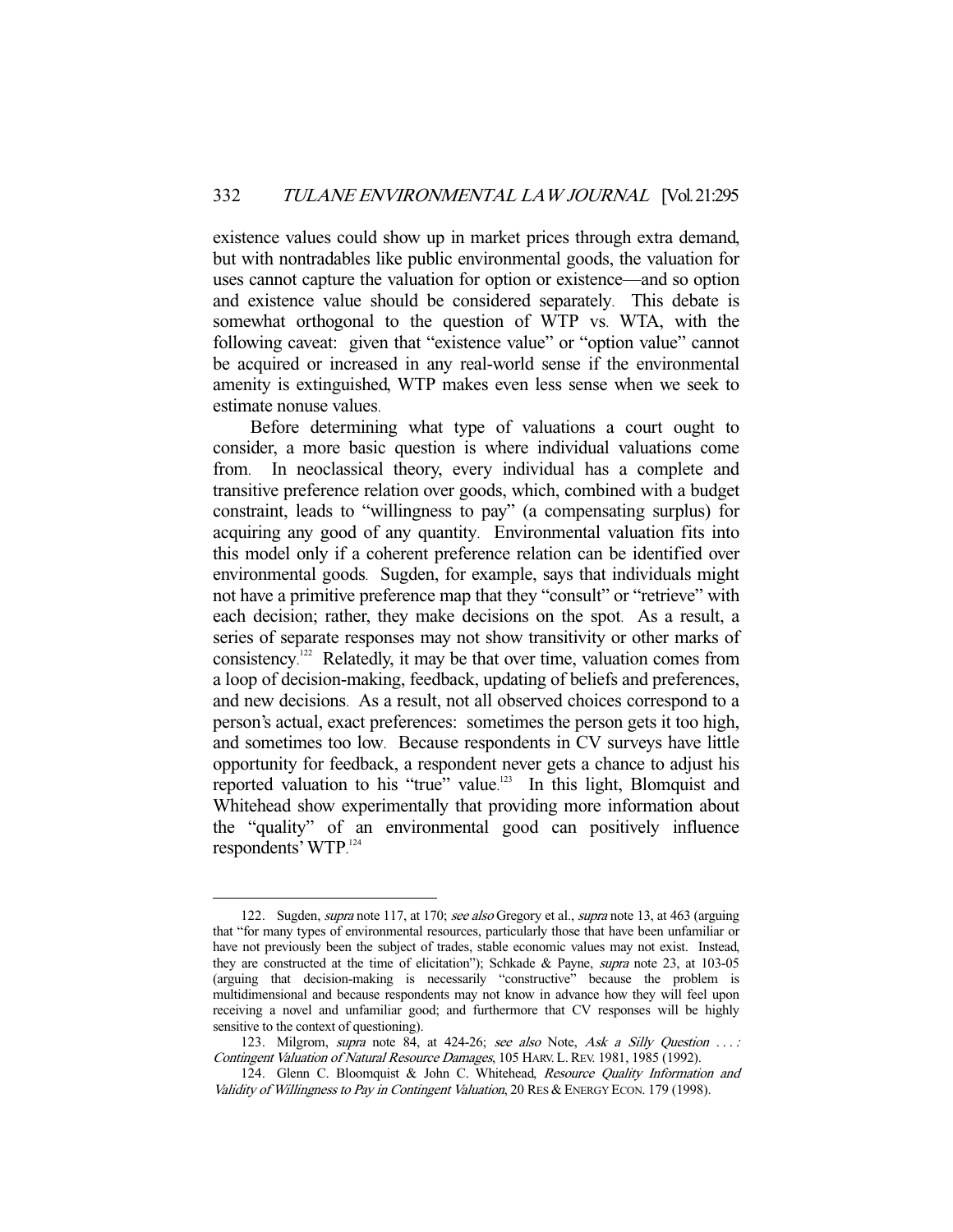-

If CV is not capturing a carefully reasoned valuation, what, then, is it capturing? Tautologically, we can say that CV is capturing individuals' first reaction to a difficult and unfamiliar decision problem; and the instinct is then to dismiss CV as not reliable. On the other hand, it is not clear that individuals have a prior preference relation for every decision that they confront in a regular day, such as whether to purchase a new brand of shampoo.<sup>125</sup> The CV question process may force respondents to spend at least as much (and perhaps more) time thinking and learning about the problem than they usually do when, say, purchasing food at the grocery store.<sup>126</sup> It is easy to imagine that grocery purchases are subject to many of the same infirmities as CV valuation decisions: taking clues to value from a market price; making snap decisions about a new, unknown product; and perhaps even undervaluing due to free-riding (a consumer might buy less guacamole than she really wants, believing that she will be able to enjoy guacamole at her employer's holiday party; meanwhile, the employer buys enough guacamole to fill the bowl, rather than averaging over the partygoers' carefully measured preferences).

Consider just the first of these infirmities. That value should be calculated based on primitive preferences and divorced from any strategic interaction also implies that, normatively, market prices should not matter in calculating value. However, stated values may not be independent of market price in practice, either because respondents do not have a well-defined valuation; or else because they are not familiar with how to extract a maximal value, independent of price, from their psyche. Loomis et al. wonder whether CV respondents may be playing a game of "The Price Is Right," i.e., trying to guess what a fair market price would be, rather than accurately stating their maximal WTP. In a CVbased experiment, they found that including a "reminder" for respondents to report actual WTP, rather than what they believe the good might sell for in a store, significantly lessens the correlation of stated hypothetical WTP with (perceived) market price.<sup>127</sup>

 <sup>125.</sup> W. Michael Hanemann, Valuing the Environment Through Contingent Valuation, 8 J. ECON. PERSP. 19, 28 (1994) (arguing that consumers "make up a decision rule at the moment they need to use it").

 <sup>126.</sup> Carson, Flores & Meade, supra note 72, at 178.

<sup>127.</sup> See John Loomis, Thomas Brown, Beatrice Lucero & George Peterson, *Improving* Validity Experiments of Contingent Valuation Methods: Results of Efforts To Reduce the Disparity of Hypothetical and Actual Willingness To Pay, 72 LAND ECON. 450, 460 (1996). If CV respondents, and citizens thinking about environmental quality more generally, behave as Bayesians, then the usual model of aggregating individual valuations to get aggregate demand goes out the window. If the market price, or the dichotomous-choice price point given in the CV survey, is a clue to the true quality of an environmental public good, and the number of other people willing to pay for the good is also a clue of quality, then it is easy to see that the population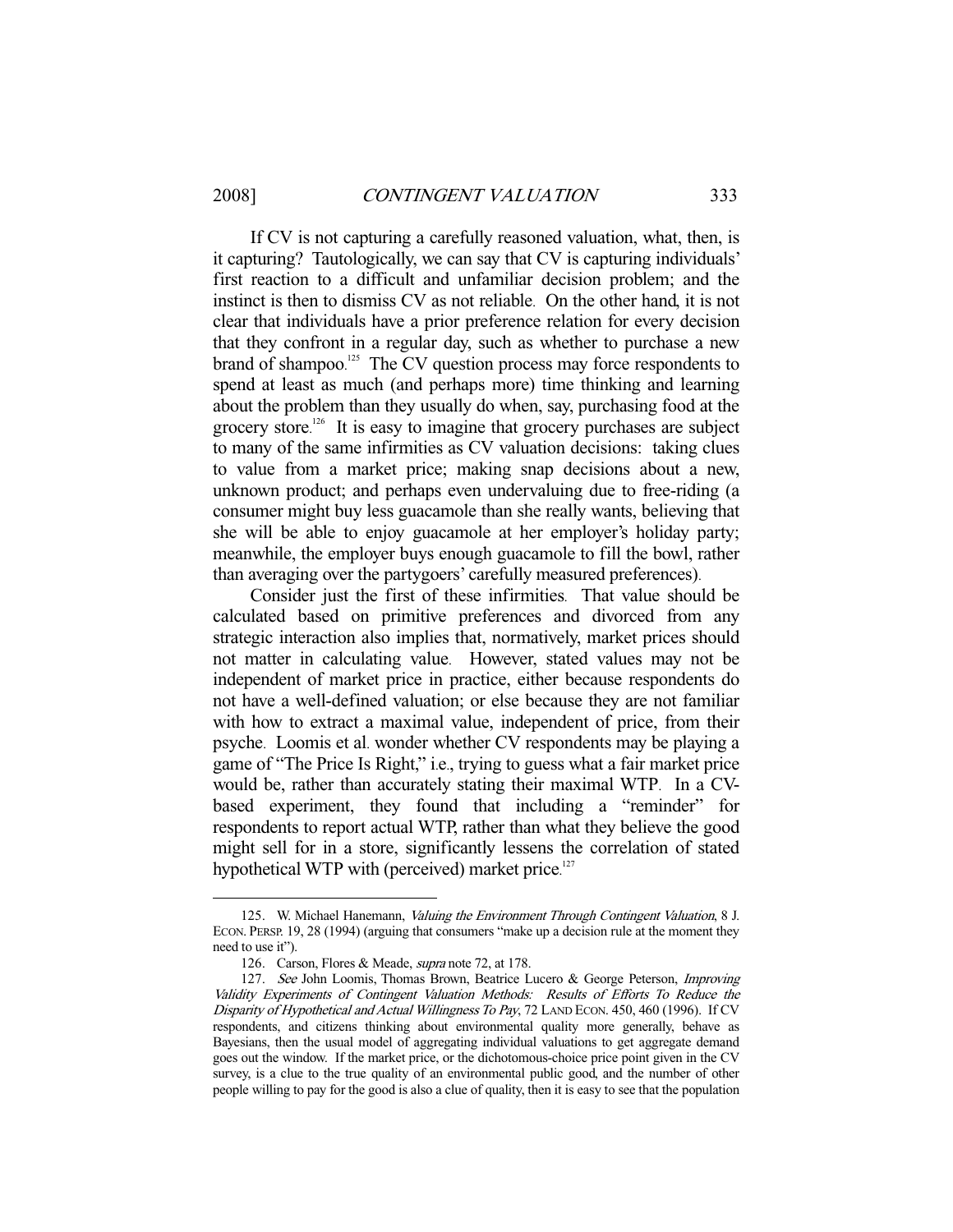The potential correlation of CV responses with the known market price, or alternatively the anchoring effect, seems much likelier in a WTP context than in a WTA context. Indeed, precisely because it seems closer to a market-like purchase decision, the WTP question format is likelier to invoke a mental process of linking value to a perceived price. The WTA format, because it is essentially a question about selling rather than buying (the former being something that consumers rarely do) is less likely to create anchoring problems. A critic might answer that WTP should be favored precisely because it resembles a real-life decision that consumers or citizens face every day. However, paying pivotal dollars for provision of a public good that you actually get for free in real life may be so unusual a scenario that respondents could more naturally comprehend the WTA question: if you actually owned a property right, for how much would you sell it?

Besides the independence of valuation from price, elicited valuations would ideally be independent of information provided by the questioner. (Certainly, valuations should depend on information generally available to and known by the respondent, but information learned directly due to the survey should not be determinative.) It is reasonable to assume, though, that in a real-life situation of environmental damage, the disutility a person suffers could be augmented or created by news of the event. 128 Milgrom objects to a purely utilitarian-based conception of existence value, on precisely these grounds: it would be an absurd result if "the secret destruction of an environmental resource does no damage . . . [but] real damage is wrought

<sup>(</sup>and perhaps the sample in a CV study) could coordinate on several possible valuations, regardless of the intrinsic features of the environmental amenity. Also, Bayesian thinking could lead to a multiple-equilibria situation whether either very few citizens decide that the good is worth providing, or many citizens decide that the good is worth providing.

<sup>128.</sup> See Daum, supra note 102, at 393-94 ("[T]he values people hold for environmental resources obviously change over time and may be affected massively by publicity from the accident itself. . . . But the very fact that people are being educated means that their values and preferences are changing; if one tries to measure those values *after* they have been changed, as contingent valuation necessarily does when it conducts surveys in the wake of a major environmental event, one is not measuring the values that were held at the time, and one is therefore not measuring anything that *has been lost*.... If (as will often be the case) the respondents have no previous knowledge of the resources, the survey itself may cause them to form, or to report, a preference. If some or all of the information supplied is new to the respondents, the survey may cause existing preferences, based on other information, to change."); Diamond & Hausman, *supra* note 21, at 10 ("[T]he knowledge issue creates a clear difficulty in attempting to measure compensatory damages for the loss of nonuse value when an individual learns simultaneously about a resources existence and about an injury to it, for example, learning about the existence of Prince William Sound and its beauty and the oil spill in the same news report. The change in well-being when a known resource is injured is not the same as that which occurs when one learns simultaneously about the existence of a resource and an injury to it.").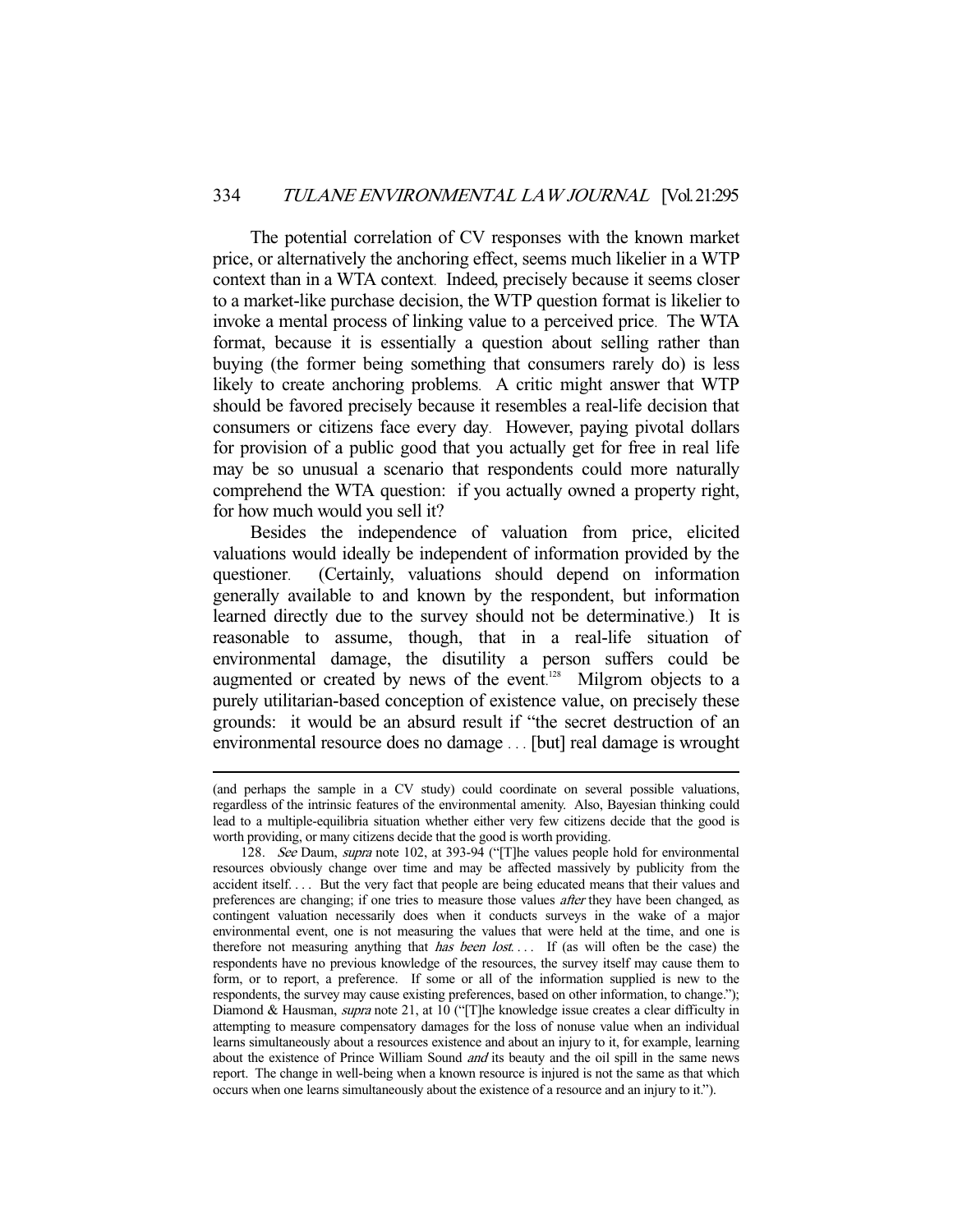by the journalist who first publicizes the destruction."<sup>129</sup> Milgrom instead recommends a theory of existence value that "depends as much as possible on the actual state of the environment" and does not depend on the respondent's completeness of information.<sup>130</sup>

It is for these reasons that WTA looks all the more attractive than WTP. Unlike WTP, WTA is based on a preexisting property right, and so can be measured without giving any extra information to respondents. It is true, as discussed above in Part V.B, that a WTP question could be framed as "How much would you pay to avoid the destruction of this environmental amenity?" and could be adjusted to discern the respondent's level of background knowledge of the already-possessed environmental amenity. However, this type of questioning is likely to provoke angry "protest" answers: who wants to give up money to save what one already has a claim on?

#### VII. WHAT KIND OF EVIDENTIARY RULE?

#### A. Judges and Juries

In this Article I have advocated a new norm for CV practitioners, federal courts, and relevant governmental agencies to use in dealing with CV evidence. Agencies including DOI and NOAA currently have great discretion under their regulations about how exactly to proffer "reliable" evidence for use and nonuse values. To the extent that agencies choose to use CV evidence (which has been unusual, perhaps due to the unsettled evidentiary position of the technique), agencies should strive to use a WTA approach rather than WTP—and agencies can regularly do lowcost "diagnostic" studies to determine the extent of citizen interest in particular types of environmental goods.

It makes sense that the offerors of evidence should use the theoretically appropriate survey form, but do courts need to guard their evidentiary gates so vigilantly? One alternative approach might simply be to give juries any CV evidence that the plaintiff or defendant can bring forth, and let the jurors sort out on their own what the correct valuation should be. If WTA indeed systematically exceeds WTP (although this relationship could be reversed, as the discussion in Part V.B showed), then the plaintiff would provide the WTA estimates and the defendant would either try to undermine the CV technique or else provide WTP estimates, and the jury could arbitrate the controversy.

<sup>129.</sup> Milgrom, *supra* note 84, at 419.

 <sup>130.</sup> Id.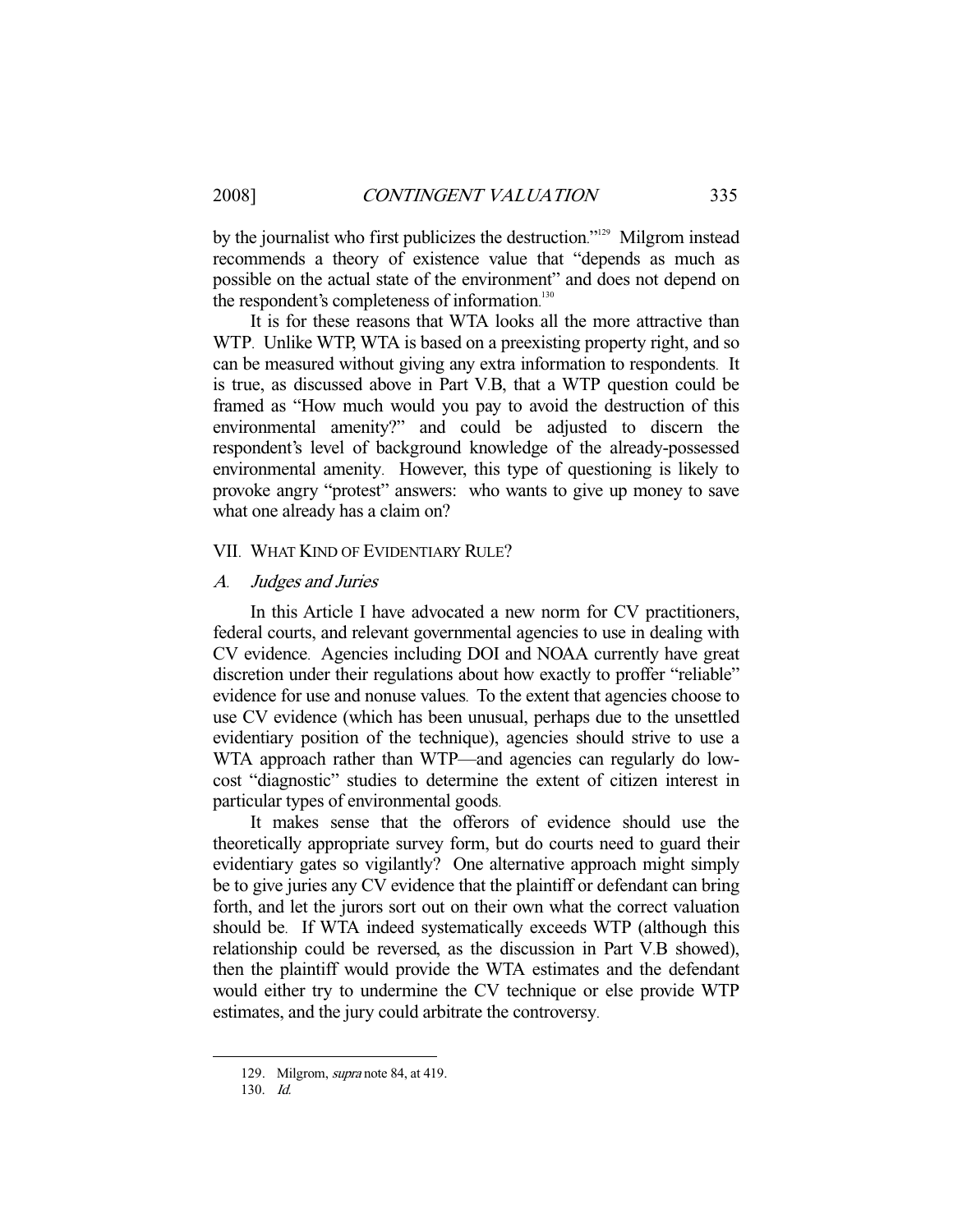The problem with allowing WTP-type evidence is that any such evidence is inherently prejudicial, within the meaning of FRE 403. This inherent prejudice is true of most scientific evidence prone to error, but in the case of WTP, the evidence is not just biased, but categorically inappropriate. If, as is usual, the normatively correct measure of damages is WTA, but jurors fail to understand this, then WTP, while perhaps giving jurors a "ballpark" estimate of the order of magnitude of valuation, leads them away from the calculation they should be making. It would be better to let both plaintiff and defendant provide competing estimates of WTA, and let the jurors decide which CV study is more credible. This is not to suggest that WTP studies must always be excluded as a matter of law from environmental injury cases in federal courts. If there is no other available evidence, then a carefully undertaken WTP-type CV study could be acceptable. However, judges should be very careful to balance the prejudicial nature of WTP-type evidence in environmental damages cases against the necessity of using such evidence when plaintiffs have nothing else. If a party in a natural resources damages suit had the opportunity to undertake a WTA survey after the cause of action arose, but instead executed a WTP survey, that evidence should be excluded as prejudicial.

Alternatively, we could bypass CV studies entirely and let a (presumably Bayesian) jury repeat the CV exercise on their own. In this light, Kanner and Nagy recommend allowing juries to use their intuition to quantify nonmarket or nonuse environmental values, just as juries presently do in tort cases for pain and suffering, nuisance, or damage to unique goods.<sup>131</sup> They suggest that rather than hearing CV evidence, juries should hear only a description of relevant physical facts, including the prepollution condition of the environmental object, the nature and extent of the release, the effect on users of that environmental object, and the public significance of the environmental object. $132$  The jury would then decide on the money value of this loss.<sup>133</sup>

Leaving valuation decisions entirely to the jury is suboptimal for a variety of reasons. First, it is unlikely that a jury represents a random sample of the underlying population.<sup>134</sup> If the case involves many thousands or millions of affected citizens who suffered a loss of

<sup>131.</sup> Allan Kanner & Tibor Nagy, Measuring Loss of Use Damages in Natural Resource Damage Actions, 30 COLUM.J.ENVTL. LAW 417, 424 (2005).

 <sup>132.</sup> Id. at 440.

 <sup>133.</sup> Id.

 <sup>134.</sup> See, e.g., David Kairys, Joseph P. Kadane & John P. Lehoczky, Jury Representativeness: A Mandate for Multiple Source Lists, 65 CAL. L.REV. 776 (1977).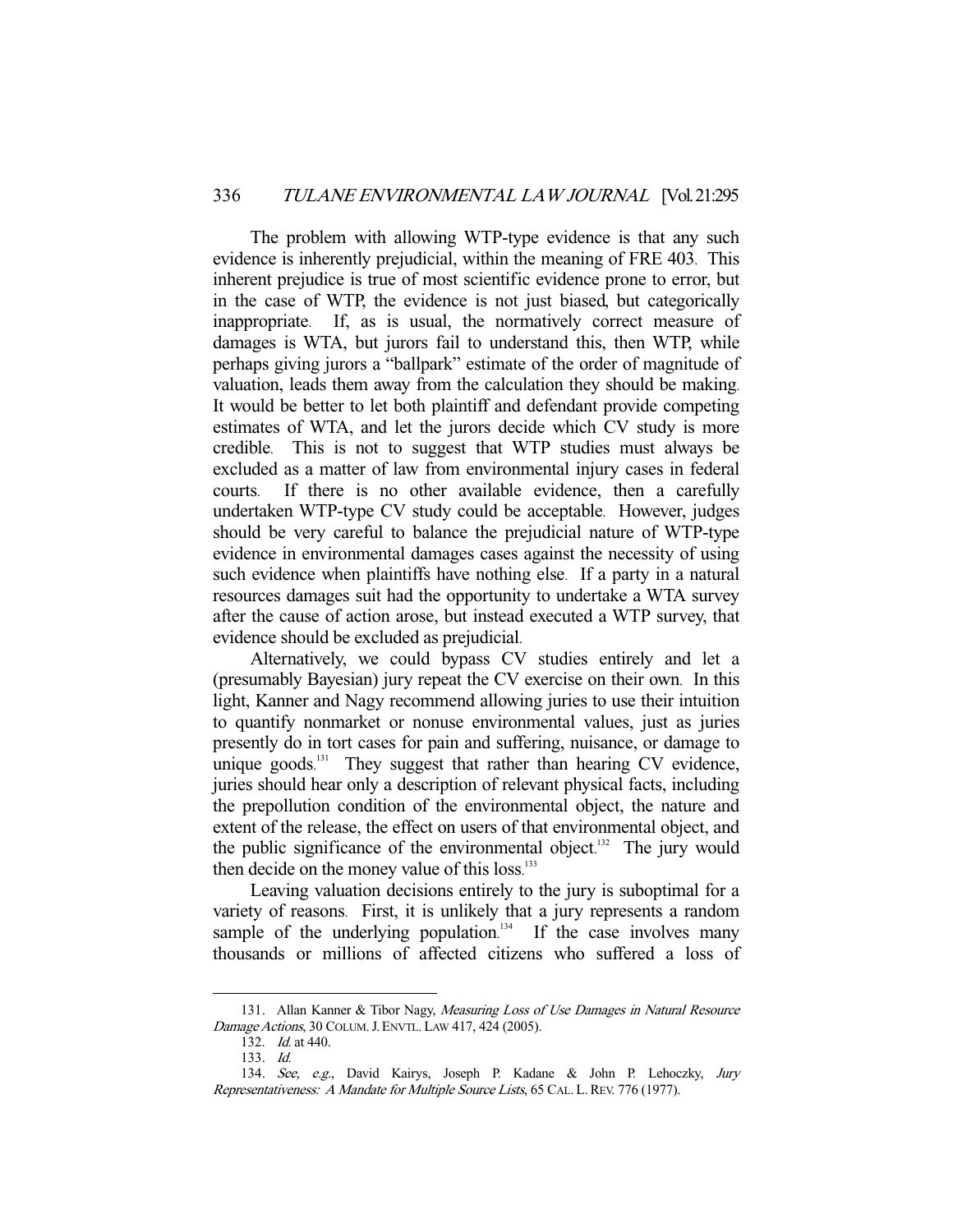environmental quality, it is important for correct deterrence and/or compensation that the judicial award is based on the average citizen's valuation. Unlike a personal-injury lawsuit, say, where the goal is for a jury of the victim's peers to assess the value of the victim's pain and suffering, the goal of an environmental damages lawsuit is to establish the loss felt by the average citizen. Also, juries may be no more precise than CV studies at considering the value of a hypothetical loss.<sup>135</sup> A University of Chicago study of jury damage awards vs. judges' "shadow" awards in the same cases found that jury awards averaged 20 percent higher.<sup>136</sup> A Condorcet-type argument suggests that jury awards should be more precise, but the higher mean award points in the other direction: the group dynamics in juries may lead to an upward bias. Finally, the economic significance of the distinction between WTA and WTP is subtle, and lay juries may not fully understand it. An instruction by the judge for juries to consider WTA rather than WTP could help to solve this problem, but this essentially asks jurors to run their own CV studies amongst each other, with each juror serving as both questioner and respondent. As the Arrow-Solow report suggests, CV studies are much cleaner when the questioning is uniform.

The most reasonable solution to the CV problem might be (as presently happens, though under poorly defined standards) to let each judge decide, case-by-case, when a particular CV study meets the four Daubert factors for admissibility of expert testimony. Dobbins recommends allowing CV studies into evidence, but giving the judge discretion to exclude it when the survey has methodological problems or the valuation estimate from the survey seems "irrationally large."<sup>137</sup> Although this proposal puts a fair amount of faith in the ability of noneconomist judges to decide the testability of econometric techniques, a non-discretionary rule creates a greater risk of excluding too much evidence when plaintiffs, especially private ones, have no other recourse.

#### B. Two Bodies of Law Meet

-

A final interesting question is the relationship between evidentiary rules and administrative law. Under the Chevron standard,<sup>138</sup> federal

<sup>135.</sup> Miriam Montesinos, It May Be Silly, But It's an Answer: The Need To Accept Contingent Valuation Methodology in Natural Resource Damage Assessments, 26 ECOLOGY L.Q. 48, 73 (1999).

<sup>136.</sup> Edith Greene, On Juries and Damage Awards: The Process of Decisionmaking, 52 L. &CONTEMP. PROBS. 225, 228 (1989).

<sup>137.</sup> Dobbins, *supra* note 88, at 933.

 <sup>138.</sup> Chevron v. NRDC, 467 U.S. 837 (1984).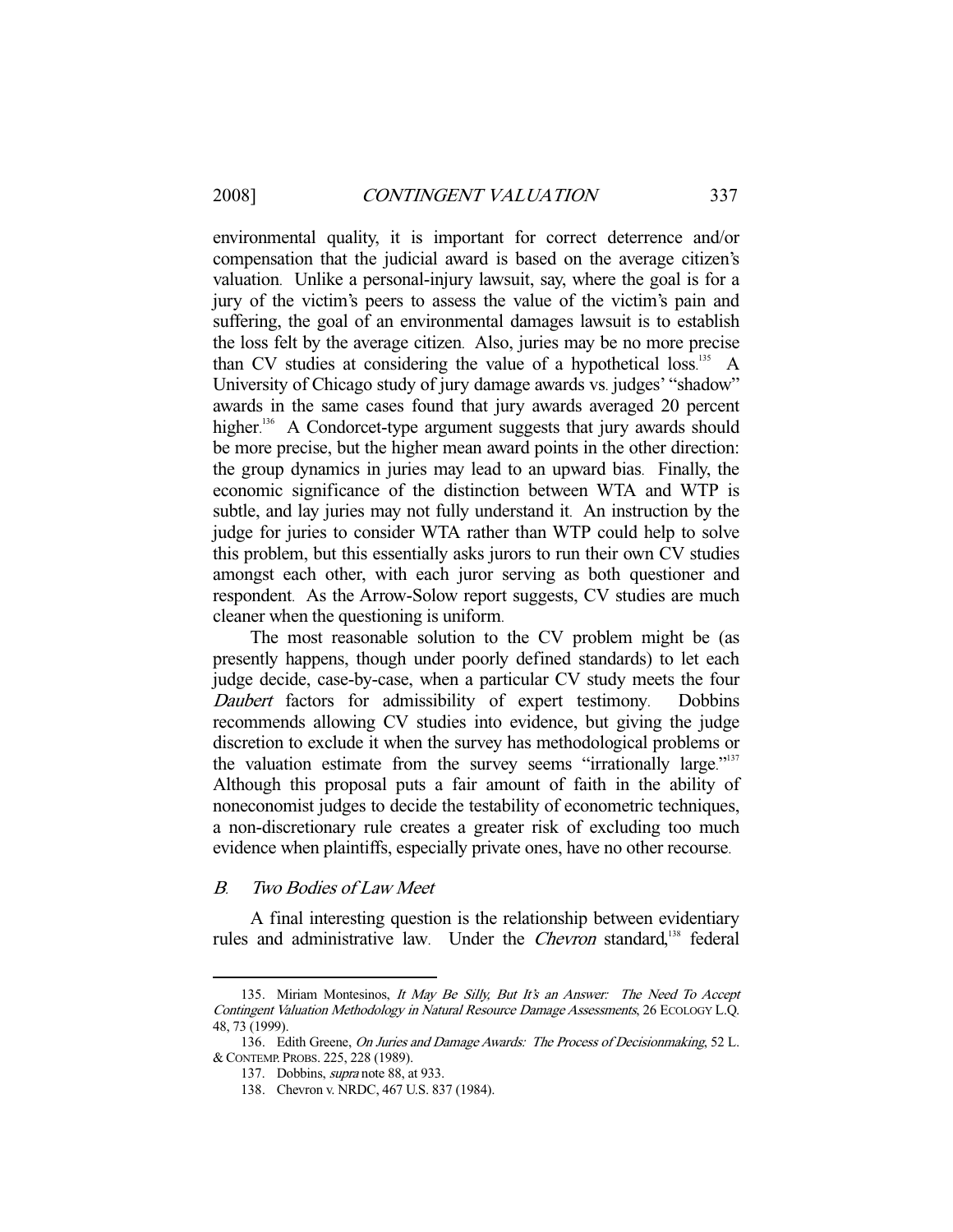courts should defer to federal agencies' regulatory interpretations of statutes when the statutory language is unambiguous, and otherwise should uphold an agency's reasonable decision. And under section 706 of the federal Administrative Procedure Act, coupled with the State Farm doctrine,<sup>139</sup> a reviewing court should overturn any agency action found to be arbitrary and capricious, i.e., lacking sufficient basis and explanation. In the case of contingent valuation, agencies like DOI and NOAA are interpreting statutes like CERCLA and the Oil Pollution Act in deciding to use certain types of CV studies. Presumably an aggrieved defendant could challenge the agency's use of CV under either *Chevron* or *State* Farm—but this decision must be independent of the decision about whether the evidence is admissible under *Daubert*. In other words, the CV evidence must pass both tests. The rebuttable presumptions contained in the DOI and NOAA regulations will not be operational if the CV evidence cannot get into court in the first place. In any case, agency use of CV evidence probably would pass either a Chevron or State Farm test, given the extensive research record that the agencies have developed over the years in this area, highlighted by the Arrow-Solow report.

Finally, should the admissibility standard in statutory-based cases such as CERCLA be any different from the evidentiary standard in private tort actions? The answer must be yes in one sense: the trustees' evidence in CERCLA cases already gets a rebuttable presumption by regulation, which does not obtain in private environmental lawsuits. However, a federal court applying *Chevron* (or even *State Farm*) deference and upholding DOI's particular interpretation of the statutory charge for "reliable" evidence must also ensure that the proffered CV evidence passes the various *Daubert* criteria, as outlined in this paper. If a particular class of CV techniques (such as a dichotomous-choice WTA survey) is deemed to pass the *Daubert* test in a CERCLA case, then it should pass the same test in a private action in federal court: CV evidence should be treated exactly the same whether the lawsuit is public or private. Outside of some judicial discretion in very close cases, there should be no need for a private plaintiff or defendant to point to a different federal court's decision to uphold DOI's CV evidence in a CERCLA case as reason for admission of his own CV evidence.

The interaction between *Chevron* deference and *Daubert* rules would become significant only if *Daubert* turned out to be a *looser* evidentiary standard than the federal regulations governing CV. In that

 <sup>139.</sup> Motor Vehicles Mfrs. Ass'n v. State Farm Mut., 463 U.S. 29 (1983).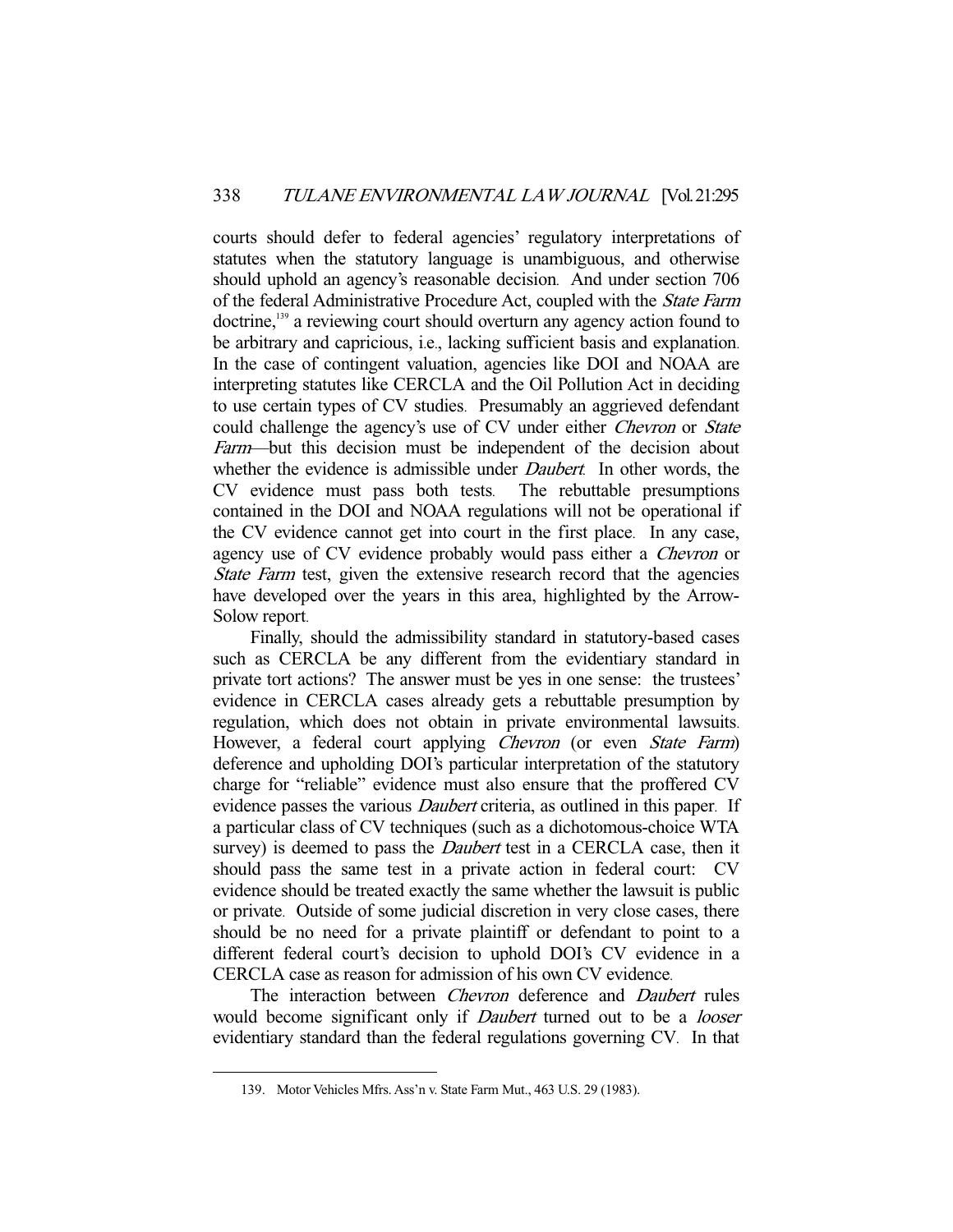-

case, CV evidence might be admitted in a private action but not in a statutory (public) action.<sup>140</sup> Still, this should not be too disturbing. Just as we have different standards for admissibility of evidence and burdens of persuasion in criminal trials vs. civil trials, an environmental tort lawsuit motivated by Congressional action should not be taken as the same thing as an action between private parties. It makes sense to impose a tighter evidentiary standard when the government is a plaintiff.

#### VIII. CONCLUSION

For several years the consensus among economists has held that contingent valuation evidence is either inherently unreliable, or else should be restricted to "willingness to pay" evidence rather than willingness to accept. The guidelines put forward by Solow and Arrow, among others, have shown that CV can be valid, reliable, and testable (with resulting estimates of error rates) in appropriate circumstances. However, the received wisdom recommending willingness-to-pay questioning rather than willingness-to-accept is based on flawed assumptions about the normative purpose of environmental regulation. WTP could be justified because it generates lower damage awards, and it sounds like a more natural method of valuing everyday objects. However, compared to the WTA format, the WTP format is normatively less appropriate for natural resources damage assessments; less easily testable; and likelier to lead to bias. Federal regulations implementing CERCLA and the Oil Pollution Act, along with federal judges deciding admissibility of evidence in private tort suits, should begin to encourage the use of WTA; and at the same time, concomitant with an increasing use of WTA, economists should begin to carry out empirical tests of the WTA method by examining real "market" data on the " $ES<sub>01</sub>$ " type of trades outlined above. With this data, judges can begin to determine whether willingness-to-accept CV studies have any systematic error rates; if so, juries should be instructed accordingly. Thus, CV evidence can be admitted under all the factors of Daubert.

Asking respondents to sell their right to environmental quality puts them in a very unfamiliar position, because citizens are not usually in the

<sup>140.</sup> If Daubert were a stricter evidentiary standard than the regulatory rules for CV, then we would not expect any inconsistent results on CV admissibility in non-statutory private lawsuits (which are governed only by *Daubert*) vs. CERCLA actions (which are controlled by the regulations and Daubert). Under such conditions, if a proffered CV survey were to pass the Daubert test, then it surely would pass the regulatory requirements, and thus it would be admissible in both the private lawsuit and the public lawsuit. If the CV survey did not pass the Daubert test, then it would not be admissible in either type of lawsuit.